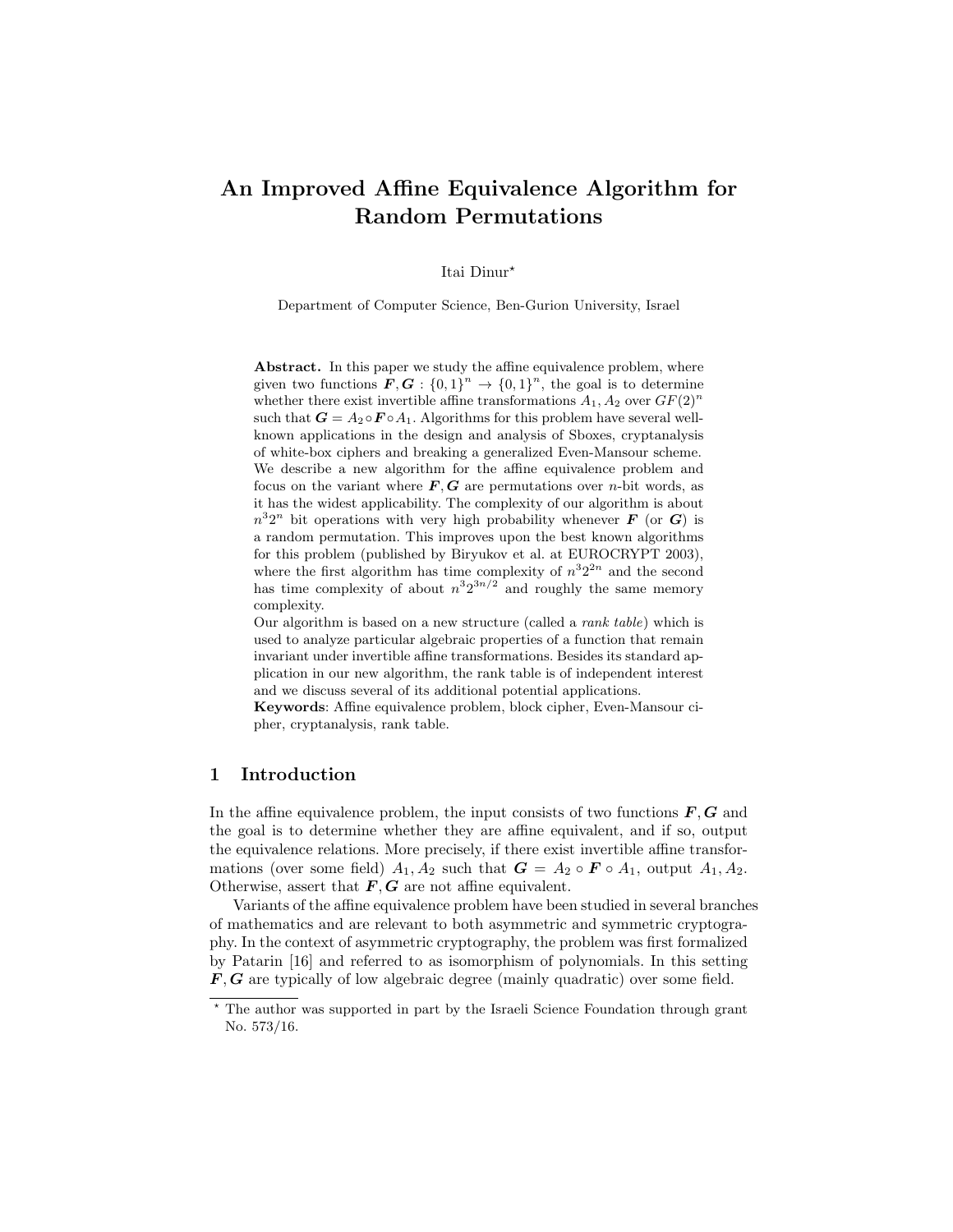The focus of this work is on the affine equivalence variant in which  $\bm{F}, \bm{G}$  map between *n*-bit words and the affine transformations  $A_1, A_2$  are over  $GF(2)^n$ . This variant is mostly relevant in several contexts of symmetric-key cryptography. In particular, it is relevant to the classification and analysis of Sboxes (see [6, 13]) as affine equivalent Sboxes share differential, linear and several algebraic properties (refer to [7] for recent results on this subject). Moreover, algorithms for the affine equivalence problem were applied in [3] to generate equivalent representations of AES and other block ciphers. These algorithms also have cryptanalytic applications and were used to break white-box ciphers (e.g., in [14]). Additionally, solving the affine equivalence problem can be viewed as breaking a generalization of the Even-Mansour scheme [10], which has received substantial attention from the cryptographic community in recent years. The original scheme builds a block cipher from a public permutation  $\bf{F}$  using two *n*-bit keys  $k_1, k_2$  and its encryption function is defined as  $E(p) = F(p + k_1) + k_2$  (where addition is over  $GF(2)<sup>n</sup>$ . The generalized Even-Mansour scheme replaces the key additions with secret affine mappings and breaking it reduces to solving the affine equivalence problem, as originally described in [3].

The best known algorithms for the affine equivalence problem were presented by Biryukov et al. at EUROCRYPT 2003 [3]. The main algorithm described in [3] has complexity of about  $n^3 2^{2n}$  bit operations, while a secondary algorithm has time complexity of about  $n^3 2^{3n/2}$ , but also uses about the same amount of memory.<sup>1</sup> Besides its high memory consumption, another disadvantage of the secondary algorithm of  $[3]$  is that it cannot be used to prove that  $\bm{F}$  and  $\bm{G}$  are not affine equivalent.

In this paper we devise a new algorithm for the affine equivalence problem whose complexity is about  $n^32^n$  bit operations with very high probability whenever  $\bf{F}$  (or  $\bf{G}$ ) is chosen uniformly at random from the set of all permutations on  $n$ -bit words. Our algorithm is also applicable without any modification to arbitrary functions (rather than permutations) and seems to perform similarly on random functions. However we focus on permutations as almost all applications actually require solving the affine equivalence problem for permutations. Since our algorithm can be used to prove that  $\bf{F}$  and  $\bf{G}$  are not affine equivalent, it does not share the disadvantage of the secondary algorithm of [3].

As a consequence of our improved algorithm, we solve within several minutes affine equivalence problem instances of size up to  $n = 28$  on a single core. Optimizing our implementation and exploiting parallelism would most likely allow solving instances of size at least  $n = 40$  using an academic budget. Such instances are out of reach of all previous algorithms for the problem.

Technically, the main algorithm devised in [3] for the affine equivalence problem is a guess-and-determine algorithm (which is related to the "to and fro" algorithm of [17], devised to solve the problem of isomorphism of polynomials) whereas the secondary algorithm is based on collision search (it generalizes

<sup>&</sup>lt;sup>1</sup> Biryukov et al. also described a more efficient algorithm of complexity  $n^32^n$  for the linear equivalence problem, which is a restricted variant of the affine equivalence problem.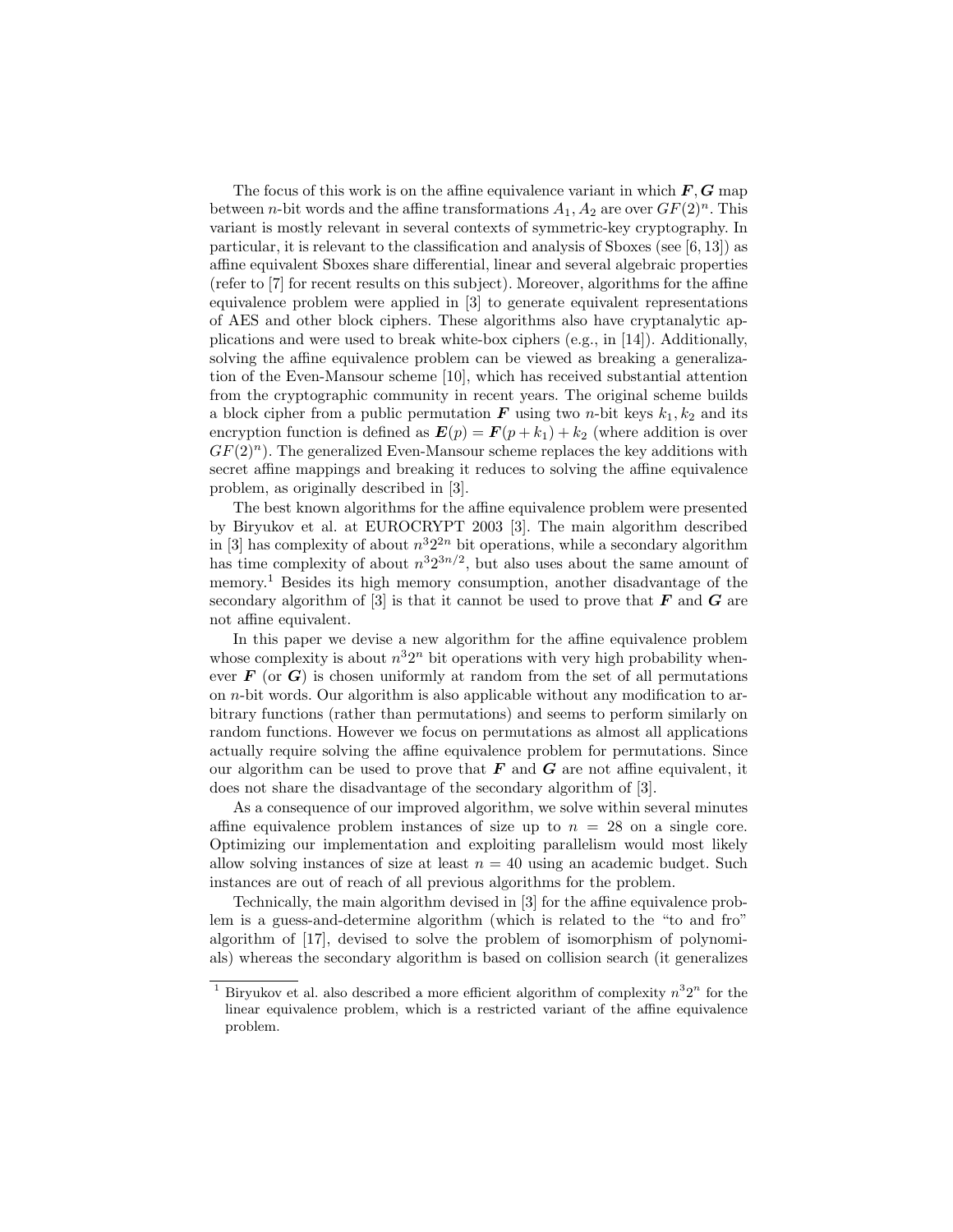Daemen's attack on the original Even-Mansour cipher [8]). On the other hand, algorithms that use algebraic techniques (such as [5]) are mainly known for the asymmetric variant, in which  $F, G$  are functions of low degree, and it is not clear how to adapt them to arbitrary functions.

In contrast to previous algorithms, our approach involves analyzing algebraic properties of  $\mathbf{F}, \mathbf{G}$  which are of high algebraic degree. More specifically, we are interested in the polynomial representation (algebraic normal form or ANF) of each of the n output bits of  $\bf{F}$  (and  $\bf{G}$ ) as a Boolean function in the n input bits. In fact, we are mainly interested in "truncated" polynomials that include only monomials of degree at least d (in particular, we choose  $d = n - 2$ ). Each such polynomial can be viewed a vector in a vector space (with the standard basis of all monomials of degree at least  $d = n - 2$ . Therefore we can define the rank of the set of n truncated polynomials for each  $\bm{F}, \bm{G}$  as the rank of the matrix formed by arranging these polynomials as row vectors. In other words, we associate a rank value (which is an integer between 0 and n) to  $\bf{F}$  (and to  $\boldsymbol{G}$ ) by computing the rank of its n truncated polynomials (derived from its n output bits) as vectors. We first show that if  $\mathbf{F}, \mathbf{G}$  are affine equivalent, their associated ranks are equal.<sup>2</sup>

To proceed, we analyze  $\mathbf{F}, \mathbf{G}$  independently. We derive from  $\mathbf{F}$  several functions, each one defined by restricting its  $2<sup>n</sup>$  inputs to an affine subspace of dimension  $n-1$ . Since each such derived function (restricted to an affine subspace) has an associated rank, we assign to each possible  $(n-1)$ -dimensional subspace a corresponding rank. As there are  $2^{n+1}$  possible affine subspaces (such a subspace can be characterized using its orthogonal subspace by a single linear expression over *n* variables and a free coefficient), we obtain  $2^{n+1}$  rank values for **F**. These values are collected in the *rank table* of  $\bm{F}$ , where a rank table entry r stores the set of all affine subspaces (more precisely, their compact representations as linear expressions) assigned to rank  $r<sup>3</sup>$ .

The main idea of the algorithm is to compute the rank tables of both  $F$  and G and then use these tables (and additional more complex structures derived from them) to recover the (unknown) affine transformation  $A_1$ , assuming that  $G = A_2 \circ F \circ A_1$ . In essence, the rank tables allow us to recover matchings between  $(n - 1)$ -dimensional affine subspaces that are defined by  $A_1$ : an affine subspace S in matched with S' if  $A_1$  transforms S to the affine subspace S'. Each such matching between S and S' reveals information about  $A_1$  in the form of linear equations. Hence we aim to use the rank tables to recover sufficiently many such matchings and compute  $A_1$  using linear algebra. Once  $A_1$  is derived, computing  $A_2$  is trivial. The main property of the rank table that we prove and exploit to recover the matchings is that if  $S$  in matched with  $S'$ , then  $S$  appears in the rank table of  $G$  in the same entry  $r$  as  $S'$  appears in the rank table of  $\overline{F}$ .

<sup>&</sup>lt;sup>2</sup> The choice of  $d = n - 2$  seems arbitrary at this stage. We only note that choosing a larger or smaller value for d typically results in a rank value which is constant for almost all functions, providing no information about them.

<sup>&</sup>lt;sup>3</sup> The formal definition of a rank table is slightly different.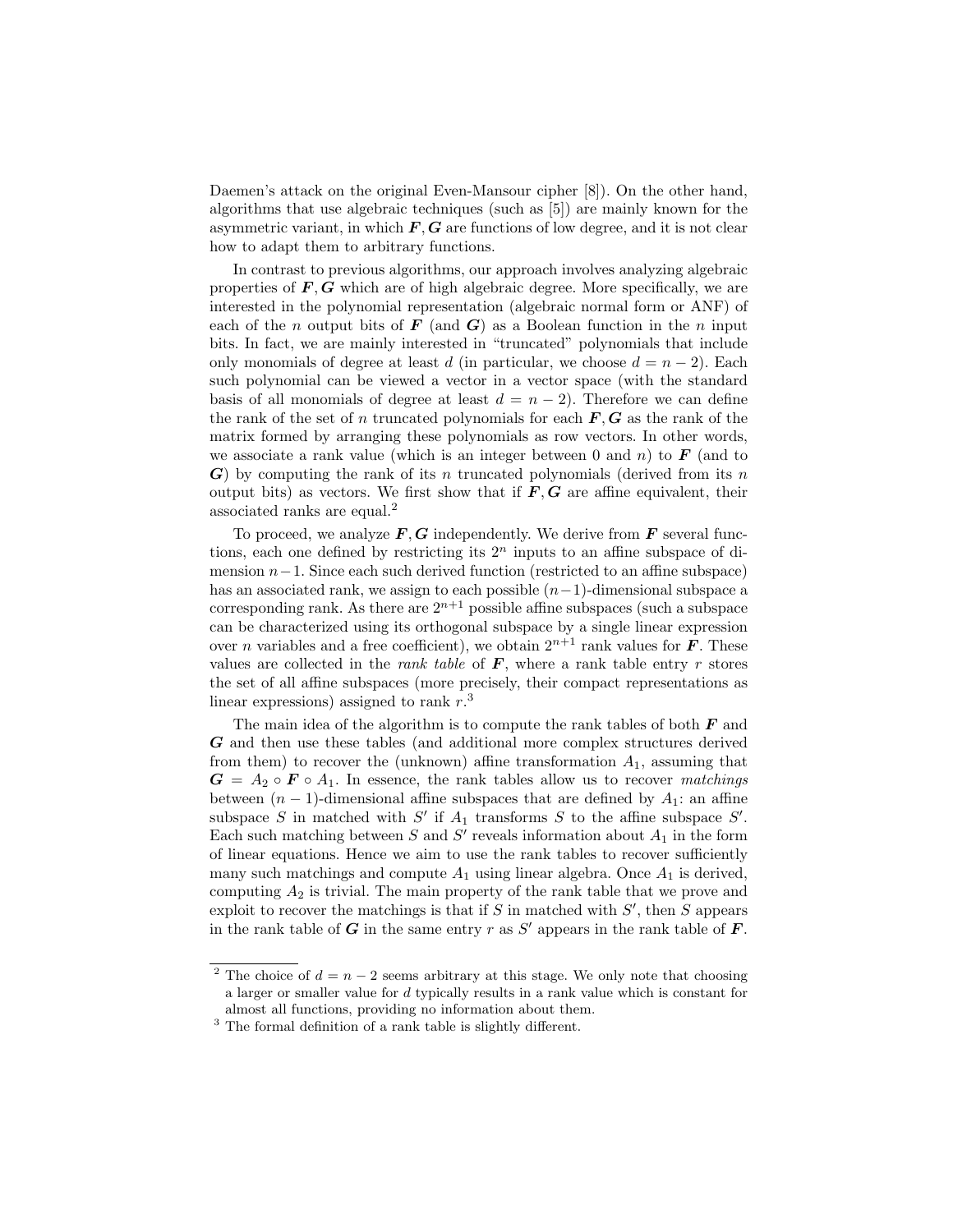Since the number of  $(n-1)$ -dimensional affine subspaces is  $2^{n+1}$ , each containing 2n−<sup>1</sup> elements, a naive approach to computing the rank table (which works independently on each subspace) has complexity of at least  $2^{n+1} \cdot 2^{n-1} = 2^{2n}$ . However, using symbolic computation of polynomials, we show how to reduce this complexity to about  $n^32^n$  bit operations. While this computational step is easy to analyze, this is not the case for the overall algorithm's performance. Indeed, its success probability and complexity depend on the monomials of degree at least  $n-2$  of F and G. In particular, if all n output bits of F and G are functions of degree  $n-3$  or lower, they do not contain any such monomials. As a result, all affine subspaces for  $\bm{F}$  and  $\bm{G}$  are assigned rank zero and the rank tables of these functions contain no useful information, leading to failure of the algorithm.<sup>4</sup>

When  $\bf{F}$  (or  $\bf{G}$ ) is chosen uniformly at random from the set of all possible  $n$ -bit permutations (or  $n$ -bit functions in general), the case that its algebraic degree is less than  $n-2$  is extremely unlikely for  $n \geq 8$ . Nevertheless, rigorous analysis of the algorithm seems challenging as its performance depends on subtle algebraic properties of random permutations. To deal with this situation, we make a heuristic assumption about the distribution of high degree monomials in random permutations which enables us to use well-known results regarding the rank distribution of random Boolean matrices. Consequently, we derive the distribution of the sizes of the rank table entries for a random permutation. This distribution and additional properties enable us to show that asymptotically the algorithm succeeds with probability close to 1 in complexity of about  $n^32^n$  bit operations. This heuristic analysis is backed up by thousands of experiments on various problem instances of different sizes. Rigorously analyzing the algorithm and extending it to succeed on all functions (or permutations) with probability 1 in the same complexity remain open problems.

The properties of the rank table and the algorithm for computing it are of independent interest. In particular, we propose methods to build experimental distinguishers for block ciphers based on the rank table and a method to efficiently detect high-order differential distinguishers based on the algorithm for its computation. Furthermore, our techniques are relevant to decomposition attacks on the white-box ASASA block cipher instances proposed by Biryukov et al. [2]. In this application, we adapt the algorithm for computing the rank table in order to improve the complexity of the integral attack on ASASA published in [9] from  $2^{3n/2}$  to about  $2^n$  (where *n* is the block size of the instance).

The rest of the paper is organized as follows. In Section 2 we describe some preliminaries and give an overview of the new affine equivalence algorithm in Section 3. In Section 4 we prove the basic property of rank equality for affine equivalent functions, while in Section 5 we define and analyze the matching between  $(n-1)$ -dimensional affine subspaces that we use to recover  $A_1$ . In Section 6 we define the rank table and additional objects used in our algorithm, and describe the relation between these objects for affine equivalent functions.

<sup>&</sup>lt;sup>4</sup> In case the algorithm fails, one can try to apply it to  $\boldsymbol{F}^{-1}$  and  $\boldsymbol{G}^{-1}$  which may be of higher algebraic degree.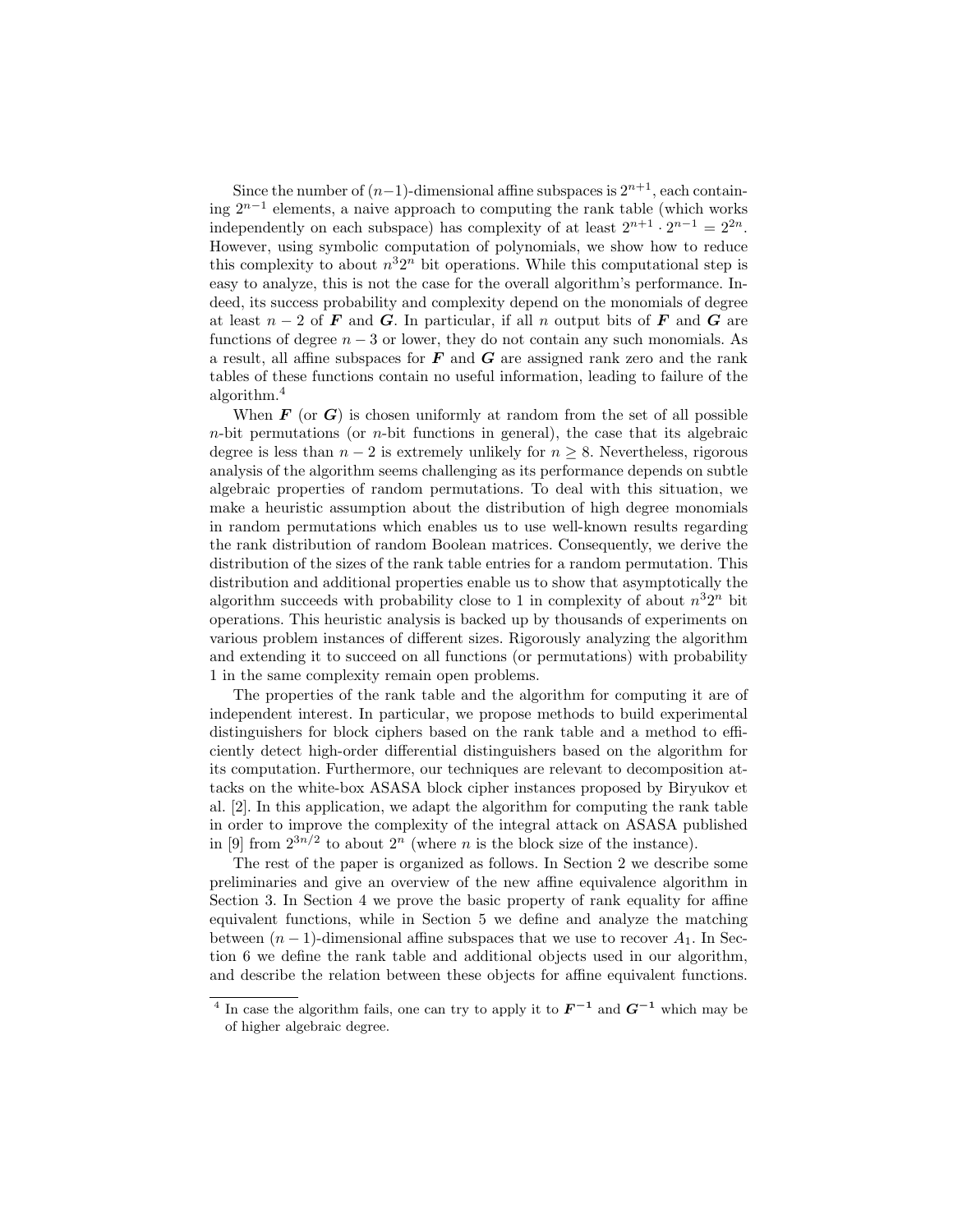In Section 7 we analyze properties of rank tables for random permutations under our heuristic assumption. Then, we describe and analyze the new affine equivalence algorithm in Section 8. Next, in Section 9, we describe applications of the new algorithm and the rank table structure. Finally, we conclude the paper in Section 10.

### 2 Preliminaries

For a finite set R, denote by |R| its size. Given a vector  $u = (u[1], \ldots, u[n]) \in$  $GF(2)<sup>n</sup>$ , let  $wt(u)$  denote its Hamming weight. Throughout this paper, addition between vectors  $u_1, u_2 \in GF(2)^n$  is performed bit-wise over  $GF(2)^n$ .

**Multivariate Polynomials** Any Boolean function  $F: \{0,1\}^n \to \{0,1\}$  can be represented as a multivariate polynomial whose algebraic normal form (ANF) is unique and given as  $F(x[1], \ldots, x[n]) =$  $\sum_{u=(u[1],...,u[n])\in\{0,1\}^n} \alpha_u M_u$ , where  $\alpha_u \in$ 

 $\{0,1\}$  is the coefficient of the monomial  $M_u = \prod_{i=1}^n x[i]^{u[i]}$ , and the sum is over  $GF(2)$ . The algebraic degree of the function F is defined as  $deg(F)$  =  $max\{wt(u) | \alpha_u \neq 0\}.$ 

In several cases it will be more convenient to directly manipulate the representation of F as a multivariate polynomial  $P(x[1], \ldots, x[n]) = \sum_{u \in \{0,1\}^n} \alpha_u M_u$ . Note that unlike  $F$ , the polynomial  $P$  is not treated as a function but rather as a symbolic object.  $P(x[1], \ldots, x[n])$  can be viewed as a vector in the vector space spanned by the set of all monomials  $\{M_u \mid u \in \{0,1\}^n\}.$ 

Given a multivariate polynomial  $P(x[1], \ldots, x[n]) = \sum_{u \in \{0,1\}^n} \alpha_u M_u$  and a positive integer d, define  $P_{(\geq d)}$  by taking all the monomials of P of degree at least d, namely,  $P_{(\geq d)}(x[1], \ldots, x[n]) = \sum_{u \in \{0,1\}^n \wedge wt(u) \geq d} \alpha_u M_u$ . Note that  $P_{(\geq d)}$ 

can be represented using at most  $\sum_{i=d}^{n} {n \choose i}$  non-zero coefficients.

Given a function  $F: \{0,1\}^n \to \{0,1\}$  represented by a polynomial  $P(x[1], \ldots, x[n]),$ define  $F_{(\ge d)} : \{0,1\}^n \to \{0,1\}$  as the function represented by  $P_{(\ge d)}$ .

Vectorial Functions and Polynomials Given a vectorial Boolean function  $\mathbf{F}: \{0,1\}^n \to \{0,1\}^m$ , let  $F^{(i)}: \{0,1\}^n \to \{0,1\}$  denote the Boolean function of its  $i$ 'th output bit.

We say that a sequence of m polynomials  $\boldsymbol{P} = \{P^{(i)}(x[1], \ldots, x[n])\}_{i=1}^m$  represents **F** if for each  $i \in \{1, 2, ..., m\}$ , the *i*'th polynomial  $P^{(i)}$  represents  $F^{(i)}$ .

Given a positive integer d, denote  $P_{(\ge d)} = \{P_{(>d)}^{(i)}\}$  $\sum_{(\geq d)}^{(i)} (x[1], \ldots, x[n])\}_{i=1}^m$ . The vectorial function  $\mathbf{F}_{(\ge d)} : \{0,1\}^n \to \{0,1\}^m$  is defined analogously.

The algebraic degree  $deg(P)$  of P is defined as the maximal degree of its m polynomials. The algebraic degree  $deg(\mathbf{F})$  is defined analogously.

As each  $P^{(i)}$  can be viewed as a vector in a vector space, we define the symbolic rank of **P** as the rank of the m vectors  $\{P^{(i)}\}_{i=1}^m$ . We denote the symbolic rank of **P** as  $SR(P)$ . Note that  $SR(P) \in \mathbb{Z}_{m+1}$ .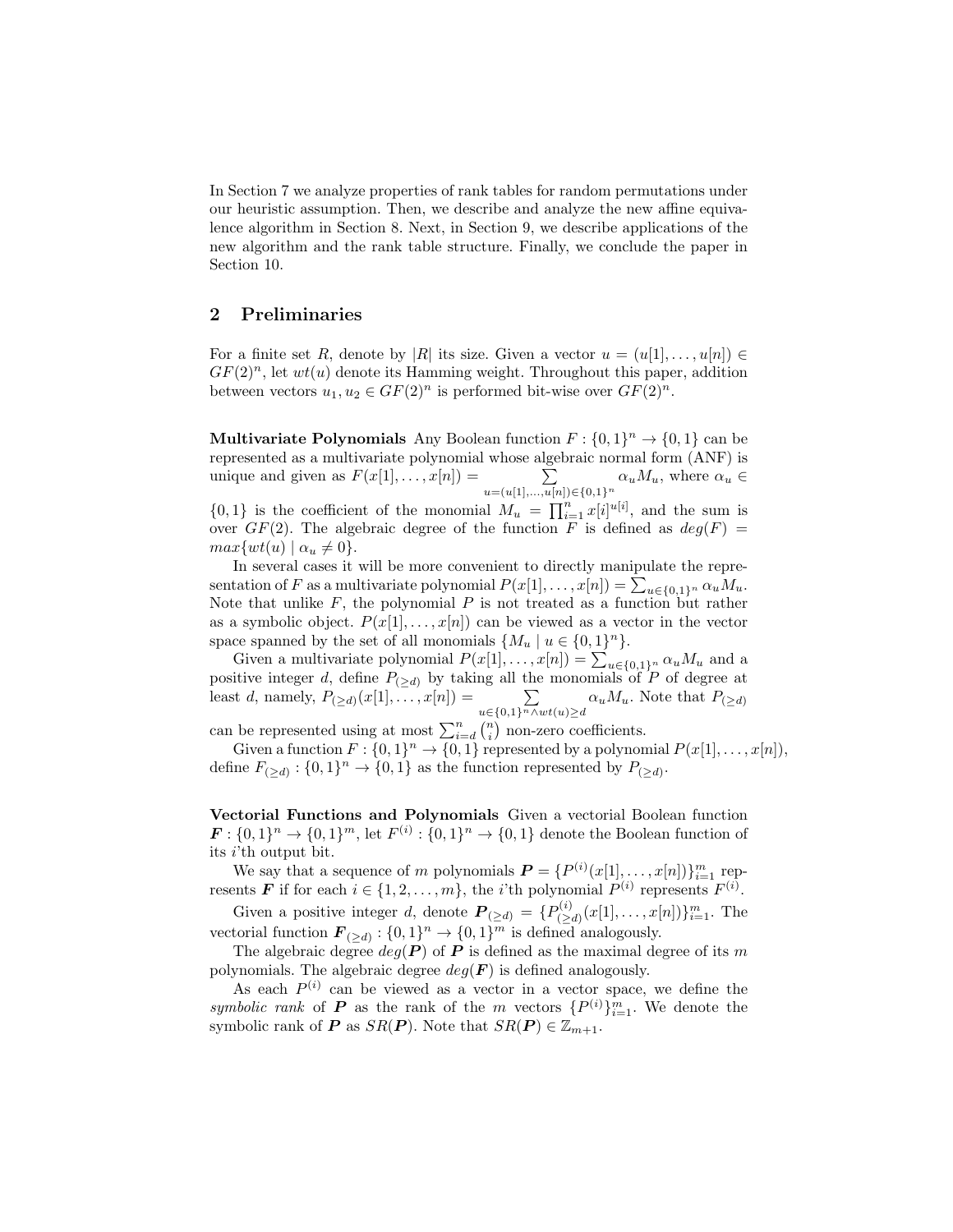Affine Transformations and Affine Equivalence An affine transformation  $A: \{0,1\}^m \to \{0,1\}^n$  over  $GF(2)^m$  is defined using a Boolean matrix  $L_{n \times m}$  and a word  $a \in \{0,1\}^n$  as  $A(x) = L(x) + a$   $(L(x)$  is simply matrix multiplication). The transformation is invertible if  $m = n$  and L is an invertible matrix. If  $a = 0$ , then the A is called a linear transformation (such functions are a subclass of affine functions).

Two functions  $\mathbf{F} : \{0,1\}^n \to \{0,1\}^m$ ,  $\mathbf{G} : \{0,1\}^n \to \{0,1\}^m$  are affine equivalent is there exist two invertible affine transformations  $A_1: \{0,1\}^n \rightarrow$  $\{0,1\}^n$  and  $A_2: \{0,1\}^m \to \{0,1\}^m$  such that  $G = A_2 \circ F \circ A_1$ . It is easy to show that the affine equivalence relation partitions the set of all functions into (affine) equivalence classes. We denote  $\mathbf{F} \equiv \mathbf{G}$  if  $\mathbf{F}$  is affine equivalent to  $\mathbf{G}$ .

**Symbolic Composition** Given  $P = \{P^{(i)}(x[1],...,x[n])\}_{i=1}^m$ , and an affine function  $A_1: \{0,1\}^{n'} \to \{0,1\}^n$ , the composition  $P \circ A_1$  is a sequence of m polynomials in  $n'$  variables. For  $i \in \{1, 2, \ldots, m\}$ , the *i*'th polynomial in this composition is  $P^{(i)} \circ A_1$ . It can be computed by substituting each variable  $x[j]$ in  $P^{(i)}$  with the (affine) symbolic representation of the j'th output bit of  $A_1$ (and simplifying the outcome to obtain the ANF).

For example, given  $P(x[1], x[2], x[3]) = x[1]x[2] + x[1]x[3] + x[2] + 1$  and  $A_1: \{0,1\}^2 \to \{0,1\}^3$  defined by the relations  $x[1] = y[1] + y[2] + 1, x[2] =$  $y[2], x[3] = y[1] + y[2]$ , then

 $P \circ A_1 = (y[1] + y[2] + 1)(y[2]) + (y[1] + y[2] + 1)(y[1] + y[2]) + y[2] + 1 =$  $(y[1]y[2] + y[2] + y[2]) + (y[1] + y[1]y[2] + y[1]y[2] + y[2] + y[1] + y[2]) + y[2] + 1 =$  $y[1]y[2] + y[2] + 1.$ 

Thus, we compose each monomial  $M_u$  with coefficient 1 in P with  $A_1$  to obtain a polynomial expression, add all the expressions and simplify the result. Formally, if we denote P's  $M_u$  coefficient by  $\alpha_u$ , then

$$
P \circ A_1 = \sum_{u \in \{0,1\}^n} \alpha_u \cdot (M_u \circ A_1).
$$

Note that composition with an affine function does not increase the algebraic degree of the composed polynomial, namely  $deg(P \circ A_1) \leq deg(P)$ .

Analogously, given an affine function  $A_2: \{0,1\}^m \to \{0,1\}^{m'}$ , the composition  $A_2 \circ \mathbf{P}$  is a sequence of m' polynomials in n variables. It can be computed by substituting each variable  $x[j]$  in the (affine) symbolic representation of  $A_2$ with  $P^{(j)}$ . Equivalently, if  $A_2(x) = L(x) + a$ , then  $A_2 \circ P$  can be computed by symbolic matrix multiplication (and addition of a) as  $L(P) + a$ . In particular, if  $m' = 1$  and  $a = 0$ , then  $A_2$  reduces to a vector  $v = (v[1], v[2], \ldots, v[m]) \in \{0, 1\}^m$ and  $v(P) = \sum_{i=1}^{m} v[i] P^{(i)}$  is a symbolic inner product.

By rules of composition, if F is represented by P, then  $P \circ A_1$  represents  $\mathbf{F} \circ A_1$  (which is a standard composition of functions) and  $A_2 \circ \mathbf{P}$  represents  $A_2 \circ \mathbf{F}$ .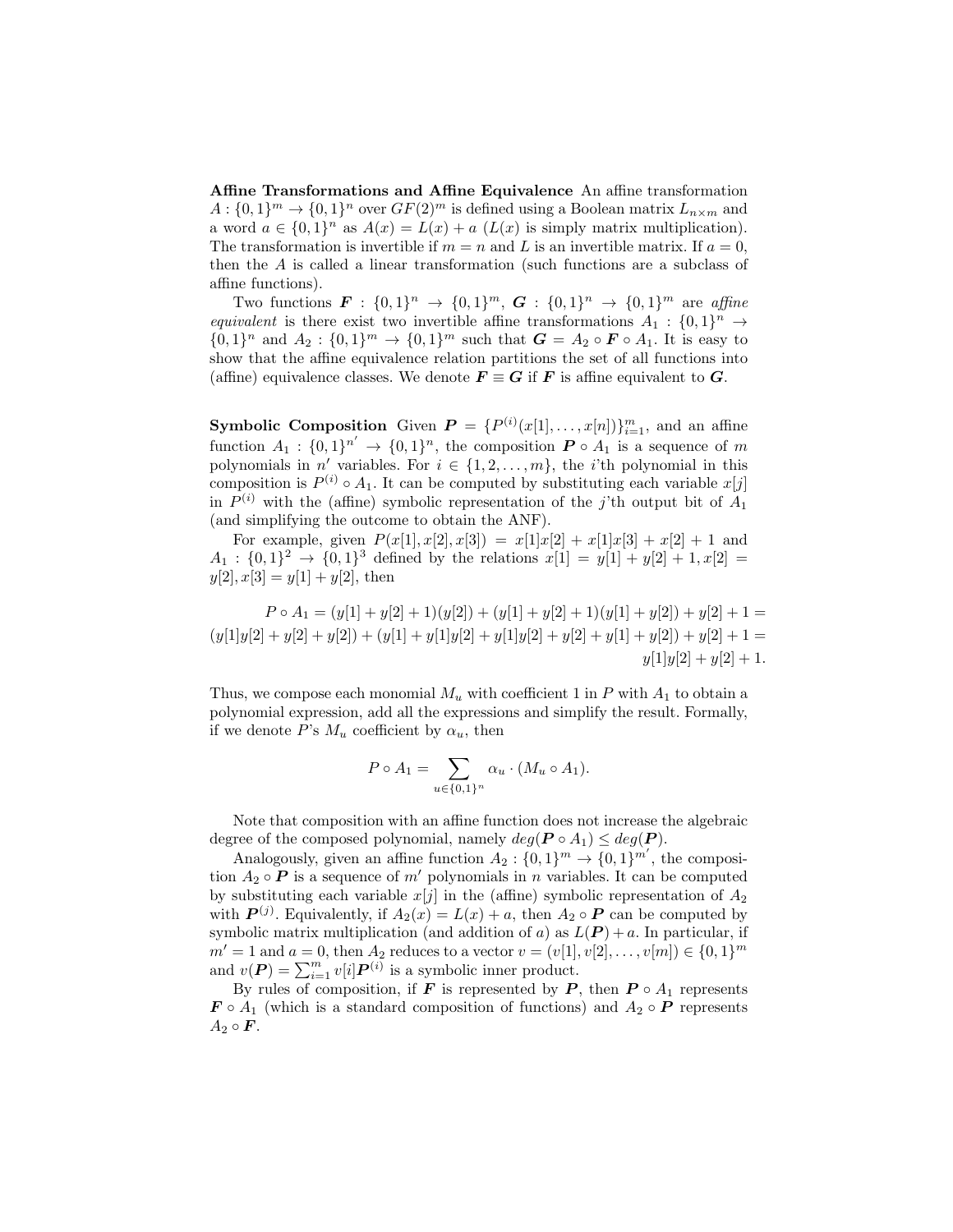**Half-Space Masks and Coefficients** Let  $A: \{0,1\}^{n-1} \to \{0,1\}^n$  be an affine transformation such that  $A(x) = L(x) + a$  for a matrix  $L_{n \times n-1}$  with linearly independent columns. Then the (affine) range of A is an  $(n-1)$ -dimensional affine subspace spanned by the columns of  $L$  with the addition of  $a$ . The subspace orthogonal to the range of  $A$  is of dimension 1 and hence spanned by a single non-zero vector  $h \in \{0,1\}^n$ . Namely, a vector  $v \in \{0,1\}^n$  is in the range of A if and only if  $h(v + a) = 0$ , i.e., v satisfies the linear equation  $h(v) + h(a) = 0$ .

Since h partitions the space of  $\{0,1\}^n$  into two halves, we call h the half-space mask (HSM) of A and call the bit  $h(a)$  the half-space free coefficient (HSC) of A.

We call the linear subspace spanned by the columns of  $L$  the *linear range* of A. A vector  $v \in \{0,1\}^n$  is in the linear range of A if and only if  $h(v) = 0$ .

**Canonical Affine Transformations** Given non-zero  $h \in \{0,1\}^n$  and  $c \in$  $\{0, 1\}$ , there exist many affine transformations whose HSM and HSC are equal to  $h, c$ , respectively. We will use the fact (stated formally below) that all affine transformations with an identical affine range are related by composition on the right with an invertible affine transformation.

**Fact 1** The affine transformations  $A_1: \{0,1\}^{n-1} \to \{0,1\}^n$  and  $A_2: \{0,1\}^{n-1} \to$  $\{0,1\}^n$  have the same affine range if and only if there exists an invertible affine transformation  $A' : \{0,1\}^{n-1} \to \{0,1\}^{n-1}$  such that  $A_1 = A_2 \circ A'$ .

Given  $A_1, A_2$  the matrix A' above can be computed using basic linear algebra.

We now define the *canonical affine transformation*  $C_{|h,c}: \{0,1\}^{n-1} \to \{0,1\}^n$ with respect to h, c. Let  $\ell$  denote the index of the first non-zero bit of  $h =$  $(h[1], \ldots, h[n])$ . Write  $C_{|h,c}(x) = L(x) + a$ . We define  $a = c \cdot e_{\ell}$  (where  $e_{\ell}$  is the  $\ell$ <sup>'th</sup> unit vector) and define  $L[i]$  (the *i*'th column of L) using h and the unit vectors as follows:

$$
L[i] = \begin{cases} e_i & \text{if } i < \ell \\ e_{i+1} + h[i+1]e_\ell & \text{otherwise } (\ell \le i \le n-1) \end{cases}
$$

Thus, on input  $(y[1], \ldots, y[n-1])$ , the transformation  $C_{h,c}$  is defined by the symbolic form

$$
(x[1], x[2], \ldots, x[n]) = (y[1], \ldots, y[\ell-1], \sum_{i=\ell}^{n-1} h[i+1]y[i] + c, y[\ell], \ldots, y[n-1]).
$$

The motivation behind the definition of  $C_{h,c}$  is that it allows very simple symbolic composition when applied on the right: its main action is to replace the variable  $x[\ell]$  with the affine combination that is specified by the coefficients of h and by c. Other variables are just renamed: variables with index  $i < \ell$  remain with the same index, while for each variable with index  $i > \ell$ , its index it reduced by 1.

*Remark 1.* Note that we have to show that the definition of  $C_{h,c}$  is valid. First, the  $n-1$  columns of L are clearly linearly independent. It remains to prove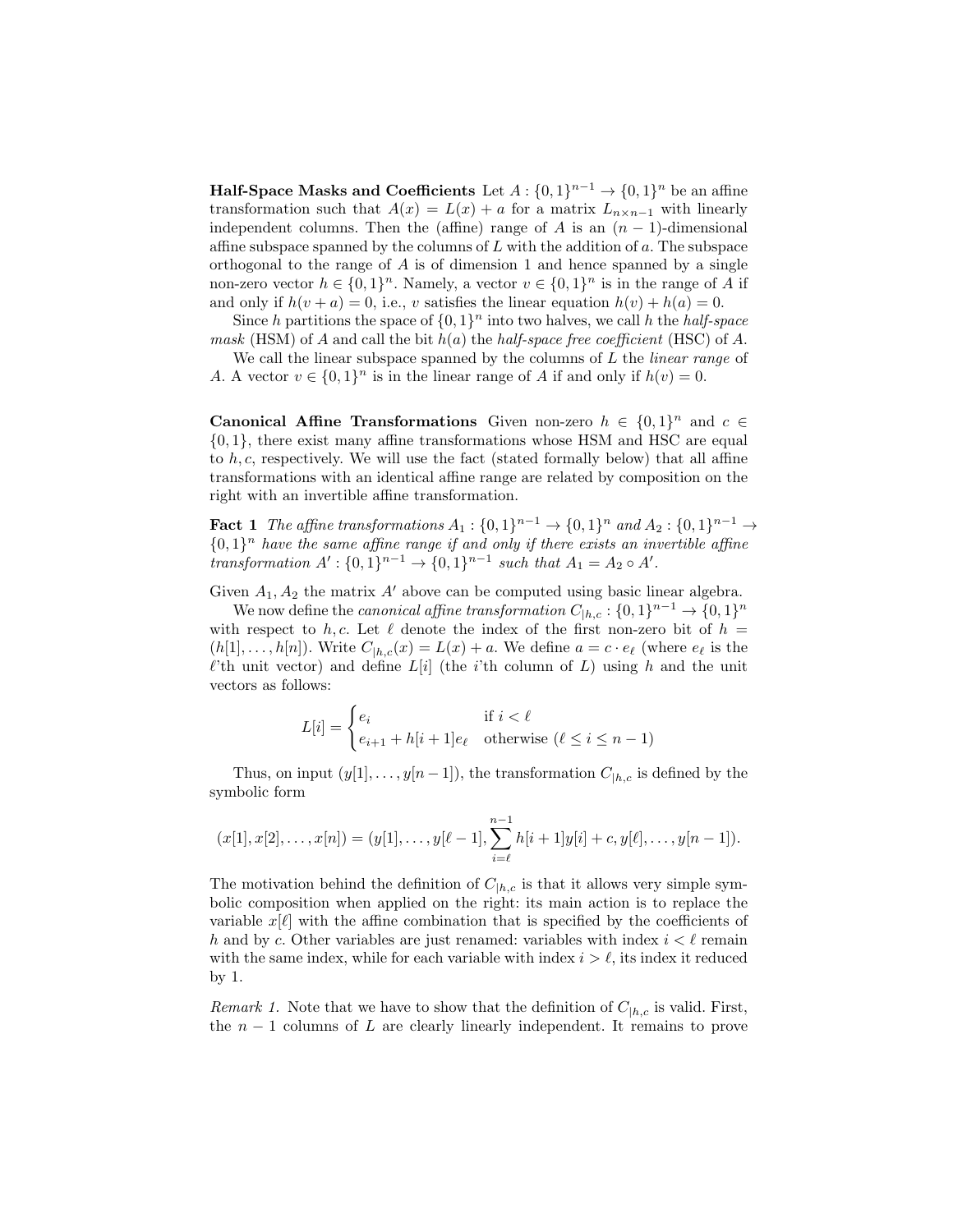that h, c are indeed the HSM and HSC of  $C_{h,c}$ . For this purpose, it suffices to show that for each column  $L[i]$ , the vector  $L[i] + a$  satisfies the equation  $h(L[i] + a) + c = 0$ . Since  $h(a) = h(c \cdot e_\ell) = c \cdot h(e_\ell) = c$  (as  $h_\ell = 1$ ), it remains to show that  $h(L[i]) = 0$ . Indeed, if  $0 \leq i \leq \ell$ , then  $h(L[i]) = h_i = 0$  (as  $\ell$ is the index of the first non-zero bit of h). Otherwise,  $\ell \leq i \leq n - 1$ , then  $h(L[i]) = h[i+1] + h[i+1]h[\ell] = 0$  (as  $h[\ell] = 1$ ).

### 3 Overview of the New Affine Equivalence Algorithm

We demonstrate the new algorithm using an example. Although it is oversimplified, this example is sufficient to convey the main ideas of our algorithm.

**Definition of Functions** We define the function  $\mathbf{F}: \{0,1\}^3 \to \{0,1\}^3$  using its symbolic representation  $\mathbf{P} = \{P^{(i)}(x[1], x[2], x[3])\}_{i=1}^3$ ,

$$
P^{(1)}(x[1], x[2], x[3]) = x[1]x[2] + x[1]x[3] + x[2] + 1
$$
  
\n
$$
P^{(2)}(x[1], x[2], x[3]) = x[1]x[2] + x[1] + x[2]
$$
  
\n
$$
P^{(3)}(x[1], x[2], x[3]) = x[1]x[3] + x[3].
$$

We define  $G: \{0,1\}^3 \rightarrow \{0,1\}^3$  using 2 affine transformations as  $G =$  $A_2 \circ \mathbf{F} \circ A_1$ , where  $A_2$  is simply the identity and  $A_1$  is defined using the relations

 $x[1] = y[1] + y[3] + 1, x[2] = y[1] + y[2], x[3] = y[2].$ 

Composing  $A_2 \circ \mathbf{P} \circ A_1$  and simplifying the resultant ANFs, gives the symbolic representation of **G** as  $Q = \{Q^{(i)}(y[1], y[2], y[3])\}_{i=1}^3$ , where

$$
Q^{(1)}(y[1], y[2], y[3]) = y[1]y[3] + y[1] + y[2] + 1
$$
  
\n
$$
Q^{(2)}(y[1], y[2], y[3]) = y[1]y[2] + y[1]y[3] + y[2]y[3] + y[3] + 1
$$
  
\n
$$
Q^{(3)}(y[1], y[2], y[3]) = y[1]y[2] + y[2]y[3].
$$

The input to our affine equivalence algorithm is  $F, G$  defined above and its goal is to recover the (presumably) unknown affine transformation  $A_1$ . The first step of the algorithm is to interpolate  $F, G$  and obtain  $P, Q$ , respectively.

Rank Tables and Histograms The most basic property that we prove in Theorem 1 is that since  $\boldsymbol{F}$  and  $\boldsymbol{G}$  are affine equivalent, the symbolic ranks of  $P$  and  $Q$  (as vectors) are equal. Indeed, it is easy to verify that both  $P$  and  $Q$ have symbolic rank of 3. More significantly, Theorem 1 is stronger and asserts that  $SR(\boldsymbol{P}_{(>d)}) = SR(\boldsymbol{Q}_{(>d)})$  for every  $d \geq 1$ . Indeed, if we take  $d = 2$ , we get  $\boldsymbol{P}_{(\geq 2)} = \{x[1]x[2]+x[1]x[3], x[1]x[2], x[1]x[3]\},\$  which has symbolic rank 2. This is also the symbolic rank of  $Q_{(\geq 2)} = \{y[1]y[3], y[1]y[2]+y[1]y[3]+y[2]y[3], y[1]y[2]+y[3] \}$  $y[2]y[3]$ .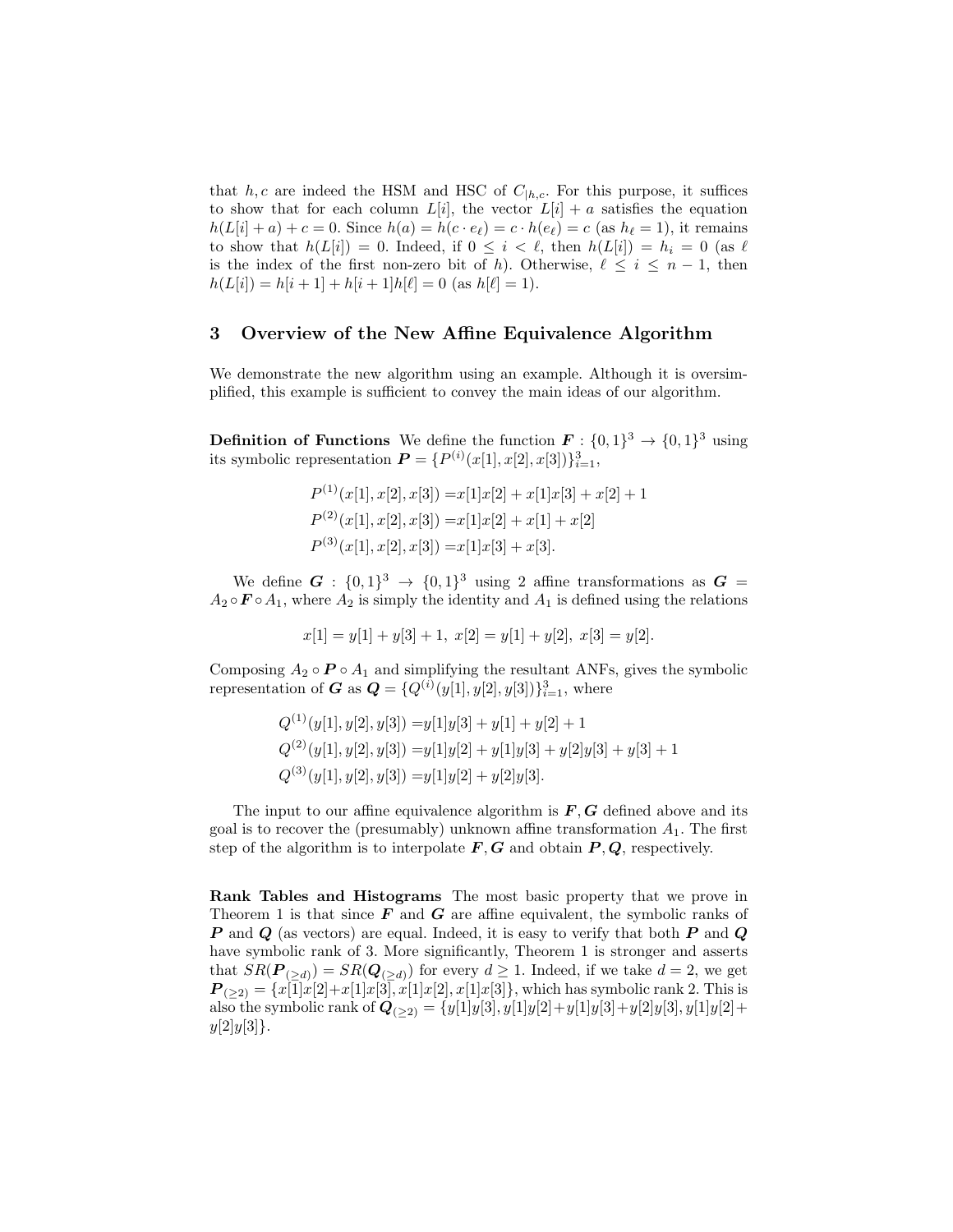We would like to use this property to recover  $A_1$ . Let us examine the 2dimensional affine subspace defined by the 3-bit HSM  $h' = 100$  (whose bits are  $h[1] = 1, h[2] = 0, h[3] = 0$  and the single bit HSC  $c = 0$ . We calculate the symbolic form of  $(\mathbf{F} \circ C_{|h',0})_{(ngeq 1)}$  by evaluating  $(\mathbf{P} \circ C_{|h',0})_{(ngeq 1)}$  (i.e., plugging  $x[1] = 0$  into  $P_{(>1)}$  and obtain  $\{x[2], x[2], x[3]\}$  which has symbolic rank 2. Similarly, for  $c = 1$  we calculate  $(P \circ C_{h',1})_{(n \geq 1)}$  (i.e., plug  $x[1] = 1$  into  $P_{(n \geq 1)}$ ) and obtain  $\{x[3], 0, 0\}$  which has symbolic rank 1. Hence, we attach the symbolic rank pair  $(2, 1)$  to  $h' = 100$ . We do the same for all 7 non-zero  $h' \in \{0, 1\}^3$ . The result is a table whose entries are pairs of ranks of the form  $(maxR, minR) \in$  $\mathbb{Z}_4 \cdot \mathbb{Z}_4$  (where  $maxR \geq minR$ ), such that entry  $(maxR, minR)$  stores the set of HSMs that are associated with this pair of ranks.

$$
(3,2): \{010, 011, 111, 110\}
$$
  

$$
(2,2): \{001\}
$$
  

$$
(2,1): \{100, 101\}
$$

This table is called the *rank table* of **F** (with respect to the degree  $d = 1$  as we only considered monomials of degree at least 1). The set of HSMs in an entry  $(maxR, minR)$  of the rank table is called a *rank group* (e.g., the rank group with index  $(2, 1)$  is  $\{100, 101\}$ . Similarly, we compute the rank table of G with respect to  $d = 1$ .

$$
(3, 2): \{100, 001, 110, 011\}
$$

$$
(2, 2): \{010\}
$$

$$
(2, 1): \{101, 111\}
$$

Although the rank tables are different, the size of each rank group  $(maxR, minR)$ of  $\mathbf{F}, \mathbf{G}$  is identical. We define the *rank histogram* of  $\mathbf{F}$  (with respect to d) as a mapping from each  $(maxR, minR)$  value to the corresponding rank group size (e.g., the histogram entry for F with index  $(2,1)$  has value  $|\{100, 101\}| = 2$ ). As we show in Lemma 9, that rank histograms of affine equivalent functions (such as  $F, G$  are identical.

To explain this, we look at the HSM  $h = 101$  in the rank group of  $G =$  $A_2 \circ \mathbf{F} \circ A_1$  with index  $(2,1)$  and note that it partitions the space into halves  $\{000, 101, 010, 111\}$  and  $\{001, 011, 100, 110\}$  (according to whether  $x[1] + x[3] =$ 0 or  $x[1] + x[3] = 1$ ). After applying  $A_1$ , these half-spaces are mapped into {100, 101, 110, 111} and {000, 001, 010, 011}. This is exactly the partition defined by  $h' = 100$ , which is in the rank group of **F** with the same index  $(2, 1)$ . In terms of canonical affine transformations,  $C_{|h',c}$  and  $A_1 \circ C_{|h,0}$  have the same half-space range of  $\{100, 101, 110, 111\}$  (for  $c = 1$  in this case) and we define a mapping  $h \mapsto_{A_1} h'$  to capture this. In Lemma 3 we show that this mapping is a bijection as  $A_1$  is invertible.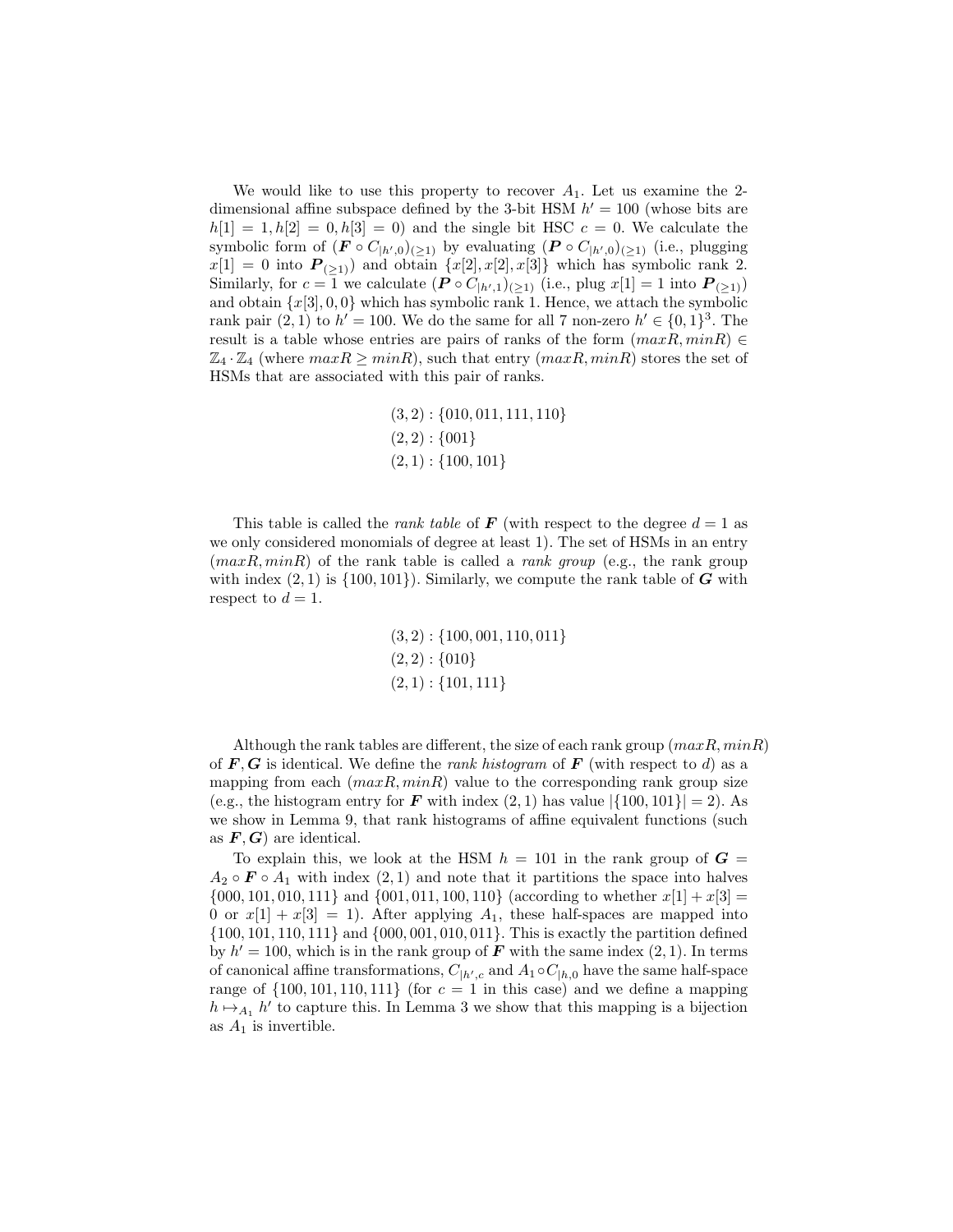Exploiting Matchings The central property of the mapping  $\mapsto_{A_1}$  is proved in Lemma 6 which asserts that it preserves affine equivalence. Namely, if  $F \equiv G$ and  $h \mapsto_{A_1} h'$ , then  $\mathbf{F} \circ C_{\vert h',c} \equiv \mathbf{G} \circ C_{\vert h,0}$  (for some  $c \in \{0,1\}$ ). By flipping the half-space ranges and applying the same argument, we also obtain  $\mathbf{F} \circ C_{|h',c+1} \equiv$  $G \circ C_{h,1}$ . Combined with Theorem 1 (which states that symbolic rank is an invariant of affine equivalent functions) we obtain that for any  $d \geq 1$ ,  $r_0 \triangleq$  $SR((\bm{F} \circ C_{|h',c})(\geq d)) = SR((\bm{G} \circ C_{|h,0})(\geq d))$  and  $r_1 \triangleq SR((\bm{F} \circ C_{|h',c+1})(\geq d))$  $SR((\mathbf{G} \circ C_{h,1})_{(geq d)})$ . Since the ordered rank pairs for  $h', h$  in  $\mathbf{F}, \mathbf{G}$  are equal to  $(maxR, minR)$  (for  $maxR = max\{r_0, r_1\}$ ,  $minR = min\{r_0, r_1\}$ ), they belong to rank groups with the same index  $(maxR, minR)$  in the rank tables of  $\mathbf{F}, \mathbf{G},$ respectively. The fact that  $\mapsto_{A_1}$  is a bijection leads to Lemma 9 (which assets that the rank histograms of  $F, G$  are identical).

The main goal of our affine equivalence algorithm is to recover matchings  $h \mapsto_{A_1} h'$  for several pairs  $h, h'$ . This is useful, as in Lemma 5 we show that each such matching gives n linear equations on the unknown matrix L of  $A_1(x) =$  $L(x) + a$ . Furthermore, the constant c associated with  $h \mapsto_{A_1} h'$  (which determines whether  $\mathbf{F} \circ C_{|h',0} \equiv \mathbf{G} \circ C_{|h,0}$  or  $\mathbf{F} \circ C_{|h',1} \equiv \mathbf{G} \circ C_{|h,0}$  gives a linear equation on  $a$  (once again, by Lemma 5). In total, we need to find about  $n$ matchings  $h \mapsto_{A_1} h'$  along with their associated constants to completely recover  $A_1$ .

Going back to the example, the rank group with index  $(2, 2)$  for G is  $\{010\}$ , while the rank group with the same index for  $\boldsymbol{F}$  is  $\{001\}$ . Therefore, after computing the rank tables we know that

$$
010 \mapsto_{A_1} 001. \tag{1}
$$

*Remark 2.* We matched  $010 \rightarrow_{A_1} 001$  in the rank group  $(maxR, minR) = (2, 2)$ and since  $maxR = minR$  we cannot derive the constant c associated with this matching (hence we cannot derive a linear equation on  $a$ ). Such constants can only be derived for matchings  $h \mapsto_{(A_1)} h'$  in rank groups where  $maxR > minR$ , as in such cases we know whether  $\mathbf{F} \circ C_{|h',0} \equiv \mathbf{G} \circ C_{|h,0}$  or  $\mathbf{F} \circ C_{|h',1} \equiv \mathbf{G} \circ C_{|h,0}$ according to the equality  $SR((\mathbf{F} \circ C_{|h',c})(\geq d)) = SR((\mathbf{G} \circ C_{|h,0})(\geq d))$ . More precisely, if  $maxR > minR$ , then either  $SR((\boldsymbol{F} \circ C_{|h',0})(\geq d)) = SR((\boldsymbol{G} \circ C_{|h,0})(\geq d))$ or  $SR((\mathbf{F} \circ C_{|h',1})(\geq d)) = SR((\mathbf{G} \circ C_{|h,0})(\geq d))$ , but not both. In this sense, it is more useful to recover matchings for HSMs in rank groups  $(maxR, minR)$  such that  $maxR > minR$ .

By applying similar arguments to the rank group  $(2, 1)$ , we know that either  $101 \mapsto_{A_1} 100$  or  $101 \mapsto_{A_1} 101$  (and similarly  $111 \mapsto_{A_1} 100$  or  $111 \mapsto_{A_1} 101$ ). Since we have very few possibilities, we can guess which matchings hold, derive  $A_1$  and test our guess. Unfortunately, for larger n we expect the rank groups to be much bigger and it would be inefficient to exhaustively match HSMs for  $\bm{F}, \bm{G}$ only based on their ranks. Thus, to narrow down the number of possibilities and eventually uniquely match sufficiently many pairs  $h, h'$  such that  $h \mapsto_{A_1} h'$ , we need to attach more data to each HSM for  $F, G$ .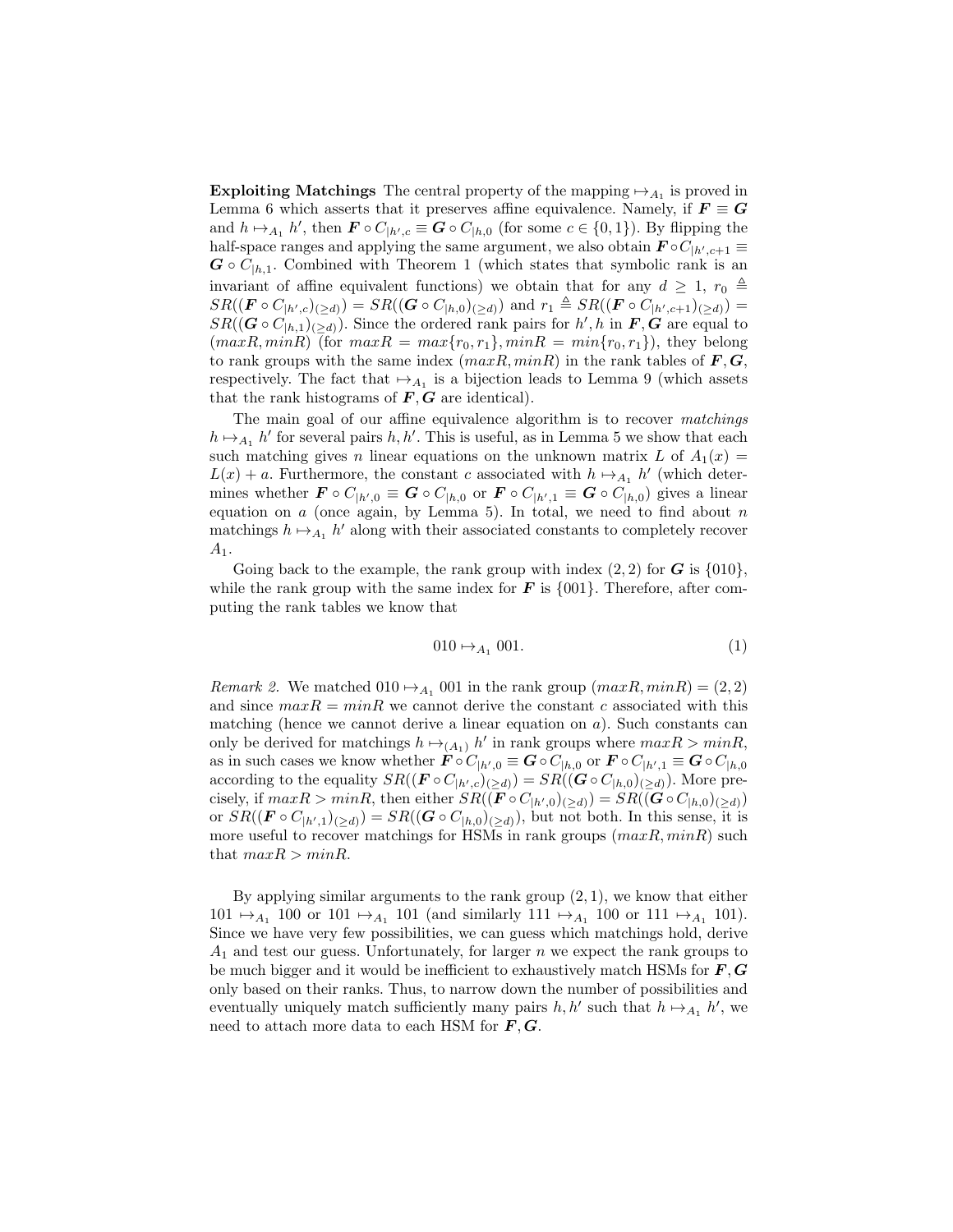HSM Rank Histograms The main observation that allows attaching more data to each HSM is given in Lemma 4 which shows that the mapping  $\mapsto_{A_1}$  is additive.

Consider the two rank groups with index  $(3, 2)$  for  $\mathbf{F}, \mathbf{G}$ . They are of size 4 and their HSMs cannot be uniquely matched. We first focus on G and examine the rank group  $(3, 2)$  which is  $\{100, 001, 110, 011\}$ . We take  $h_1 = 011$ and compute its  $HSM$  rank histogram with respect to the rank group  $(2, 1)$ (which is  $\{101, 111\}$ ). This is done by computing the  $(maxR, minR)$  rank pairs for the set defined by adding all elements of rank group  $(2, 1)$  to 011, namely  ${011 + 101, 011 + 111} = {110, 100}$ . Looking for 110 and 100 in the rank table of G, both HSMs have ranks  $(3, 2)$ . Thus, the HSM rank histogram of  $h_1 = 011$ with respect to rank group  $(2, 1)$  has a single non-zero entry  $(3, 2)$  with the value of 2. We write this HSM rank histogram in short as  $[(3,2):2]$ .

We now consider the match of  $h_1 = 011$  under  $A_1$  which is  $h'_1 = 110$  (namely,  $h_1 \mapsto_{(A_1)} h'_1$ ). Similarly to  $h_1$ , we compute the HSM rank histogram of  $h'_1$  with respect to the rank group  $(2, 1)$  for **F** (which is  $\{100, 101\}$ ) and obtain the same HSM rank histogram  $[(3, 2) : 2]$ . This is a particular case of Lemma 10, which shows that matching HSMs for  $\vec{F}$ ,  $\vec{G}$  have identical HSM rank histograms (with respect to a fixed rank group). Lemma 10 is derived using Lemma 4 which asserts that the mapping  $\mapsto_{A_1}$  is additive: if  $h_1 \mapsto_{(A_1)} h'_1$  and  $h_2 \mapsto_{(A_1)} h'_2$ , then  $(h_1 + h_2) \mapsto_{(A_1)} (h'_1 + h'_2).$ 

Fixing  $h_1 = 011$  for G and its match  $h'_1 = 110$  under  $A_1$ , let  $h'_2, h'^i_2$  for  $i \in \{1,2\}$  vary over the 2 elements of the rank groups with index  $(2,1)$  in  $\mathbf{G}, \mathbf{F},$ respectively. Then, as  $h_1 \mapsto_{(A_1)} h'_1$  and  $h_2^i \mapsto_{(A_1)} h''_2$  for  $i \in \{1,2\}$ , we get  $(h_1 + h_2^i) \mapsto_{(A_1)} (h_1' + h_2'^i)$ . By the aforementioned Theorem 1 and Lemma 6 (equating ranks for matching HSMs) we conclude that indeed the HSM rank histograms of 011 and 110 with respect to rank group  $(2, 1)$  are identical (which is a special case of Lemma 10).

HSM Rank Histogram Multi-Sets Since we do not know in advance that  $h_1 \mapsto_{(A_1)} h'_1$ , we have to compute the HSM rank histograms (with respect to rank group  $(2, 1)$  for all HSMs in rank group  $(3, 2)$ . The outcome is the HSM rank histogram multi-set of rank group  $(3, 2)$  with respect to rank group  $(2, 1)$ . It is computed by considering all the HSMs in the rank group  $(3, 2)$ , namely  $\{100, 001, 110, 011\}$  for G and  $\{010, 011, 111, 110\}$  for F. Lemma 11 (whose proof is based on Lemma 10) asserts that these HSM rank histogram multi-sets are identical as  $\bm{F}, \bm{G}$  are affine equivalent.

We hope that these multi-sets contain unique HSM rank histograms (with multiplicity 1), which would allow us to derive more matching between HSMs. Unfortunately, the resultant multi-set (for both  $\bm{F}$  and  $\bm{G}$ ) is  $\{[(3,2):2], [(3,2):$  $2$ ,  $[(3,2):2]$ ,  $[(3,2):2]$ . It contains 4 identical elements and does not give us any new information about  $A_1$ . If the multiplicity of the element  $[(3,2):2]$ (calculated above for  $h_1, h'_1$ ) in this multi-set would have been 1, we could have derived the relation  $h_1 \mapsto_{(A_1)} h'_1$ .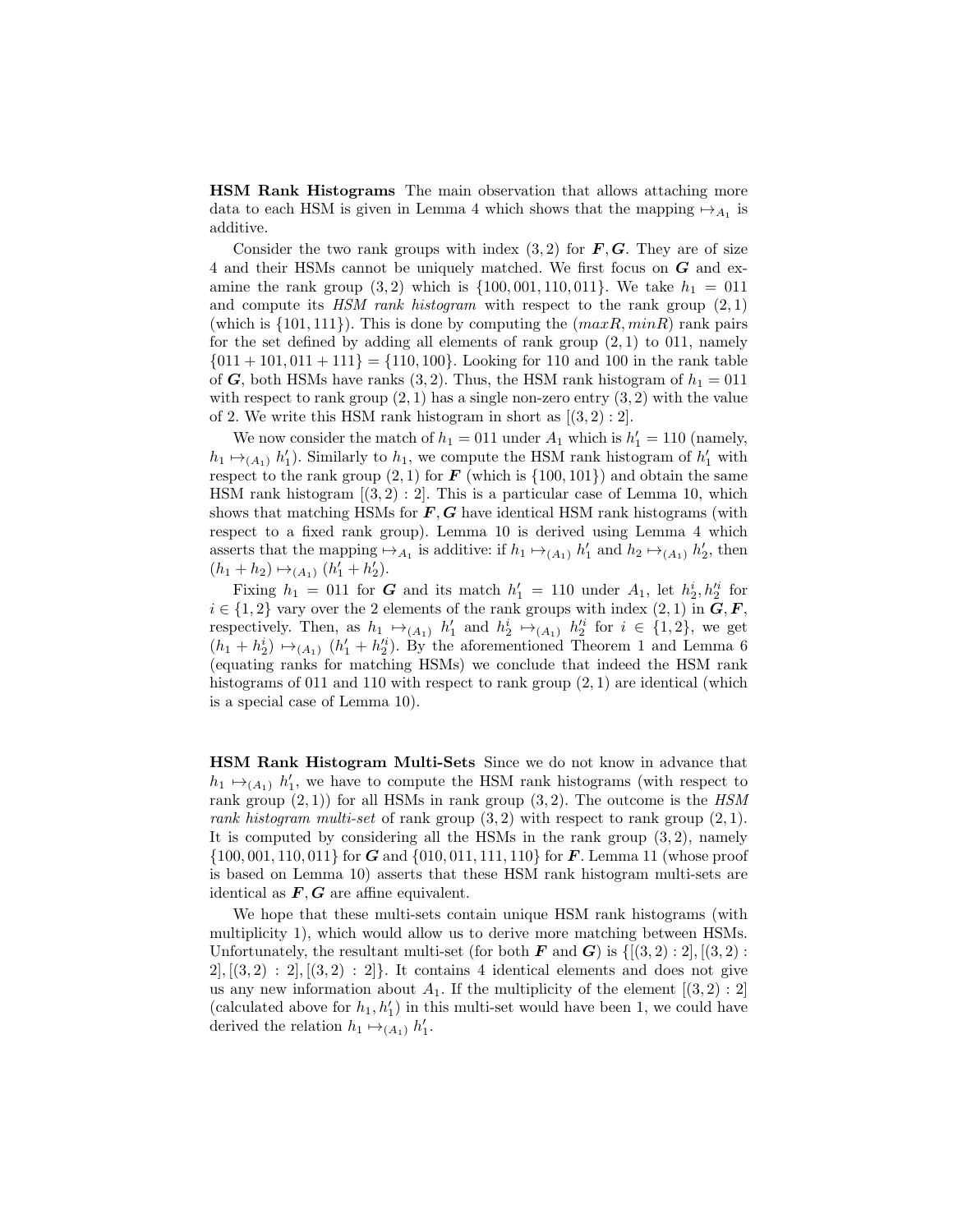*Remark 3.* Generally, when n is very small (as in our case), the direct application of the algorithm is more likely to fail to completely recover  $A_1$ . As we show later in this paper, for  $n \geq 8$  the fraction of instances for which this occurs is very small (and tends to 0 as n grows). In some cases a failure to retrieve  $A_1$  occurs since the affine mappings  $A_1, A_2$  are not uniquely defined. In particular, if there are several solutions for  $A_1$ , then we cannot hope to obtain unique matchings that completely define  $A_1$ , but we can recover all possible solutions to the affine equivalence problem by enumerating several possibilities for the matchings.

In conclusion, we attached to each HSM in rank group  $(3, 2)$  for  $\mathbf{F}, \mathbf{G}$  its HSM rank histogram with respect to rank group  $(2, 1)$  and in general such data may allow us to derive additional matchings  $h \mapsto_{(A_1)} h'$ . Once we obtain about n matchings, we can recover  $A_1$  by solving a system of linear equations.

### 4 A Basic Property of Affine Equivalent Functions

Before proving the main result of this section, we state two useful lemmas (the first is proved in Appendix A).

Lemma 1. Let  $P = \{P^{(i)}(x[1],...,x[n])\}_{i=1}^m$ , let  $A_1 : \{0,1\}^{n'} \to \{0,1\}^n$ ,  $A_2 :$  ${0,1}^m \rightarrow {0,1}^{m'}$  be affine functions, and d be a positive integer. Then,

- 1.  $(\boldsymbol{P}_{(\geq d)} \circ A_1)_{(\geq d)} = (\boldsymbol{P} \circ A_1)_{(\geq d)}$
- 2.  $(A_2 \circ (P_{(\ge d)}))_{(\ge d)} = (A_2 \circ P)_{(\ge d)}$  and if  $A_2$  is a linear function,  $A_2 \circ$  $({\bm P}_{(\ge d)}) = (A_2 \circ {\bm P})_{(\ge d)}.$

Essentially, the lemma states that removing all monomials of degree less than d from P can be done before or after composing it with an affine function and the outcomes are identical.

Note that a potentially simplified first part of the lemma which equates  $P_{(\ge d)} \circ A_1$  and  $(P \circ A_1)_{(\ge d)}$  is generally incorrect, as the first expression may contain monomials of degree less than  $d$ . For example, if  $d = 2$  and we compose the affine transformation defined by  $x[1] = y[1] + y[2]$  and  $x[2] = y[2]$  with the polynomial  $x[1]x[2]$ , then we get the polynomial  $y[1]y[2] + y[2]$  which has a monomial of degree 1.

**Lemma 2.** Let  $P = \{P^{(i)}(x[1],...,x[n])\}_{i=1}^m$ , and let  $A_1 : \{0,1\}^n \to \{0,1\}^n$  be an invertible affine function. Then,  $deg(P) = deg(P \circ A_1)$ .

*Proof.* We show that for  $i \in \{1, 2, ..., m\}$ ,  $deg(P^{(i)}) = deg(P^{(i)} \circ A_1)$ . Observe that  $deg(P^{(i)}) \geq deg(P^{(i)} \circ A_1)$  as composition with an affine function cannot increase the algebraic degree of a polynomial. By the same argument and by the invertibility of  $A_1$ , we also obtain  $deg(P^{(i)} \circ A_1) \geq deg(P^{(i)} \circ A_1 \circ (A_1)^{-1}) =$  $deg(P^{(i)})$ .

**Theorem 1.** Let  $F: \{0,1\}^n \to \{0,1\}^m$ ,  $G: \{0,1\}^n \to \{0,1\}^m$  be two affine equivalent functions, represented by  $P, Q$ , respectively. Then, for every positive integer d,  $SR(\boldsymbol{P}_{(>d)}) = SR(\boldsymbol{Q}_{(>d)})$ .

 $\blacksquare$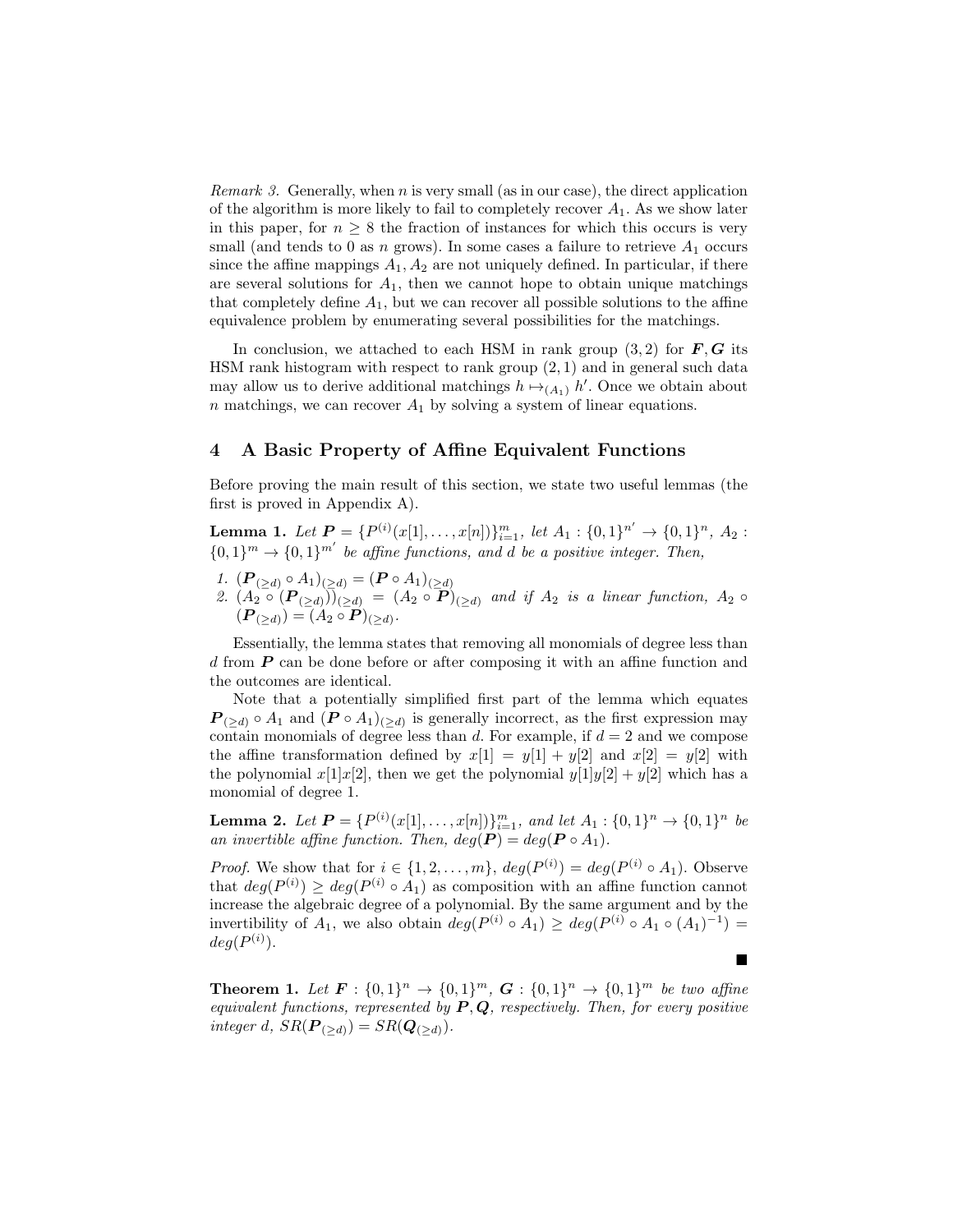*Proof.* At a high level, the fact that  $P$  and  $Q$  have the same symbolic rank follows since rank is preserved by composition with invertible affine transformations. Moreover, this rank equality is preserved after truncating low degree monomials since they cannot affect the high degree monomials when composing with invertible affine transformations. The formal proof is below.

Write  $G = A_2 \circ \mathbf{F} \circ A_1$ , implying that  $\mathbf{Q} = A_2 \circ \mathbf{P} \circ A_1$ . Denote  $\mathbf{P'} = \mathbf{P} \circ A_1$ and observe that

$$
SR(\boldsymbol{P'}_{(\ge d)}) = SR((A_2 \circ (\boldsymbol{P'}_{(\ge d)}))_{(\ge d)}) = SR((A_2 \circ \boldsymbol{P'})_{(\ge d)}) = SR(\boldsymbol{Q}_{(\ge d)}),
$$

where the first equality holds since rank is preserved by invertible linear transformations<sup>5</sup> and the second equality is due to the second part of Lemma 1.

It remains to show that  $SR(\boldsymbol{P'}_{(\ge d)}) = SR(\boldsymbol{P}_{(\ge d)}),$  or  $SR((\boldsymbol{P} \circ A_1)_{(\ge d)}) =$  $SR(\mathbf{P}_{(\ge d)})$ . We first show that  $SR(\mathbf{P}_{(\ge d)}) \ge SR((\mathbf{P} \circ A_1)_{(\ge d)})$ .

If  $\widetilde{P(z_d)}$  has full rank of m then the claim is trivial. Otherwise, let  $v \in \{0,1\}^m$ be a non-zero vector in the kernel of  $P_{(\ge d)}$ , namely  $v(P_{(\ge d)}) = 0$ . Then,

$$
v((\boldsymbol{P} \circ A_1)_{(\ge d)}) = (v((\boldsymbol{P} \circ A_1)_{(\ge d)}))_{(\ge d)} = (v(\boldsymbol{P}_{(\ge d)}) \circ A_1)_{(\ge d)} = 0,
$$

where the first equality follows from the second part of Lemma 1 and the second equality follows from the first part of this lemma. This implies that  $v$  is also in the kernel of  $(P \circ A_1)_{(\geq d)}$ , as required.

To prove that  $SR(\boldsymbol{P}_{(\ge d)}) \le SR((\boldsymbol{P} \circ A_1)_{(\ge d)})$ , observe that if v is a non-zero vector in the kernel of  $(P \circ A_1)_{(\geq d)}$ , then by the equality above we have  $0 =$  $v((\boldsymbol{P} \circ A_1)_{(\geq d)}) = (v(\boldsymbol{P}_{(\geq d)}) \circ A_1)_{(\geq d)}$ . This implies that  $deg(v(\boldsymbol{P}_{(\geq d)}) \circ A_1) < d$ and since  $A_1$  is invertible, by Lemma 2,  $deg(v(P_{(\ge d)})) = deg(v(P_{(\ge d)}) \circ A_1) < d$ . This gives  $v(P_{(>d)}) = 0$ , as the polynomial does not contain monomials of degree less than d. Hence, v is in the kernel of  $P_{(\ge d)}$  which completes the proof.

### $\blacksquare$

### 5 The Half-Space Mask Bijection and its Properties

**Definition 1.** Let  $A: \{0,1\}^n \rightarrow \{0,1\}^n$  be an invertible affine transformation. Define a mapping between HSMs using A as follows:  $h \in \{0,1\}^n$  is mapped to h' if there exists  $c \in \{0,1\}$  such that the affine ranges of  $A \circ C_{|h,0}$  and  $C_{|h',c}$  are equal. We write  $h \mapsto_{(A)} h'$  and say that h and h' match (under A). The bit c is called the associated constant of  $h \mapsto_{(A)} h'$ .

**Lemma 3.** Let  $A: \{0,1\}^n \rightarrow \{0,1\}^n$  be an invertible affine transformation. The mapping  $\mapsto_{(A)}$  is a bijection and its inverse is given by  $\mapsto_{(A^{-1})}$ .

*Proof.* The proof follows from the invertibility of A. Given that  $h \mapsto_{(A)} h'$ , there exists  $c \in \{0,1\}$  such that the affine ranges of  $A \circ C_{|h,0}$  and  $C_{|h',c}$  are equal. According to Fact 1, this implies that there exists an invertible affine

 $5$  The affine transformation  $A_2$  also adds a constant, but it does contribute to the rank as  $d > 0$ .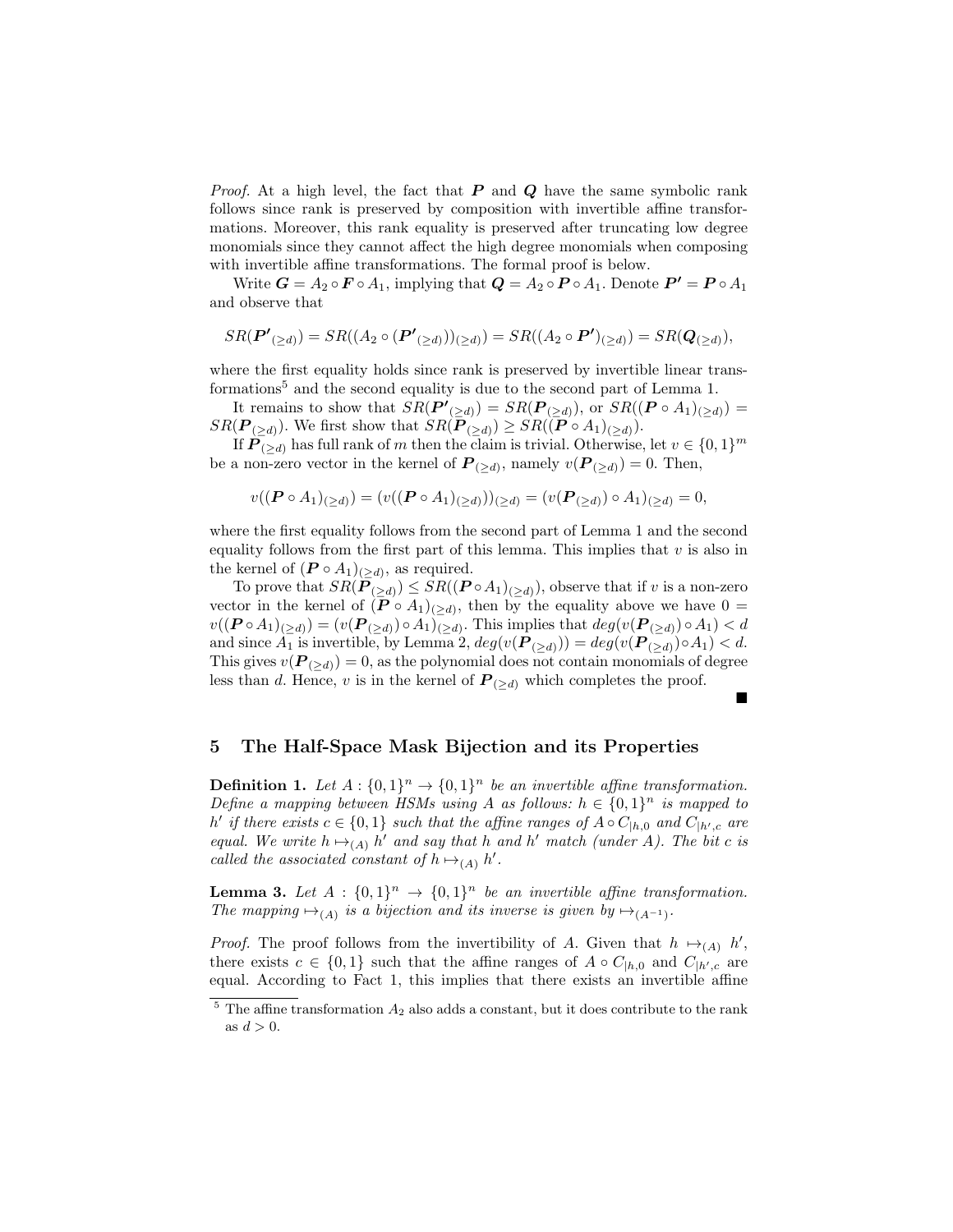transformation  $A' : \{0,1\}^{n-1} \to \{0,1\}^{n-1}$  such that  $A \circ C_{|h,0} = C_{|h',c} \circ A'.$ Consequently,  $C_{h,0} \circ (A')^{-1} = A^{-1} \circ C_{h',c}$  and the affine ranges of  $C_{h,0}$  and  $A^{-1} \circ C_{\vert h',c}$  are equal (again, according to Fact 1). This implies that the affine ranges of  $A^{-1} \circ C_{\vert h',0}$  and  $C_{\vert h,c}$  are equal (flipping the HSC of both sides if  $c = 1$ ), namely  $h' \mapsto_{(A^{-1})} h$ .

A property of  $\mapsto_{(A)}$  which will be very useful is that it is additive. This is established by the lemma below (proved in Appendix A).

**Lemma 4.** Let  $A: \{0,1\}^n \to \{0,1\}^n$  be an invertible affine transformation. Let  $h_1, h'_1, h_2, h'_2 \in \{0, 1\}^n$  be HSMs where  $h_1 \neq h_2$  and  $h_1 \mapsto_{(A)} h'_1$ ,  $h_2 \mapsto_{(A)} h'_2$ with associated constants  $c_1, c_2$ , respectively. Then  $(h_1 + h_2) \mapsto_{(A)} (h'_1 + h'_2)$  with the associated constant  $c_1 + c_2$ .

The following lemma (proved in Appendix  $A$ ) shows that the bijection reveals information about the presumably unknown transformation A.

**Lemma 5.** Let  $A : \{0,1\}^n \rightarrow \{0,1\}^n$  be an invertible affine transformation such that  $A(x) = L(x) + a$ . Let  $h, h' \in \{0, 1\}^n$  be HSMs such that  $h \mapsto_{(A)} h'$  with associated constant c. Then, A satisfies the following constraints.

- 1. For each  $i \in \{1, 2, \ldots, n\}$ , the *i*'th column of L, denoted by L[i], satisfies the equation  $h'(L[i]) = h[i]$ , where  $h[i]$  is the *i*'th bit of h.
- 2. The vector a satisfies the equation  $h'(a) = c$ .

The following lemma asserts that affine equivalence is preserved under composition with matching HSMs.

**Lemma 6.** Let  $F : \{0,1\}^n \to \{0,1\}^m$ ,  $G : \{0,1\}^n \to \{0,1\}^m$  be two affine equivalent functions such that  $G = A_2 \circ F \circ A_1$ . Let  $h, h' \in \{0, 1\}^n$  be HSMs such that  $h \mapsto_{(A_1)} h'$  with associated constant c. Then,  $\mathbf{F} \circ C_{|h',c} \equiv \mathbf{G} \circ C_{|h,0}$ and  $\mathbf{F} \circ C_{|h',c+1} \equiv \mathbf{G} \circ C_{|h,1}$ .

*Proof.* Since  $h \mapsto_{(A_1)} h'$  with associated constant c, the affine ranges of  $A_1 \circ$  $C_{h,0}$  and  $C_{h',c}$  are equal. According to Fact 1, there exists an invertible affine transformation  $A'_1$ :  $\{0,1\}^{n-1} \to \{0,1\}^{n-1}$  such that  $A_1 \circ C_{|h,0} = C_{|h',c} \circ A'_1$ .

We obtain,  $A_2 \circ \mathbf{F} \circ C_{|h',c} \circ A_1' = A_2 \circ \mathbf{F} \circ A_1 \circ C_{|h,0} = \mathbf{G} \circ C_{|h,0}$ , implying that  $\mathbf{F} \circ C_{|h|,c}$  and  $\mathbf{G} \circ C_{|h,0}$  are affine equivalent.

The claim that  $\mathbf{F} \circ C_{|h',c+1}$  and  $\mathbf{G} \circ C_{|h,1}$  are affine equivalent follows by considering the complimentary half-space and observing that the affine ranges of  $A_1 \circ C_{h,1}$  and  $C_{h',c+1}$  are equal. The remainder of the proof is similar.  $\blacksquare$ 

**Definition 2.** Let  $\mathbf{F}: \{0,1\}^n \to \{0,1\}^m$  be a function represented by  $\mathbf{P}$ , let d be a positive integer and let  $h \in \{0,1\}^n$  be a HSM. Let  $r_0 = SR((\boldsymbol{P} \circ C_{h,0})_{\left(\geq d\right)}),$  $r_1 = SR((\mathbf{P} \circ C_{h,1})_{(>d)})$ ,  $maxR = max\{r_0, r_1\}$  and  $minR = min\{r_0, r_1\}$ .

1. The HSM rank of h (with respect  $\mathbf{F}, d$ ) is the ordered pair of integers (maxR, minR), denoted as  $R_{\boldsymbol{F},d,h}$ ,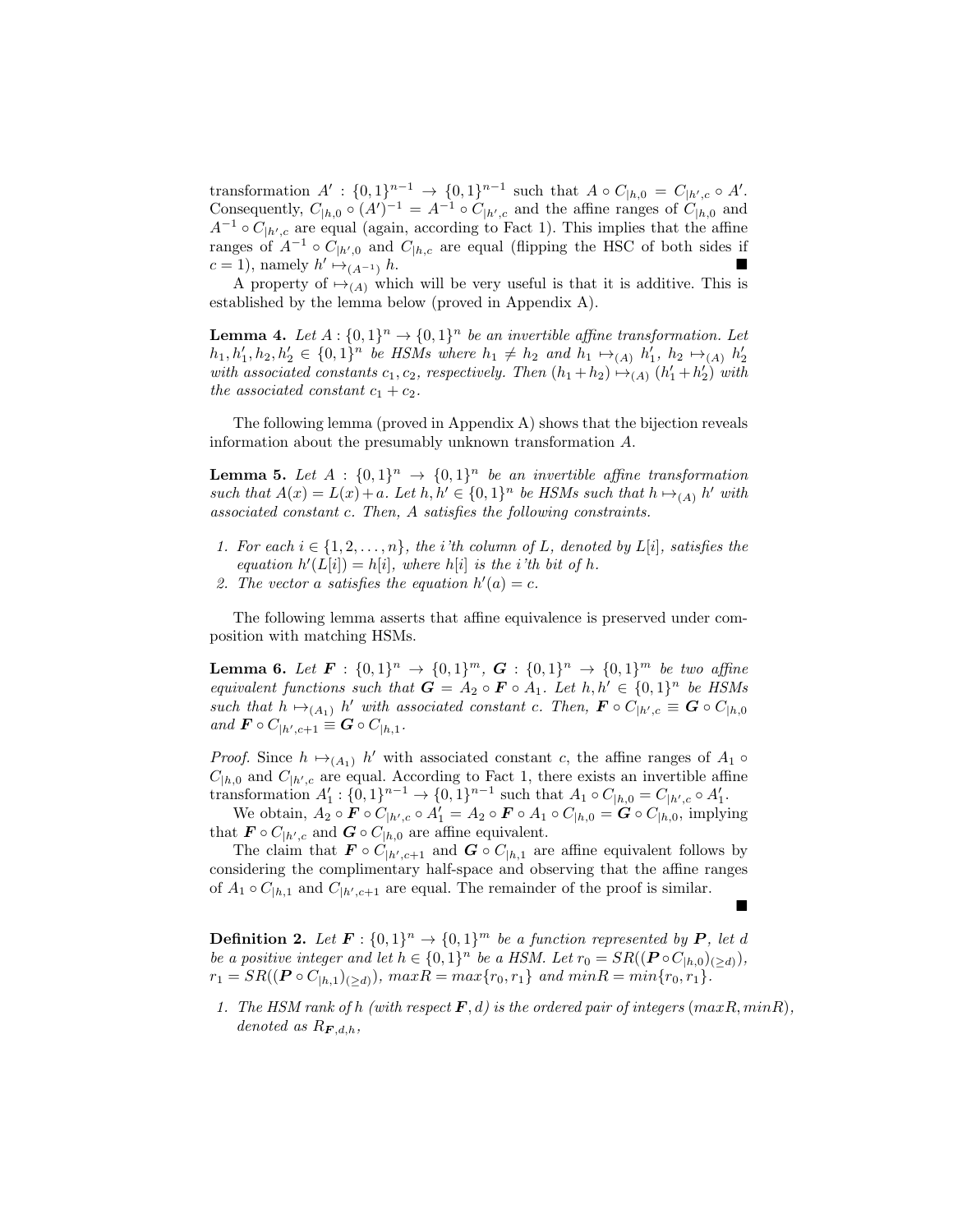2. The attached constant of h is the value  $c \in \{0,1\}$  such that  $maxR = SR((P \circ$  $C_{h,c}$ <sub>(>d)</sub>) (if maxR = minR, the attached constant is undefined).

The lemma below states that the HSM ranks of matching HSMs are equal for affine equivalent functions.

**Lemma 7.** Let  $F : \{0,1\}^n \to \{0,1\}^m$ ,  $G : \{0,1\}^n \to \{0,1\}^m$  be two affine equivalent functions and let d be a positive integer. Assume that  $G = A_2 \circ F \circ A_1$ . Let  $h, h' \in \{0,1\}^n$  be HSMs such that  $h \mapsto_{(A_1)} h'$ . Then  $R_{\mathbf{G},d,h} = R_{\mathbf{F},d,h'}$ .

*Proof.* Let  $c \in \{0,1\}$  be the associated constant of  $h \mapsto_{(A_1)} h'$ . According to Lemma 6,  $\boldsymbol{F} \circ C_{|h',c} \equiv \boldsymbol{G} \circ C_{|h,0}$  and  $\boldsymbol{F} \circ C_{|h',c+1} \equiv \boldsymbol{G} \circ C_{|h,1}$ .

Assume that  $\boldsymbol{F}, \boldsymbol{G}$  are represented by  $\boldsymbol{P}, \boldsymbol{Q},$  respectively. Denote  $r'_0 = SR((\boldsymbol{F} \circ \boldsymbol{Q})^T)$  $(C_{|h',c})(\geq d)), r'_1 = SR((\mathbf{F} \circ C_{|h',c+1})(\geq d)), r_0 = SR((\mathbf{G} \circ C_{|h,0})(\geq d)), r_1 = SR((\mathbf{G} \circ C_{|h',c})(\geq d)), r_2 = SR((\mathbf{G} \circ C_{|h',c})(\geq d))$  $C_{|h,1})_{(\ge d)}$ .

By the above affine equivalences and Theorem 1, we have  $r_0 = r'_0$  and  $r_1 = r'_1$ . Hence  $max(r_0, r_1) = max(r'_0, r'_1)$  and  $min(r_0, r_1) = min(r'_0, r'_1)$  and the lemma follows.

 $\blacksquare$ 

6 Rank Tables, Rank Histograms and their Properties

**Definition 3.** Given a function  $\mathbf{F}: \{0,1\}^n \to \{0,1\}^m$  and a positive integer d, define the following mappings.

1. The rank table of **F** with respect to d is a mapping  $\mathcal{T}_{F,d}$ , whose keys (indexes) are integer pairs  $(maxR, minR) \in \mathbb{Z}_{m+1} \times \mathbb{Z}_{m+1}$  such that  $maxR \geq minR$ . It is defined as

 $\mathcal{T}_{\mathbf{F},d}(\max R, \min R) = \{h \in \{0,1\}^n \mid R_{\mathbf{F},d,h} = (\max R, \min R)\}.$ 

Moreover, along with each such HSM h, the table stores its attached constant  $c \in \{0,1\}$  (if defined).

An entry in the rank table  $\mathcal{T}_{F,d}(\max R, \min R)$  (containing all HSMs with this rank) is called a rank group.

2. The rank histogram of **F** with respect to d is a mapping  $\mathcal{H}_{F,d}$  :  $\mathbb{Z}_{m+1}$   $\times$  $\mathbb{Z}_{m+1} \to \mathbb{Z}$  such that  $\mathcal{H}_{\mathbf{F},d}(\max R, \min R) = |\mathcal{T}_{\mathbf{F},d}(\max R, \min R)|$ .

To simplify our notation, in the following we refer to a HSM rank  $(maxR, minR) \in$  $\mathbb{Z}_{m+1} \times \mathbb{Z}_{m+1}$  such that  $maxR \geq minR$  using a single symbol r.

The lemma below states that if  $\mathbf{F} \equiv \mathbf{G}$ , then each HSM with rank r for G is matched in the rank group with the same HSM rank  $r$  for  $F$ .

**Lemma 8.** Let  $F : \{0,1\}^n \to \{0,1\}^m$ ,  $G : \{0,1\}^n \to \{0,1\}^m$  be two affine equivalent functions and let d be a positive integer. Assume that  $G = A_2 \circ F \circ A_1$ and let  $r \in \mathbb{Z}_{m+1} \times \mathbb{Z}_{m+1}$ . Then, for each  $h \in \mathcal{T}_{G,d}(r)$ , there exists  $h' \in \mathcal{T}_{F,d}(r)$ such that  $h \mapsto_{(A_1)} h'$ .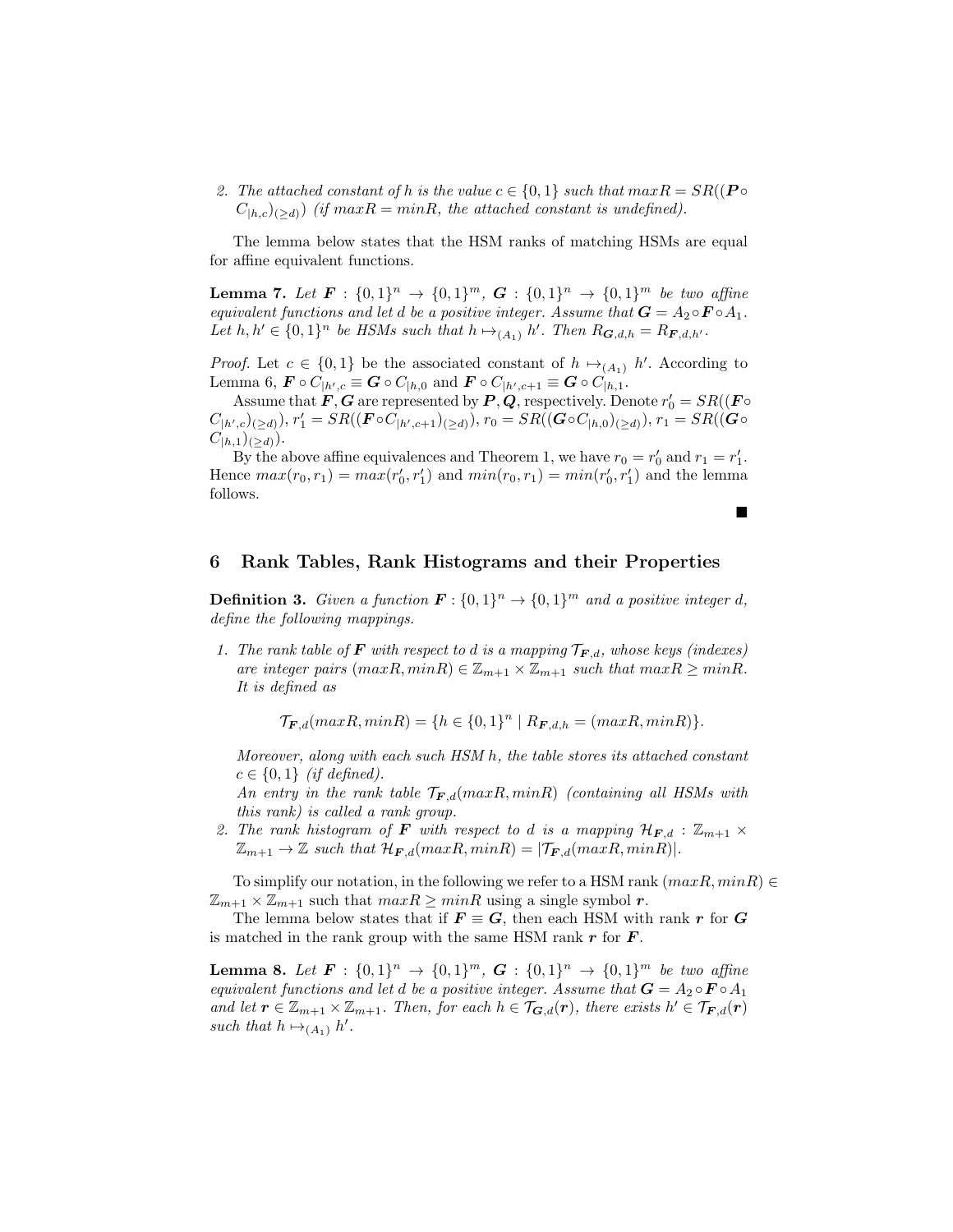*Proof.* By Lemma 7, given  $h \in \mathcal{T}_{G,d}(r)$ , its match h' under  $A_1$  satisfies  $R_{F,d,h'} =$  $R_{\mathbf{G},d,h} = \mathbf{r}$  hence  $h' \in \mathcal{T}_{\mathbf{F},d}(\mathbf{r})$  as claimed.  $\blacksquare$ 

**Lemma 9.** Let  $F: \{0,1\}^n \to \{0,1\}^m$ ,  $G: \{0,1\}^n \to \{0,1\}^m$  be two affine equivalent functions and let d be a positive integer. Then the rank histograms of **F** and **G** with respect to d are equal, namely  $\mathcal{H}_{F,d} = \mathcal{H}_{G,d}$ .

*Proof.* Assume that  $G = A_2 \circ F \circ A_1$ . Given a histogram entry with index r, for each  $h \in \mathcal{T}_{G,d}(r)$  let  $h'$  be its match  $h \mapsto_{(A_1)} h'$ . Then, by Lemma 8,  $h' \in$  $\mathcal{T}_{F,d}(r)$ . Since  $h \mapsto_{(A_1)} h'$  is a bijection, this shows that  $\mathcal{H}_{G,d}(r) = |\mathcal{T}_{G,d}(r)| \le$  $|\mathcal{T}_{\mathbf{F},d}(\mathbf{r})| = \mathcal{H}_{\mathbf{F},d}(\mathbf{r}).$  On the other hand, as  $\mathcal{H}_{\mathbf{G},d}(\mathbf{r}) \leq \mathcal{H}_{\mathbf{F},d}(\mathbf{r})$  holds for all histogram entries r and the sum of entries in both histograms is  $2<sup>n</sup> - 1$ , this implies that  $\mathcal{H}_{\boldsymbol{F},d} = \mathcal{H}_{\boldsymbol{G},d}$ .

**Definition 4.** Given a function  $\mathbf{F}: \{0,1\}^n \to \{0,1\}^m$ , a positive integer d, a HSM  $h_1 \in \{0,1\}^n$  and  $\mathbf{r} \in \mathbb{Z}_{m+1} \times \mathbb{Z}_{m+1}$ , we define the HSM rank histogram of  $h_1$  with respect to (or relative to) the rank group r and denote it by  $\mathcal{HG}_{\mathbf{F},d,h_1,\mathbf{r}}$ . As the standard histogram, it is a mapping  $\mathcal{HG}_{\mathbf{F},d,h_1,\mathbf{r}} : \mathbb{Z}_{m+1} \times \mathbb{Z}_{m+1} \to \mathbb{Z}$ , where

$$
\mathcal{HG}_{\mathbf{F},d,h_1,\mathbf{r}}(\mathbf{r'})=|\{h_1+h_2 \mid h_2 \in \{0,1\}^n \wedge h_1 \neq h_2 \wedge R_{\mathbf{F},d,h_2} = \mathbf{r} \wedge R_{\mathbf{F},d,h_1+h_2} = \mathbf{r'}\}|.
$$

 $\blacksquare$ 

Note that unlike the (standard) rank histogram, the HSM rank histogram is defined for a specific HSM with respect to a rank group. We further remark that the HSM rank histogram of  $h_1$  can also be defined with respect to its own the rank group (this is assured by the condition  $h_1 \neq h_2$ ).

The following lemma equates HSM rank histograms for matching HSMs in affine equivalent functions.

**Lemma 10.** Let  $F: \{0,1\}^n \to \{0,1\}^m$ ,  $G: \{0,1\}^n \to \{0,1\}^m$  be two affine equivalent functions and let d be a positive integer. Assume that  $G = A_2 \circ F \circ A_1$ . Let  $h_1, h'_1 \in \{0,1\}^n$  be such that  $h_1 \mapsto_{(A_1)} h'_1$ . Then, for every  $\mathbf{r} \in \mathbb{Z}_{m+1} \times \mathbb{Z}_{m+1}$ ,  $\mathcal{HG}_{\boldsymbol{G}, d, h_1, \boldsymbol{r}} = \mathcal{HG}_{\boldsymbol{F}, d, h_1', \boldsymbol{r}}.$ 

*Proof.* The proof follows from the fact that the mapping  $\mapsto_{(A_1)}$  preserves HSM ranks for affine equivalent functions (Lemma 7), and by exploiting its additive property (Lemma 4).

Fix a HSM rank histogram entry  $r' \in \mathbb{Z}_{m+1} \times \mathbb{Z}_{m+1}$ . Define the following two sets:

$$
D_1 = \{h_1 + h_2 \mid h_2 \in \{0,1\}^n \wedge h_1 \neq h_2 \wedge R_{\mathbf{G},d,h_2} = \mathbf{r} \wedge R_{\mathbf{G},d,h_1+h_2} = \mathbf{r'}\}
$$

and

$$
D_2 = \{h'_1 + h'_2 \mid h'_2 \in \{0,1\}^n \wedge h'_1 \neq h'_2 \wedge R_{\boldsymbol{F},d,h'_2} = \boldsymbol{r} \wedge R_{\boldsymbol{F},d,h'_1+h'_2} = \boldsymbol{r'}\}.
$$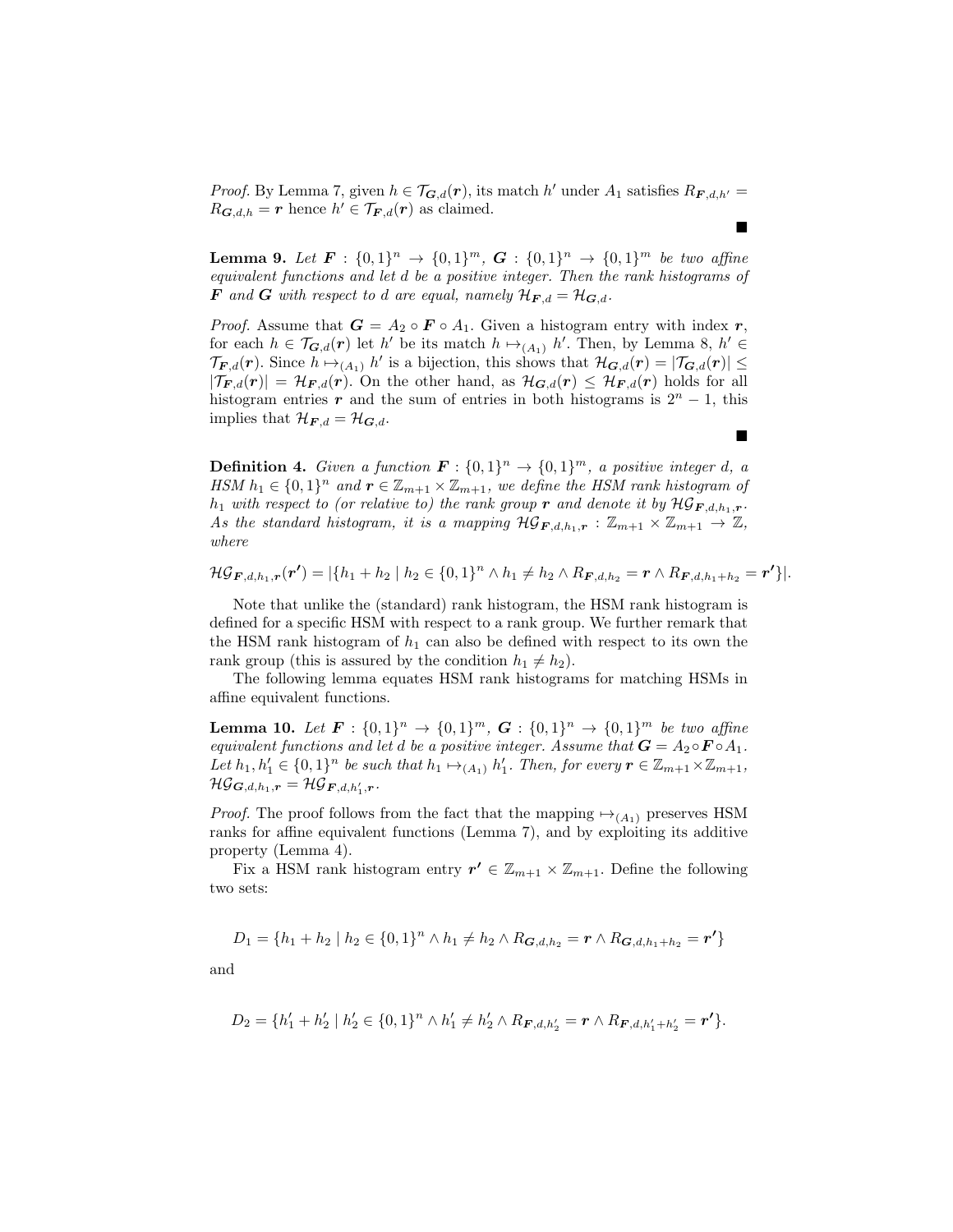To prove the lemma, we need to show that  $|D_1| = |D_2|$ . Let  $h_1 + h_2 \in D_1$ and denote by  $\hat{h} \in \{0,1\}^n$  the vector such that  $h_1 + h_2 \mapsto_{(A_1)} \hat{h}$ . We show that  $h\in D_2$ .

Since  $h_1 + h_2 \mapsto_{(A_1)} \hat{h}$ , by Lemma 7,  $R_{\boldsymbol{F},d,\hat{h}} = R_{\boldsymbol{G},d,h_1+h_2} = \boldsymbol{r'}$ . Next, write  $\hat{h} = h'_1 + (h'_1 + \hat{h})$ . Since  $h_1 \mapsto_{(A_1)} h'_1$  and  $h_1 + h_2 \mapsto_{(A_1)} \hat{h}$ , by Lemma 4,  $h_2 \mapsto_{(A_1)} h'_1 + \hat{h}$ , and by Lemma 7,  $R_{\mathbf{F},d,h'_1 + \hat{h}} = R_{\mathbf{G},d,h_2} = \mathbf{r}$ , giving  $\hat{h} \in D_2$ . Since  $\mapsto_{(A_1)}$  is a bijection this implies that  $|D_2| \geq |D_1|$ .

As  $|\tilde{D}_2| \geq |\tilde{D}_1|$  holds for all HSM histogram entries  $r'$  and the sum of HSM histogram entries in both  $\mathcal{HG}_{G,d,h_1,r}$  and  $\mathcal{HG}_{F,d,h'_1,r}$  is equal to size of the rank group<sup>6</sup> r (which is equal to  $\mathcal{H}_{F,d}(r) = \mathcal{H}_{G,d}(r)$ ), the equality  $|D_1| = |D_2|$  holds.  $\blacksquare$ 

**Definition 5.** Given a function  $\mathbf{F} : \{0,1\}^n \to \{0,1\}^m$ , a positive integer d, HSMs ranks  $r, r' \in \mathbb{Z}_{m+1} \times \mathbb{Z}_{m+1}$ , we define the HSM rank histogram multi-set of rank group r with respect to rank group  $r'$  as

$$
\mathcal{HM}_{\boldsymbol{F},d,\boldsymbol{r},\boldsymbol{r'}}=\{\mathcal{HG}_{\boldsymbol{F},d,h,\boldsymbol{r'}}\mid R_{\boldsymbol{F},d,h}=\boldsymbol{r}\}.
$$

The HSM rank histogram multi-set collects all the HSM histograms for HSMs in rank group  $r$  with respect to the rank group  $r'$ . Note that it is possible to have  $r = r'$ .

The following lemma equates HSM rank histogram multi-set in affine equivalent functions.

**Lemma 11.** Let  $F: \{0,1\}^n \to \{0,1\}^m$ ,  $G: \{0,1\}^n \to \{0,1\}^m$  be two affine equivalent functions and let d be a positive integer. Then, for every  $r, r' \in$  $\mathbb{Z}_{m+1}\times \mathbb{Z}_{m+1}, \, \mathcal{HM}_{\boldsymbol{F},d,\boldsymbol{r},\boldsymbol{r'}} = \mathcal{HM}_{\boldsymbol{G},d,\boldsymbol{r},\boldsymbol{r'}}.$ 

*Proof.* Fix  $r, r' \in \mathbb{Z}_{m+1} \times \mathbb{Z}_{m+1}$ . We define a mapping between the elements (HSM histograms) of the multi-sets  $\mathcal{HM}_{G,d,r,r'}$  and  $\mathcal{HM}_{F,d,r,r'}$ . Naturally, the mapping is based on the bijection  $\mapsto_{(A_1)}$ .

Assume that  $G = A_2 \circ F \circ A_1$ . Let  $h \in \{0,1\}^n$  be such that  $R_{G,d,h} = r$  which implies that  $\mathcal{HG}_{G,d,h,r'} \in \mathcal{HM}_{G,d,r,r'}$ . Let  $h' \in \{0,1\}^n$  be the HSM such that  $h \mapsto_{(A_1)} h'$ . By Lemma 10,  $\mathcal{HG}_{\mathbf{G},d,h,r'} = \mathcal{HG}_{\mathbf{F},d,h',r'}$ . Furthermore, by Lemma 7 we have  $R_{\boldsymbol{F},d,h'} = R_{\boldsymbol{G},d,h} = \boldsymbol{r}$ , hence  $\mathcal{HG}_{\boldsymbol{G},d,h,r'} = \mathcal{HG}_{\boldsymbol{F},d,h',r'} \in \mathcal{HM}_{\boldsymbol{F},d,\boldsymbol{r},r'}.$ Since  $\mapsto_{(A_1)}$  is a bijection, we obtain  $\mathcal{HM}_{\mathbf{G},d,\mathbf{r},\mathbf{r'}} \subseteq \mathcal{HM}_{\mathbf{F},d,\mathbf{r},\mathbf{r'}}$  as multi-sets.

On the other hand, the number of elements (HSM histograms) in both multisets is equal to the size of the rank group r (which is equal to  $\mathcal{H}_{F,d}(r) =$  $\mathcal{H}_{\mathbf{G},d}(\mathbf{r})$ ), hence  $\mathcal{HM}_{\mathbf{G},d,\mathbf{r},\mathbf{r'}} = \mathcal{HM}_{\mathbf{F},d,\mathbf{r},\mathbf{r'}}$ .

**Definition 6.** Let  $\mathbf{F} : \{0,1\}^n \to \{0,1\}^m$ , let d be a positive integer and let  $r, r' \in \mathbb{Z}_{m+1} \times \mathbb{Z}_{m+1}$ . A HSM  $h \in \{0,1\}$  such that  $R_{\boldsymbol{F},d,h} = r$  is called unique (with respect to  $\mathbf{F}, d, \mathbf{r'}$ ) if  $\mathcal{HG}_{\mathbf{F}, d,h,\mathbf{r'}} \in \mathcal{HM}_{\mathbf{F}, d,\mathbf{r},\mathbf{r'}}$  has multiplicity 1 in this multi-set.

 $\blacksquare$ 

 $6$  Unless the HSM rank of  $h_1$  is  $r$ , in which case the sum of HSM histogram entries is  $\mathcal{H}_{\boldsymbol{F},d}(\boldsymbol{r})$  - 1.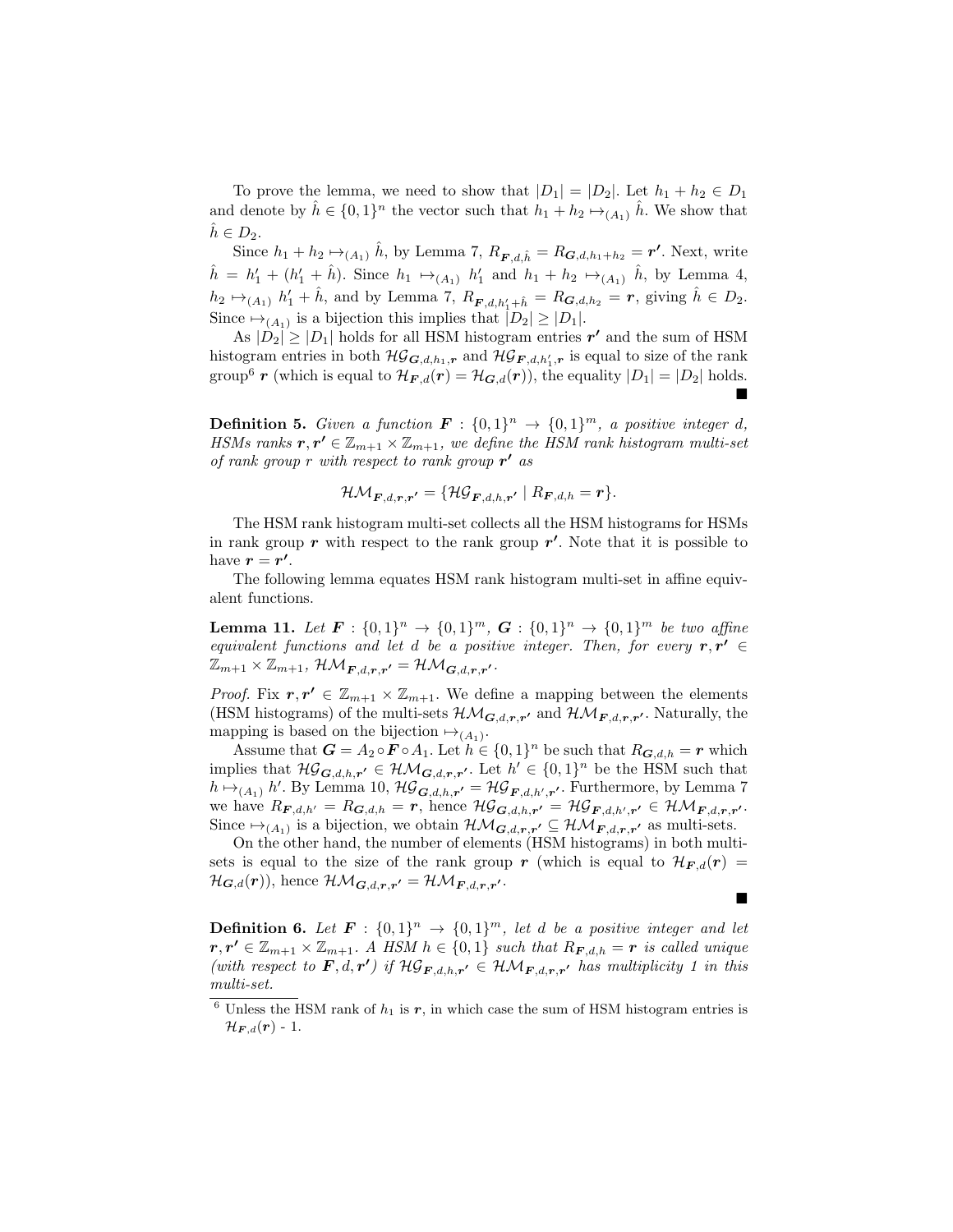The following theorem establishes the importance of unique HSMs in recovering matchings between HSMs for affine equivalent functions.

**Theorem 2.** Let  $F: \{0,1\}^n \to \{0,1\}^m$ ,  $G: \{0,1\}^n \to \{0,1\}^m$  be two affine equivalent functions and let d be a positive integer. Then for every  $r, r' \in \mathbb{Z}_{m+1} \times$  $\mathbb{Z}_{m+1}$ , if  $h \in \{0,1\}^n$  (such that  $R_{\mathbf{G},d,h} = \mathbf{r}$ ) is unique with respect to  $\mathbf{G}, d, \mathbf{r'}$ , then the following statements hold:

- 1. There exists  $h' \in \{0,1\}^n$  such that  $R_{\mathbf{F},d,h'} = \mathbf{r}$  and h' is unique with respect to  $\boldsymbol{F}, d, \boldsymbol{r'}$ .
- 2.  $\mathcal{HG}_{\mathbf{G},d,h,r'} = \mathcal{HG}_{\mathbf{F},d,h',r'}.$
- 3. Assume that  $G = A_2 \circ F \circ A_1$ . Then,  $h \mapsto_{(A_1)} h'$ . Moreover, if the attached constants of h, h' are defined and equal to  $c, c'$ , respectively, then the associated constant of  $h \mapsto_{(A_1)} h'$  is  $c + c'$ .

*Proof.* By Lemma 11, we have equality of the multi-sets  $\mathcal{HM}_{F,d,r,r'} = \mathcal{HM}_{G,d,r,r'}$ which immediately implies the first two statements. Denote by  $h'' \in \{0,1\}^n$  the HSM such that  $h \mapsto_{(A_1)} h''$ . To complete the proof of the third statement we show that  $h'' = h'$ .

By Lemma 7, we have  $R_{\bm{F},d,h''}=R_{\bm{G},d,h}=\bm{r}$ . Hence  $\mathcal{HG}_{\bm{F},d,h'',\bm{r}}\in\mathcal{HM}_{\bm{F},d,\bm{r},\bm{r}'}$ (and also  $\mathcal{HG}_{F,d,h',r} \in \mathcal{HM}_{F,d,r,r'}$  from the first statement). Since h' is unique with respect to  $\bm{F}, d, \bm{r'}$ , then  $\mathcal{H}\mathcal{G}_{\bm{F},d,h',\bm{r'}}$  has multiplicity 1 in  $\mathcal{HM}_{\bm{F},d,\bm{r},\bm{r'}}$ . Thus if we show that  $\mathcal{HG}_{\mathbf{F},d,h',\mathbf{r'}} = \mathcal{HG}_{\mathbf{F},d,h'',\mathbf{r}}$ , then  $h'' = h'$  must hold.

According to Lemma 10,  $\mathcal{HG}_{\mathbf{G},d,h,r} = \mathcal{HG}_{\mathbf{F},d,h'',r}$  and by the second statement we obtain  $\mathcal{HG}_{\mathbf{F},d,h',r'} = \mathcal{HG}_{\mathbf{G},d,h,r'} = \mathcal{HG}_{\mathbf{F},d,h'',r}$  as required.

Finally, we examine the attached constants  $c, c'$  of  $h, h'$ , respectively (assuming they are defined). If  $c = c'$ , then the affine ranges of  $A_1 \circ C_{h,0}$  and  $C_{h',0}$  are equal implying that the associated constant of  $h \mapsto_{(A_1)} h'$  is  $0 = c+c'$ . Otherwise  $c = c' + 1$  and the affine ranges of  $A_1 \circ C_{h,0}$  and  $C_{h',1}$  are equal implying that the associated constant of  $h \mapsto_{(A_1)} h'$  is  $1 = c + c'$ .

#### П

# 7 Analysis of the Distribution of Rank Histogram Entries for Random Permutations

In this section we analyze the distribution of entries of the rank histogram  $\mathcal{H}_{F,d}$ for a random permutation  $\mathbf{F}:\{0,1\}^n \to \{0,1\}^n$ . The analysis is performed for  $d = n - 2$ , which is the value that we use in our algorithm as explained in detail next.

Assume that **F** is represented by  $P = \{P^{(i)}(x[1],...,x[n])\}_{i=1}^n$ . For a given  $h \in \{0,1\}^n$ , we consider  $SR((\boldsymbol{P} \circ \boldsymbol{C}_{h,0})_{(n-2)})$  and  $SR((\boldsymbol{P} \circ \boldsymbol{C}_{h,1})_{(n-2)})$ . For  $c \in$  ${0, 1}$ , every one of the *n* polynomials of  $(P \circ C_{h,c})_{(n-2)}$  has  $n-1$  variables (the number of variables in **P** is reduced by 1 after composition with  $C_{h,c}$ . Hence, the number of possible non-zero monomial coefficients in each such polynomial is  $\binom{n-1}{n-1} + \binom{n-1}{n-2} = 1+n-1 = n$ . Therefore,  $(P \circ C_{|h,c})_{(n-2)}$  can be represented by an  $n \times n$  Boolean matrix and we are interested in its rank.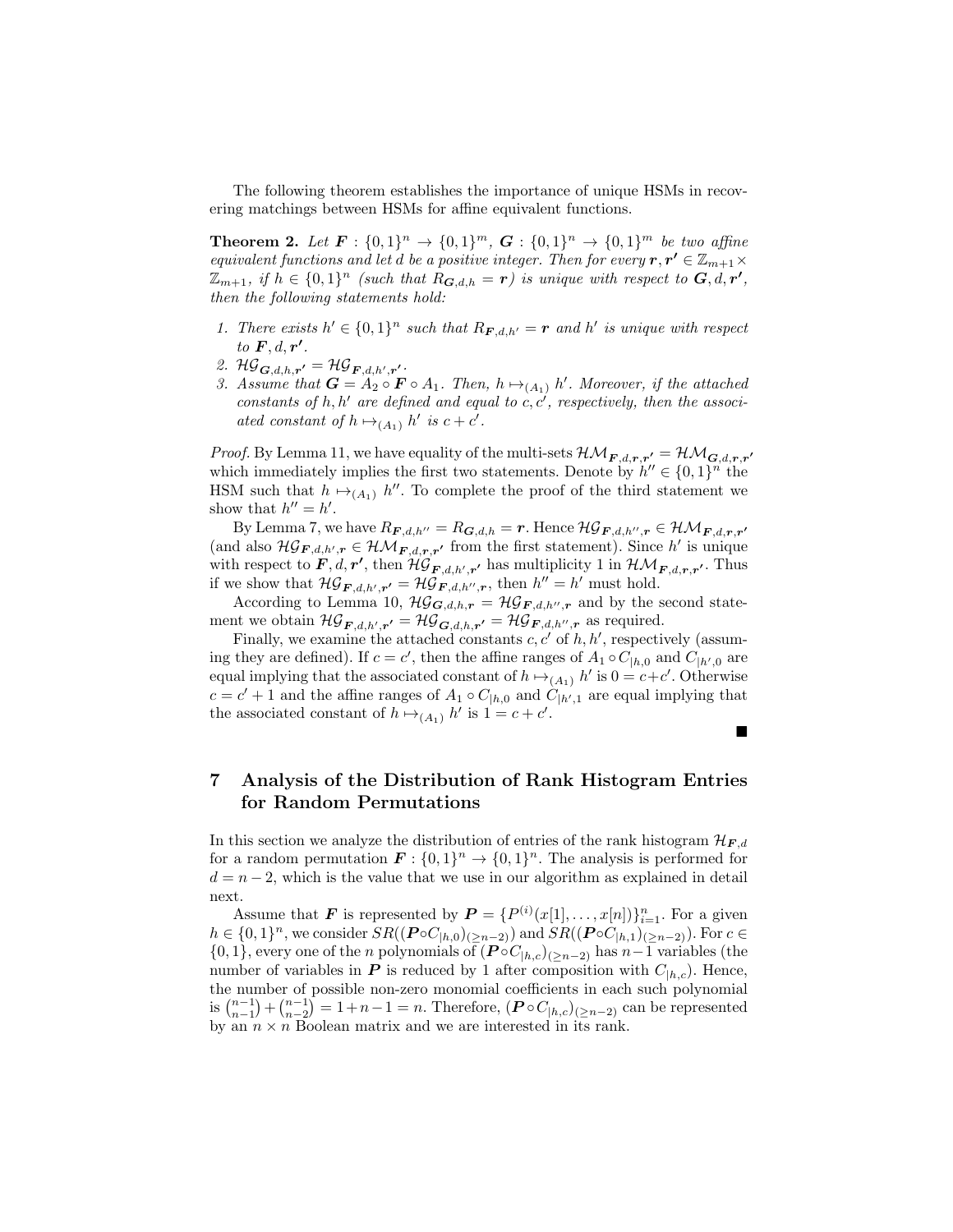Choosing  $d = n-1$  would leave at most one non-zero monomial which almost always would be present in  $(P \circ C_{h,c})_{(>n-1)}$ . Hence, essentially all HSMs would fall into a single rank group and the affine equivalence algorithm would not be able to distinguish and match them. On the other hand, choosing  $d \leq n-3$  would leave  $\Omega(n^2)$  non-zero monomials and  $(P \circ C_{|h,c})_{(>r)}$  would almost always have full rank, leading once again to a single rank group. We conclude that  $d = n - 1$ is indeed the optimal choice.

Our analysis is based on the following heuristic assumption.

**Assumption 1** For a random permutation  $\mathbf{F}: \{0,1\}^n \to \{0,1\}^n$  represented by P, for every  $h \in \{0,1\}^n$  and  $c \in \{0,1\}$ , the entries of the  $n \times n$  Boolean matrix  $(P \circ C_{h,c})_{(n-2)}$  are uniform independent random variables.

The  $n \times n$  Boolean matrix  $(P \circ C_{h,c})_{(n-2)}$  is indeed uniform for a random function **F** (rather than a random permutation), given any  $h \in \{0,1\}^n$  and  $c \in \{0, 1\}$ . However, even for a random function the Boolean matrices obtained for different  $h, c$  values are correlated. Nevertheless, these correlations (and the fact that  $\bm{F}$  is a permutation) do not seem to have a noticeable influence on our algorithm in practice (as we demonstrate in Section 8.5 and Appendix B).

The rank of random matrices is a well-studied problem. For large  $n$  and a non-negative integer  $r \leq n$ , we denote the probability that a random Boolean  $n \times n$  matrix has rank r by  $\beta_r$ . We can lower bound  $\beta_r$  by considering the event where we first select r linearly independent rows to form a subspace of size  $2<sup>r</sup>$ (which occurs with constant probability) and then select the remaining  $n - r$ rows within this subspace (which occurs with probability  $2^{-(r-n)^2}$ ). This gives a lower bound of  $\Omega(2^{-(r-n)^2})$  on  $\beta_r$ . The exact formula is given by the theorem below, taken and adapted from [12].

Theorem 3 ([12], page 126, adapted). For  $n \to \infty$ , the probability that a random Boolean  $n \times n$  matrix has rank r is

$$
\beta_r = 2^{-(r-n)^2} \cdot \alpha \cdot \prod_{i=1}^{n-r} (1 - 1/2^i)^{-2},\tag{2}
$$

where  $\alpha = \prod_{i=1}^{\infty} (1 - 1/2^i) \approx 0.2888$ .

Since  $\alpha \leq \alpha \cdot \prod_{i=1}^{n-r} (1 - 1/2^i)^{-2} < 1/\alpha$ , the initial probability estimation of  $\approx 2^{-(r-n)^2}$  is correct up to a small constant. We also note that (2) is a good estimation even for relatively small values of  $n$  (e.g.,  $n > 8$ ). Let

$$
p_{maxR,minR} = \begin{cases} 2\beta_{maxR}\beta_{minR} & \text{if } minR < maxR\\ \beta_{maxR}\beta_{minR} & \text{otherwise } (minR = maxR), \end{cases}
$$
 (3)

where

$$
\beta_{maxR}\beta_{minR} = \alpha^2 \cdot 2^{-(maxR-n)^2 - (minR-n)^2} \cdot \prod_{i=1}^{n-maxR} (1 - 1/2^i)^{-2} \cdot \prod_{i=1}^{n-minR} (1 - 1/2^i)^{-2}.
$$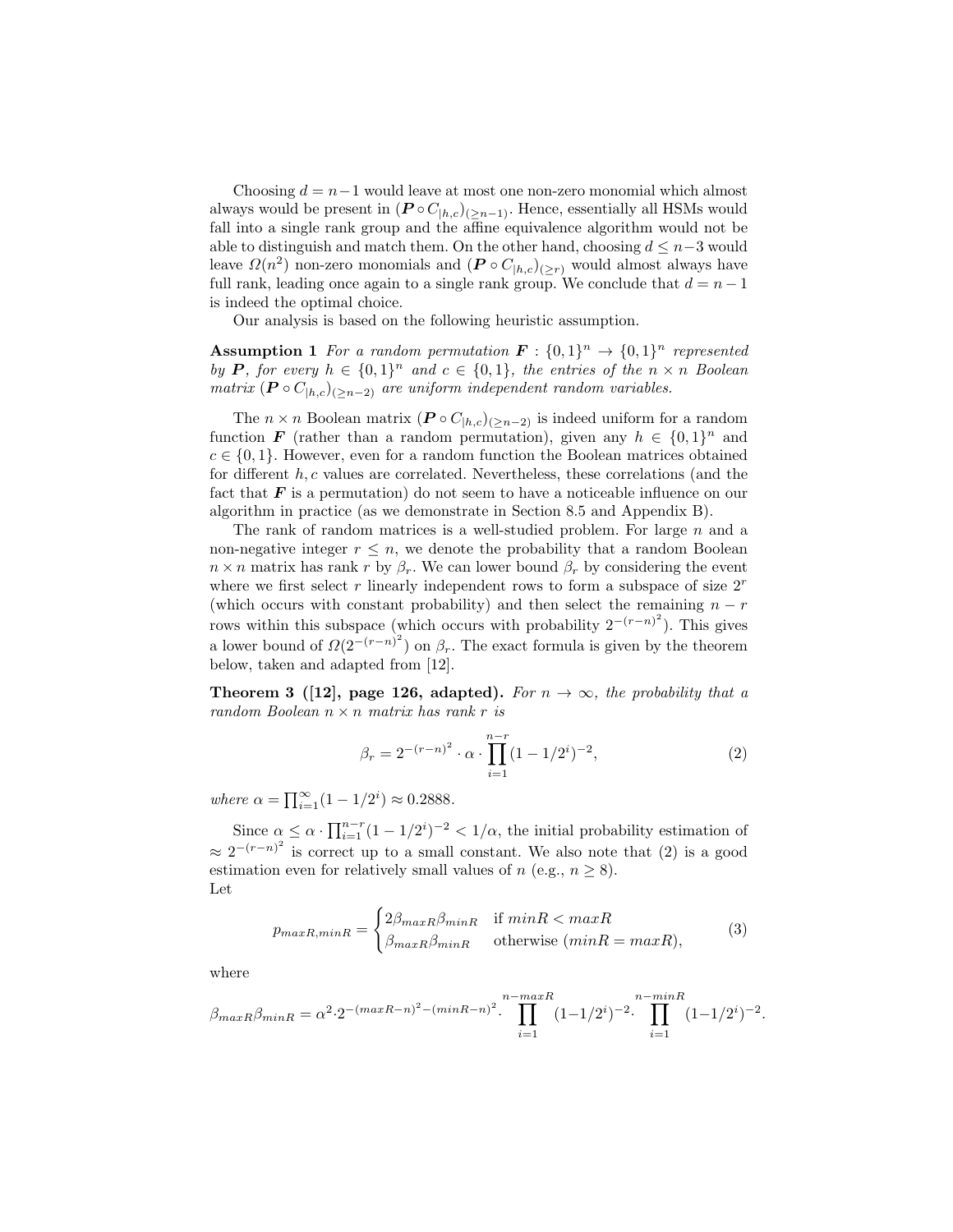Then, based on Assumption 1 and Theorem 3, for every  $(maxR, minR) \in$  $\mathbb{Z}_{m+1}\times\mathbb{Z}_{m+1}$  such that  $maxR \geq minR$ , given  $h \in \{0,1\}^n$ , we have  $Pr[R_{\mathbf{F},n-2,h} =$  $(maxR, minR] \approx p_{maxR,minR}$ . Hence, according to Assumption 1, the entries of  $\mathcal{H}_{F,n-2}$  are distributed multinomially, with parameter  $2^n$  (the number of  $\text{HSMs}^7$ ) and probabilities given by  $p_{maxR,minR}$ . In particular, each individual histogram entry  $\mathcal{H}_{F, n-2}(maxR, minR)$  is distributed binomially with parameter  $2^n$  and probability  $p_{maxR,minR}$ .

Experimental results that support this conclusion are given in Appendix B).

Asymptotic Analysis of Specific Histogram Entries For large  $n$ , the binomial variable  $\mathcal{H}_{F, n-2}(maxR, minR)$  is with high probability very close to its expectation, which is about

$$
2^n \cdot p_{maxR,minR}.
$$

If we ignore constant multiplicative factors, we can approximate this expectation by

$$
2^n \cdot 2^{-(maxR-n)^2 - (minR-n)^2}, \tag{4}
$$

as  $p_{maxR,minR} \approx 2^{-(maxR-n)^2 - (minR-n)^2}$ .

We now approximate (up to constant multiplicative factors) the expected values of two specific histogram entries which will be useful for our algorithm. Denote  $\gamma_n = \lfloor (n/2)^{1/2} \rfloor$ , and let  $r_1 = (n + 1 - \gamma_n, n - \gamma_n)$  and  $r_2 = (n, n - \gamma_n)$ . Define the random variables  $S_1 = \mathcal{H}_{F,d}(r_1)$  and  $S_2 = \mathcal{H}_{F,d}(r_2)$ . Below, we estimate their expected values according to (4).

Write  $\gamma_n = \lfloor (n/2)^{1/2} \rfloor = (n/2)^{1/2} - k$ , where  $0 \le k < 1$ . Hence, with very high probability we have  $S_2 = \mathcal{H}_{F,d}(r_2) = \mathcal{H}_{F,d}(n, n - \gamma_n) \approx 2^n \cdot p_{n,n-\gamma_n} \approx$  $2^{n} \cdot 2^{-(\gamma_n)^2} = 2^{n} \cdot 2^{-((n/2)^{1/2}-k)^2} = 2^{n} \cdot 2^{-n/2+2k(n/2)^{1/2}-k^2} = 2^{n/2+O(n^{1/2})}.$ Therefore,  $S_2$  is close to  $2^{n/2}$ .

Similarly  $S_1 = \mathcal{H}_{F,d}(r_1) = \mathcal{H}_{F,d}(n_1 + \cdots + n_n, n - \gamma_n) \approx 2^n \cdot p_{n+1-\gamma_n, n-\gamma_n} \approx$  $2^{n} \cdot 2^{-(\gamma_n-1)^2-(\gamma_n)^2} = 2^{n} \cdot 2^{-2(\gamma_n)^2+2\gamma_n-1} = 2^{n} \cdot 2^{-n+(4k+2)(n/2)^{1/2}-2k^2-2k-1}$  $2^{\Theta(n^{1/2})}$ . Hence  $S_1$  is sub-exponential in n.

### 8 Details of the New Affine Equivalence algorithm

In this section we describe and analyze our new affine equivalence algorithm. We start with a description of the auxiliary algorithms it uses.

### 8.1 The Rank Table and Histogram Algorithm

For  $\mathbf{F} : \{0,1\}^n \to \{0,1\}^n$  represented by  $\mathbf{P} = \{P^{(i)}(x[1],...,x[n])\}_{i=1}^n$ , the following algorithm computes the rank histogram  $\mathcal{H}_{F,d}$  and rank table  $\mathcal{T}_{F,d}$  for  $d = n - 2$ . The algorithm is given as input  $P_{\geq (n-2)}$ .

<sup>&</sup>lt;sup>7</sup> More accurately, the parameter is  $2<sup>n</sup> - 1$  as HSMs are non-zero.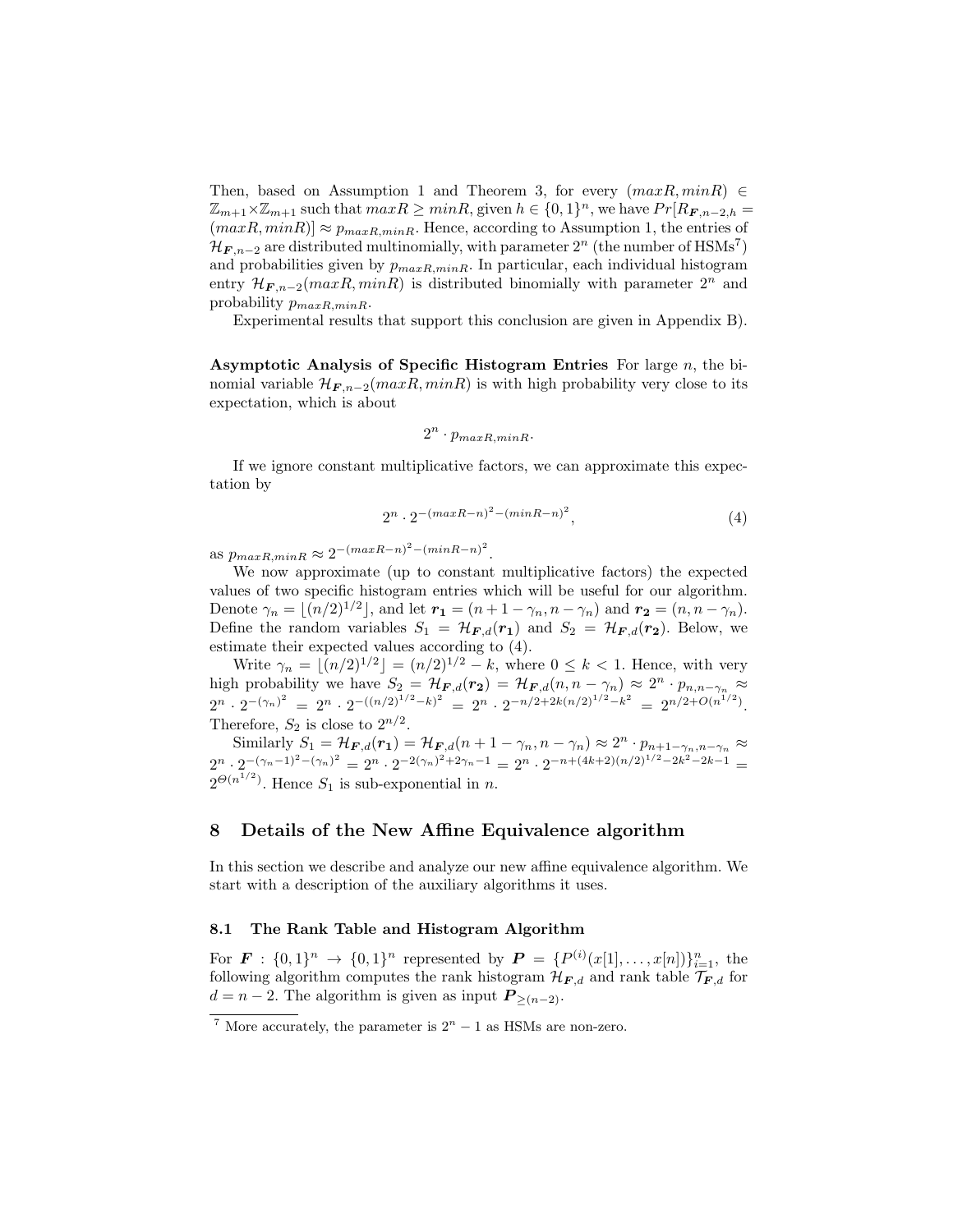1. For each non-zero HSM  $h \in \{0,1\}^n$ :

- (a) Compute  $R_{\boldsymbol{F},n-2,h}$  =  $(maxR,minR)$  as follows. Compute  $(P_{(\geq n-2)} \circ C_{|h,0})(_{\geq n-2}) = (P \circ C_{|h,0})(_{\geq n-2})$  and calculate its symbolic rank  $r_0$  using Gaussian elimination. Similarly, compute  $(P_{(>n-2)} \circ C_{h,1})_{(geq n-2)} = (P \circ C_{h,1})_{(geq n-2)}$  and its symbolic rank  $r_1$ . Let  $maxR = max\{r_0, r_1\}$  and  $minR = min\{r_0, r_1\}$ .
- (b) Insert h into  $\mathcal{T}_{F,n-2}(maxR, minR)$ , along with the value of the attached constant  $c \in \{0,1\}$  such that  $maxR = SR((F \circ$  $C_{[h,c)(>n-2)}$ ) (if  $maxR > minR$ ). In addition, increment entry  $\mathcal{H}_{F,n-2}(maxR, minR).$

Note that  $(P_{(\geq n-2)} \circ C_{|h,0})(\geq n-2) = (P \circ C_{|h,0})(\geq n-2)$  holds according to the first part of Lemma 1.

The time complexity of the algorithm depends on how a polynomial is represented. Here, we represent it using a bit array that specifies the values of its monomial coefficients.

We first analyze the complexity of computing the composition  $(P_{(\geq n-2)} \circ$  $C_{|h,c}$ <sub>(≥n−2)</sub> in Step 1.(a), which is performed for each non-zero  $h \in (0,1]^n$ and  $c \in \{0,1\}$ . Each of the *n* polynomials of  $P_{(\geq n-2)}$  contains at most  $\binom{n}{n}$  +  $\binom{n}{n-1} + \binom{n}{n-2} < n^2$  non-zero monomials. As described in Section 2, computing the composition  $P_{(\geq n-2)} \circ C_{h,c}$  requires substituting one of the *n* variables with a linear combination of the remaining  $n - 1$  variables (while renaming the variables of the monomials).

In total, for each polynomial of  $\textbf{\textit{P}}_{(\geq n-2)} \circ C_{|h,c}$ , we compose its  $n^2$  monomials with a linear combination of size n, which requires  $n^2 \cdot n = n^3$  bit operations. However, as we are only interested in monomials of degree at least  $n-2$ , the outcome  $(P_{(\geq n-2)} \circ C_{|h,0})_{(\geq n-2)}$  is a polynomial of at most  $\binom{n-1}{n-1} + \binom{n-1}{n-2} =$  $1 + n - 1 = n$  monomials, and the average complexity can be easily reduced to  $n<sup>2</sup>$  using low-level optimization techniques.<sup>8</sup>

In conclusion, the average complexity of computing the  $n$  polynomials of  $(P_{(\geq n-2)} \circ C_{h,0})_{(\geq n-2)}$  is  $n \cdot n^2 = n^3$  and the total time spent on composition is  $n^3 \cdot 2^n$  bit operations (up to multiplicative constant factors). Similarly, Gaussian elimination requires  $n^3$  bit operations, hence the total time complexity of the algorithm is  $n^3 \cdot 2^n$  bit operations.

#### 8.2 The Unique HSM Algorithm

The following algorithm computes the HSM rank histogram multi-set  $\mathcal{HM}_{F,n-2,\boldsymbol{r},\boldsymbol{r'}}$ and uses it to compute a set of unique HSMs, denoted by  $U_F$ . This set contains triplets of the form  $(h, c, \mathcal{HG}_{F,n-2,h,r'})$ , where  $h \in \mathcal{T}_{F,n-2}(r)$  is unique with respect to  $\mathbf{F}, n-2, r'$  and  $c \in \{0, 1\}$  is its attached constant. Note that

<sup>&</sup>lt;sup>8</sup> For example, we can exploit the fact that the composition  $(P_{(\geq n-2)} \circ C_{|h,c})_{(\geq n-2)}$  is computed for each  $h \in \{0,1\}^n$  and  $c \in \{0,1\}$ , and the effect of flipping a bit in h on the outcome can be precomputed. Consequently, we iterate over  $h \in \{0,1\}^n$  using a Gray code.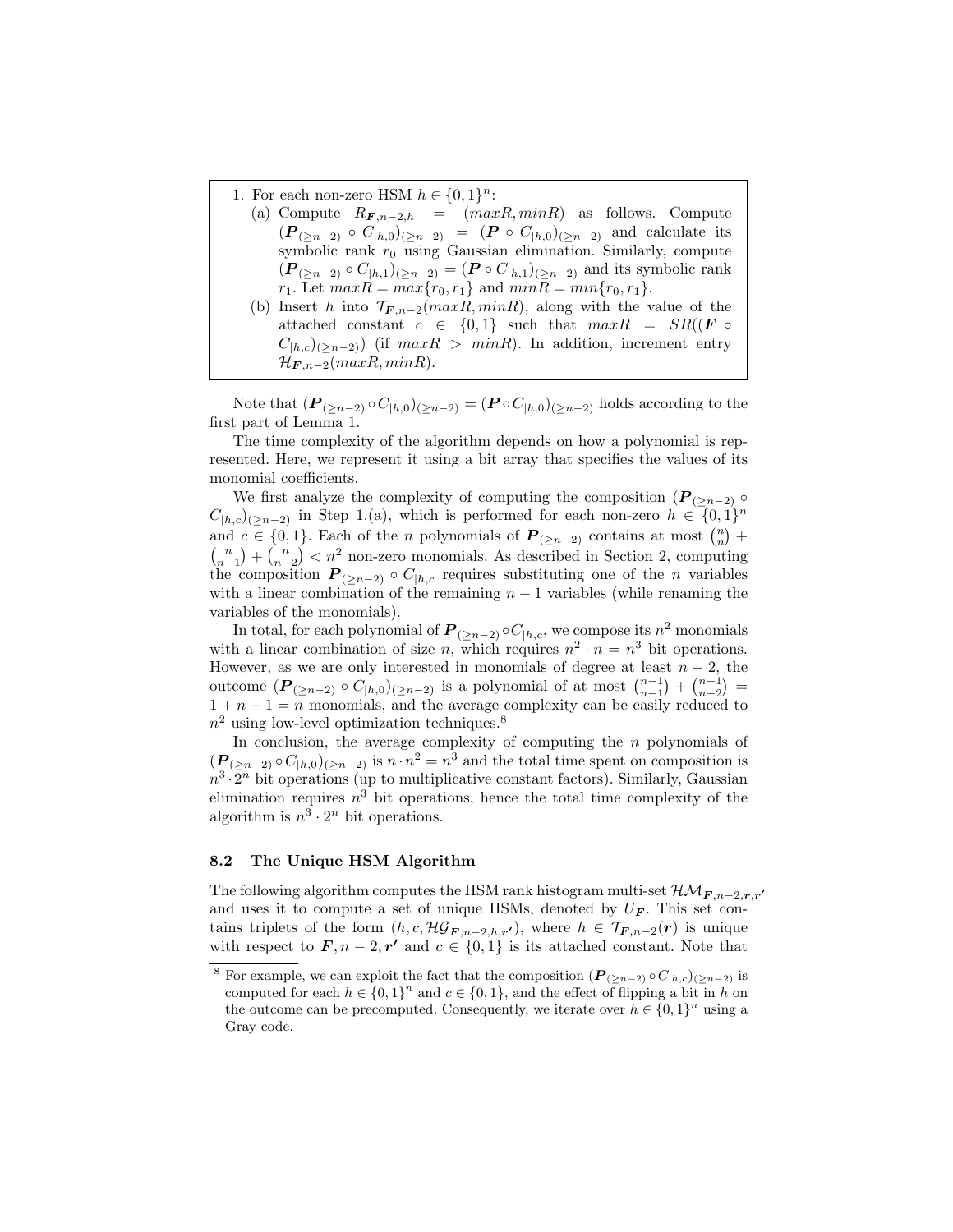for the attached constant to be defined, we must have  $maxR > minR$ , where  $(maxR, minR) = r.$ 

The algorithm is given as input the rank table  $\mathcal{T}_{F,n-2}$  and rank group indexes  $r, r'.$ 

- 1. For each  $h \in \mathcal{T}_{\mathbf{F},n-2}(\mathbf{r})$ , compute  $\mathcal{HG}_{\mathbf{F},n-2,h,\mathbf{r}'}$  as follows: (a) for each  $h' \in \mathcal{T}_{\mathbf{F},n-2}(\mathbf{r'})$ : i. Compute  $h + h'$ , find its rank  $r'' = R_{F,n-2,h+h'}$  in  $\mathcal{T}_{F,n-2}$  and increment  $\mathcal{HG}_{\mathbf{F},n-2,h,r'}(\mathbf{r''}).$ (b) Insert  $\mathcal{HG}_{\mathbf{F},n-2,h,\mathbf{r'}}$  along with h and its attached constant c into the multi-set  $\mathcal{HM}_{F,n-2,\mathbf{r},\mathbf{r'}}$ . 2. For each unique HSM h in  $\mathcal{HM}_{F,n-2,r,r'}$ , add the triplet  $(h, c, \mathcal{HG}_{\mathbf{F}, n-2,h,\mathbf{r}'})$  to  $U_{\mathbf{F}}$ .
- The time complexity of the algorithm is the product of sizes of the rank

groups  $|\mathcal{T}_{\mathbf{F},n-2}(\mathbf{r})| \cdot |\mathcal{T}_{\mathbf{F},n-2}(\mathbf{r'})| = \mathcal{H}_{\mathbf{F},n-2}(\mathbf{r}) \cdot \mathcal{H}_{\mathbf{F},n-2}(\mathbf{r'}).$ Since the goal of the affine equivalence algorithm will be to find  $n$  linearly independent unique HSMs, it is useful to estimate their number. In Appendix C we lower bound the expected number of unique HSMs in  $\mathcal{HM}_{F,n-2,\mathbf{r},\mathbf{r'}}$  asymptotically (ignoring constant factors) based on Assumption 1, given that  $\boldsymbol{F}$  is a random permutation. More specifically, we obtain the lower bound of  $S-S^2/\sqrt{S'}$ , where  $S = \mathcal{H}_{F,n-2}(r)$ , and  $S' = \mathcal{H}_{F,n-2}(r')$ .

#### 8.3 The Affine Transformation  $A_1$  Recovery Algorithm

Assume that we have affine equivalent functions **F** and **G** such that  $G = A_2 \circ$  $\bm{F} \circ A_1$  and  $A_1(x) = L(x) + a$ .

The following algorithm recovers  $A_1$  using sets of unique HSMs  $U_F$  and  $U_G$ , computed with the previous algorithm of Section 8.2 (where its invocations for  $\bm{F}$ and G use the same parameters values of  $r, r'$ ). Since F and G are affine equivalent, the HSM rank histograms of the HSMs in these sets have to match according to Theorem 2. Each equal HSM histogram pair reveals the matching  $h \mapsto_{A_1} h'$ and its associated constant is revealed by adding the attached constants of  $h, h'$ (which are defined in case  $maxR > minR$ , where  $(maxR, minR) = r$ ), again by Theorem 2.

Each matching  $h \mapsto_{A_1} h'$  and its associated constant give linear equations on the columns of  $L$  and on  $a$  (respectively) according to Lemma 5. Assuming that  $U_F$  and  $U_G$  contain n linearly independent unique HSMs,  $A_1$  is recovered by linear algebra.

- 1. Allocate  $n+1$  linear equation systems  ${E_i}_{i=1}^{n+1}$ , each of dimension  $n \times n$ : the first n equation systems are on the columns  $L[i]$  of  $L$  and the final equation system  $E_{n+1}$  is on a.
- 2. Locate *n* linearly independent HSMs in  $U_G$ . For each such HSM *h*:
	- (a) Recover the triplet  $(h, c, \mathcal{HG}_{\mathbf{G},n-2,h,r'})$  from  $U_{\mathbf{G}}$ .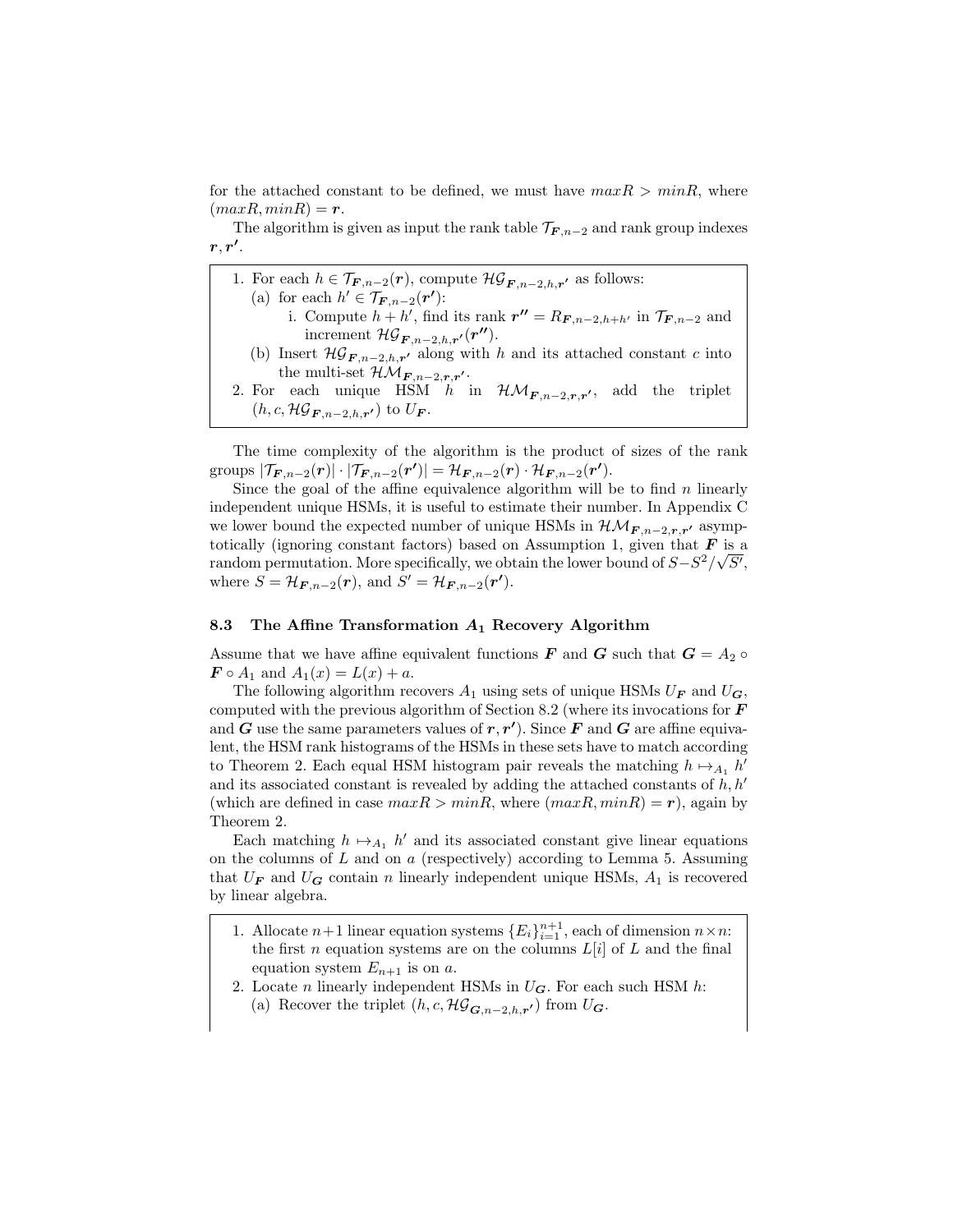- (b) Search  $U_F$  for a triplet  $(h', c', \mathcal{HG}_{F,n-2,h',r'})$  such that  $\mathcal{HG}_{\mathbf{F},n-2,h',\mathbf{r'}} = \mathcal{HG}_{\mathbf{G},n-2,h,\mathbf{r'}}$ . If no match exists, return "Not Equivalent".
- (c) Based on Lemma 5, for  $i = 1, 2, ..., n$  add equation  $h'(L[i]) = h[i]$ to  $E_i$ .
- (d) Based on Lemma 5, add equation  $h'(a) = c + c'$  to  $E_{n+1}$ .
- 3. Solve each one of  ${E_i}_{i=1}^{n+1}$ , recover  $A_1$  and return its matrix L and vector a.

The complexity of the algorithm is about  $n \cdot n^3 = n^4$  bit operations, which is polynomial in  $n$ . Since we solve the same linear equation (with coefficients given by the  $h'$  vectors)  $n + 1$  times with different constants, the complexity can be reduced to  $n^3$  by inverting the matrix which defines the linear equations.

#### 8.4 The New Affine Equivalence Algorithm

We describe the new affine equivalence algorithm below. Let  $r_1 = (n+1-\gamma_n, n-\gamma_n)$  $\gamma_n$ ) and  $\mathbf{r_2} = (n, n - \gamma_n)$  for  $\gamma_n = \lfloor (n/2)^{1/2} \rfloor$ , as defined in Section 7.

- 1. Given  $\mathbf{F}: \{0,1\}^n \to \{0,1\}^n$ ,  $\mathbf{G}: \{0,1\}^n \to \{0,1\}^n$ , compute their corresponding ANF representations  $P_{\geq (n-2)}$  and  $Q_{\geq (n-2)}$ .
- 2. Run the algorithm of Section 8.1 to compute the rank table  $\mathcal{T}_{F,n-2}$  and rank histogram  $\mathcal{H}_{F,n-2}$  for F using  $P_{\geq (n-2)}$ , and similarly compute  $\mathcal{T}_{G,n-2}$  and  $\mathcal{H}_{G,n-2}$  for G. If  $\mathcal{H}_{F,n-2}\neq \mathcal{H}_{G,n-2}$ , return "Not Equivalent".
- 3. Run the unique HSM algorithm of Section 8.2 for **F** on inputs  $\mathcal{T}_{F,n-2}$ and  $r_1$ ,  $r_2$  defined above, and obtain the set  $U_F$ . Similarly, obtain the set for  $U_G$  by running this algorithm on inputs  $\mathcal{T}_{G,n-2}$  and  $r_1, r_2$ . If  $|U_F| \neq |U_G|$ , return "Not Equivalent". Otherwise, if  $U_F$  does not contain n linearly independent HSMs, return "Fail".
- 4. Run the affine transformation recovery algorithm of Section 8.3 on inputs  $U_F$  and  $U_G$ . If it returns "Not Equivalent", return the same output. Otherwise, it returns a candidate for  $A_1$ .
- 5. Recover a candidate for  $A_2 = L_2(x)+a_2$  by evaluating inputs  $v \in \{0,1\}^n$ to  $\mathbf{F} \circ A_1$  and  $\mathbf{G}$ : each input v gives n linear equations on  $L_2$  and  $a_2$ . Hence, after a bit more than  $n$  evaluations, we expect the linear equation system to have a single solution which gives a candidate for  $A_2$ .
- 6. Test the candidates  $A_1, A_2$  by equating the evaluations of G and  $A_2 \circ$  $\mathbf{F} \circ A_1$  on all  $2^n$  possible inputs. If  $\mathbf{G}(v) \neq A_2 \circ \mathbf{F} \circ A_1(v)$  for some  $v \in \{0,1\}^n$ , return "Not Equivalent". Otherwise, return  $A_1, A_2$ .

The correctness of the algorithm follows from the correctness of the subprocedures is executes and from the results obtained so far. In particular, Step 2 is correct according to Lemma 9, while the correctness of Step 3 is based on Theorem 2. The correctness of the final step is trivial.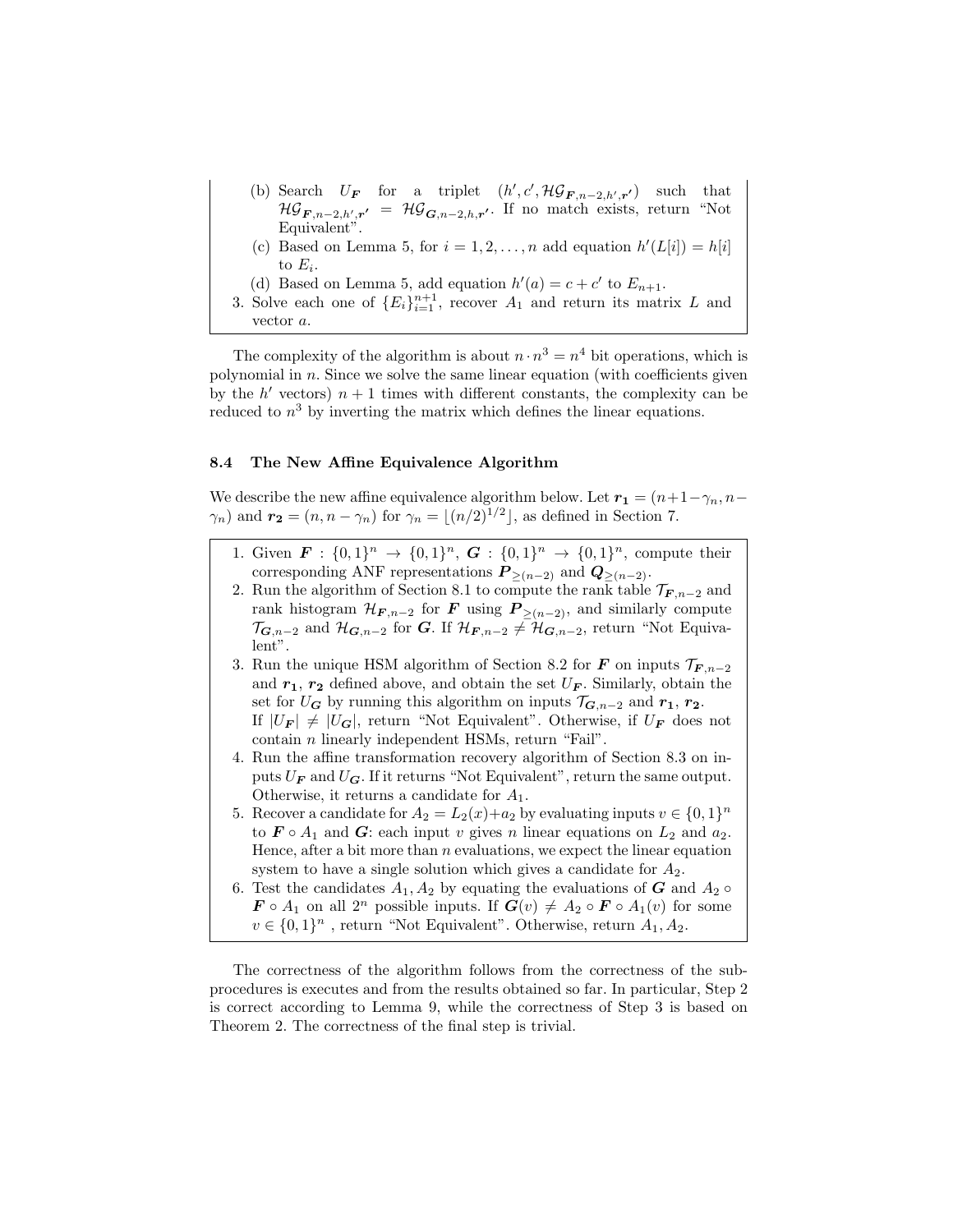Step 3 is the most complex to analyze in terms of success probability and complexity (which is the product  $\mathcal{H}_{F,n-2}(r_1) \cdot \mathcal{H}_{F,n-2}(r_2)$ ). We first focus on the time complexity analysis of the other steps.

The complexities of steps 4, 5 are at most polynomial in  $n$  and can be neglected. Step 1 interpolates the  $2<sup>n</sup>$  ANF coefficients for each of the n output bits of  $F, G$ . Each such interpolation can be performed in  $n2^n$  bit operations using the Moebius transform [11]. Hence this step requires  $n^2 2^n$  bit operations and  $2^n$ function evaluations in total. The complexity of Step 2 was shown to be  $n^32^n$ bit operations, while the complexity of Step 6 is  $2<sup>n</sup>$  function evaluations.

In total, the time complexity of the algorithm is at most  $n^32^n$  bit operations and  $2<sup>n</sup>$  function evaluations, assuming that the complexity of Step 3 does not dominate the algorithm (as we show below).

The memory complexity is  $2^n$  words of n bits, but it can be significantly reduced in some cases as described in Section 8.6.

Asymptotic Analysis of the Unique HSM Algorithm As in Section 7, denote  $S_1 = \mathcal{H}_{F,d}(r_1)$  and  $S_2 = \mathcal{H}_{F,d}(r_2)$  and recall that their expected values are  $2^{\Theta(n^{1/2})}$  and  $2^{n/2+O(n^{1/2})}$ , respectively.

The expected asymptotic complexity of the unique HSM algorithm is therefore at most

$$
S_1 \cdot S_2 = 2^{n/2 + O(n^{1/2})} \ll 2^n.
$$

Hence, the complexity of Step 3 is negligible compared to the complexity of the remaining steps of the affine equivalence algorithm described above.

According to the analysis of the unique HSM algorithm given in Appendix C (see  $(6)$ ), the asymptotic lower bound on the expected number of unique HSMs in  $\mathcal{HM}_{\boldsymbol{F},n-2,\boldsymbol{r},\boldsymbol{r'}}$  is

$$
S_1-(S_1)^2/\sqrt{S_2} > 2^{\Theta(n^{1/2})}-2^{\Theta(n^{1/2})}/2^{n/4+O(n^{1/4})}=2^{\Theta(n^{1/2})} \gg n.
$$

Out of these unique HSMs,  $n$  are very likely to be linearly independent. This shows that asymptotically the algorithm succeeds with overwhelming probability.

We remark that there are many possible ways to select the rank group indexes  $r_1$  and  $r_2$  that give similar results.

#### 8.5 Experimental results

In practice we do not pre-fix the rank groups of  $F, G$  for which we run the unique HSM algorithm. Instead, we select a *reference rank group*  $r'$  such that  $|\mathcal{T}_{F,n-2}(r')| \approx 2^{n/2}$  (as  $r_2$  defined above). We then iterate over the rank groups r from the smallest to the largest, while collecting unique HSMs using repeated executions of the unique HSM algorithm with inputs  $r, r'$  . We stop once we collect  $n$  linearly independent unique HSMs. This practical variant is more flexible and succeeds given that the variant above succeeds.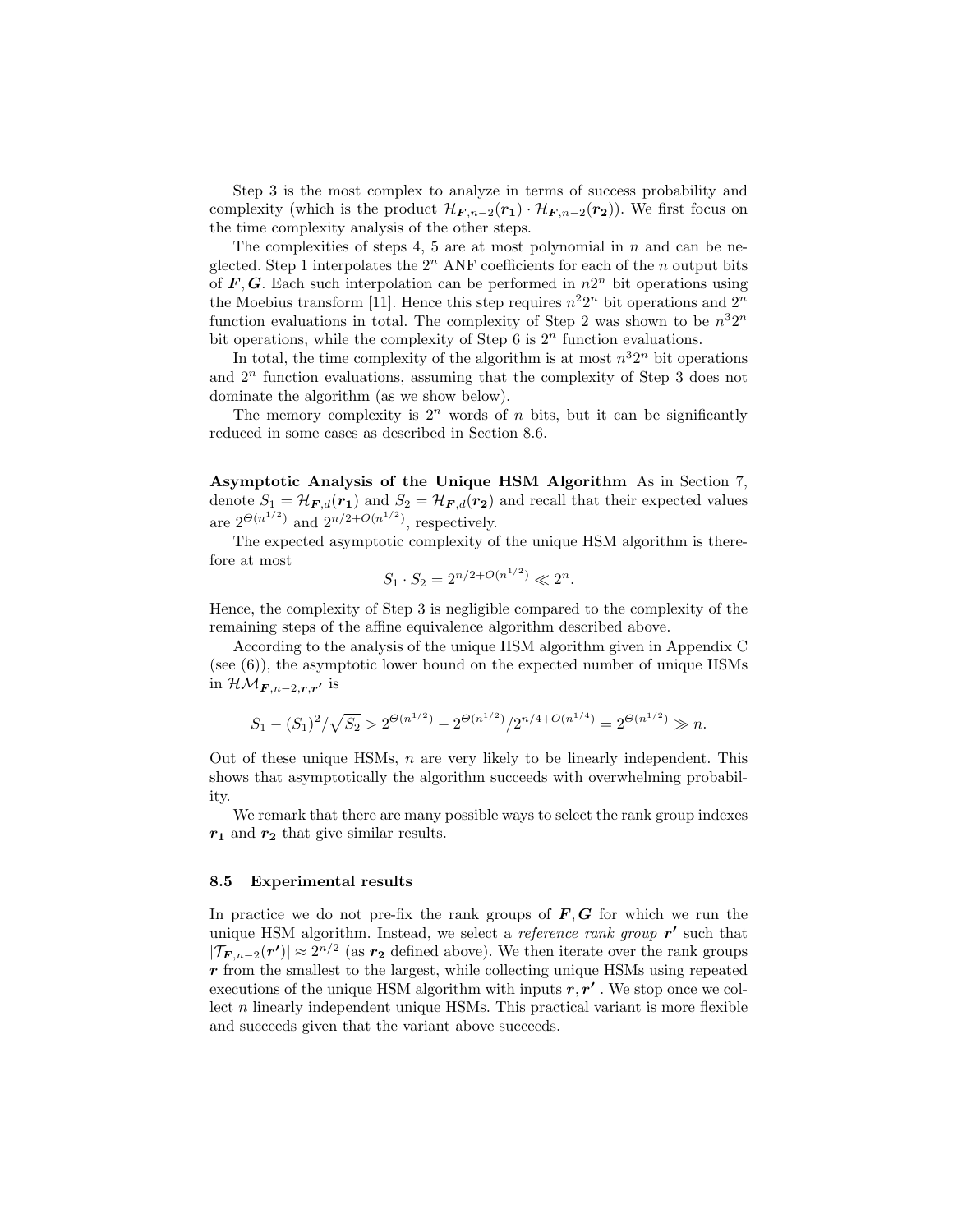We implemented the algorithm and tested it for various values of  $8 \le n \le$ 28. In each trial we first selected the permutation  $\boldsymbol{F}$  uniformly at random. We then chose invertible affine mappings  $A_1, A_2$  uniformly at random and defined  $G = A_2 \circ F \circ A_1$ . After calculating these inputs, we executed the algorithm and verified that it correctly recovered  $A_1, A_2$ .

Following this initial verification, our goal was to collect statistics that support the asymptotic complexity analysis of the unique HSM algorithm above. For this purpose, we selected the permutation  $\boldsymbol{F}$  at random and calculated the success rate and complexity of Step 3, which executes the unique HSM algorithm on  $\mathbf{F}$  (after running steps 1,2). If Step 3 succeeds to return *n* linearly independent unique HSMs with a certain complexity for  $\bm{F}$ , then it would succeed with identical complexity on any linearly equivalent  $G$ , hence analyzing a single permutation is sufficient for the purpose of gathering statistics.

Our results for  $n \in \{8, 12, 16, 20, 24, 28\}$  are summarized in Table 1. This table shows that all the trials for the various choices of  $n$  were successful. In terms of complexity, for  $n = 8$ , the unique HSM algorithm had to iterate over  $2^{10.5}$  >  $2^8$  HSMs on average in order to find 8 unique linearly independent HSMs. This relatively high complexity is due to the fact that our asymptotic analysis ignores constants whose effect is more pronounced for smaller values of n. Nevertheless, the complexity of the algorithm for  $n = 8$  in terms of bit operations remains roughly  $8^3.2^8$ , as the unique HSM algorithm does not perform linear algebra.

For  $n \geq 12$ , the average complexity of the unique HSM algorithm is below  $2<sup>n</sup>$ , and this gap increases as n grows (as predicted by the asymptotic analysis). Note that the complexity drops in two cases (between  $n = 16$  and  $n = 20$ ) and between  $n = 24$  and  $n = 28$ ) since for larger n we have more non-empty rank groups of various sizes and hence more flexibility in the algorithm (which happens to be quite substantial for  $n = 20$  and  $n = 28$ ). Finally, we note that we did not optimize the index  $r'$  of the reference rank group and better options that improve the complexities are likely to exist. However, since the unique HSM algorithm does not dominate the overall complexity, such improvements would have negligible effect.

In addition to the experiments on random permutations, we also performed simulations on random functions and obtained similar results.

|    |      | $n$ Number of Trials Number of Successful Trials Average Complexity |                                    |
|----|------|---------------------------------------------------------------------|------------------------------------|
| 8  | 1000 | 1000                                                                | $1486 \approx 2^{\overline{10.5}}$ |
| 12 | 1000 | 1000                                                                | $3229 \approx 2^{11.7}$            |
| 16 | 1000 | 1000                                                                | $25599 \approx 2^{14.6}$           |
| 20 | 1000 | 1000                                                                | $15154 \approx 2^{13.9}$           |
| 24 | 1000 | 1000                                                                | $126777 \approx 2^{17}$            |
| 28 | 100  | 100                                                                 | $40834 \approx 2^{15.3}$           |

Table 1. Experimental Results for the Unique HSM Algorithm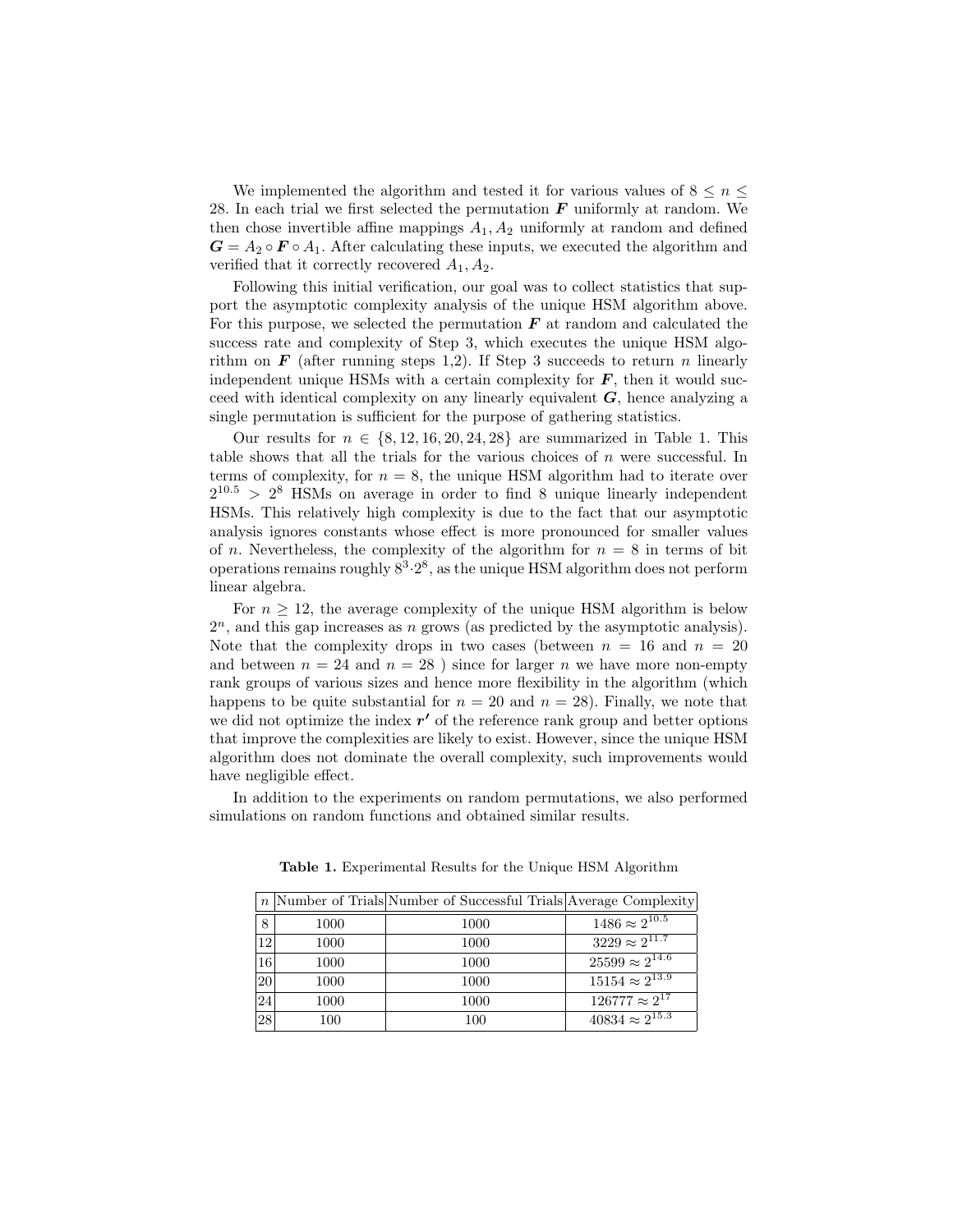#### 8.6 Additional Variants of the New Affine Equivalence Algorithm

We describe several variants of the affine equivalence algorithm.

Using Rank Group Sums The first additional variant we describe uses the rank tables of  $F, G$  to directly recover several matchings in the initial stage of the algorithm. It is based on the observation that for each non-empty rank group r, the HSM obtained by summing of all HSMs in  $\mathcal{T}_{G,n-2}(r)$  has to match (under  $\mapsto_{(A_1)}$ ) the HSM obtained by summming of all HSMs in  $\mathcal{T}_{F,n-2}(r)$  due to the additive property of the HSM bijection. Simple analysis (based on Assumption 1 and backed up by experimental results) shows that the number of non-empty rank groups for a random permutation  $\bf{F}$  is at least  $n/4$  with very high probability. Hence we can initially recover at least  $n/4$  matchings using this approach. There are several ways to recover the remaining matchings by exploiting the fact that we have essentially reduced the size of the problem from  $2^n$  to at most  $2^{3n/4}$ . We can also continue in a similar way, further exploiting additive properties of the bijection: we take a uniquely matched HSM pair  $h, h'$ . For  $G$ , we compute the HSM rank table for h with respect to some rank group  $r'$ by adding it to all HSMs in this group. We do the same for  $\bm{F}$  by computing the HSM rank table of  $h'$  with respect to  $r'$ . As in the initial observation, the sum of HSMs in each non-empty rank group of these smaller tables for  $\bm{F}, \bm{G}$  match under  $\mapsto_{(A_1)}$ , revealing additional matchings. We repeat this process for several uniquely matched HSM pairs (computing additional HSM rank tables) until we identify the required *n* linearly independent matchings.

Reducing the Memory complexity The memory complexity of the algorithm is about  $2^n$  words of n bits. If the functions  $\mathbf{F}, \mathbf{G}$  are given as truth tables, then the memory complexity cannot be reduced by much. However, if we are given access to  $\mathbf{F}, \mathbf{G}$  via oracles (e.g., they are implemented by block ciphers with a fixed key), then we can significantly reduce the memory complexity with no substantial effect on the time complexity.

First, instead of using the Moebius transform in Step 1 in order to interpolate all the coefficients of  $\mathbf{F}, \mathbf{G}$ , we simply interpolate each of the relevant  $\approx n^2$ coefficients of degree at least  $n-2$  independently, increasing the complexity of Step 1 by a factor of about  $n$ . Next, in Step 2 we do not store the entire rank table, but only the relevant rank groups with indexes  $r_1$  and  $r_2$ . As a result, we now have to recompute the ranks of  $S_1 \cdot S_2$  HSMs in Step 3, but this requires much lower complexity than  $2^n$ .

Overall, the memory complexity of this low-memory variant is dominated by the size of largest rank group stored in memory  $S_2$ , which is bit more than  $2^{n/2}$ . Finally, by a different choice of rank groups of indexes  $r_1$  and  $r_2$ , it is possible reduce the memory to be sub-exponential in  $n$ .

Multiple Solutions to the Affine Equivalence Problem Consider the case where there are two or more solutions of the form  $(A_1^{(i)}, A_2^{(i)})$  to an instance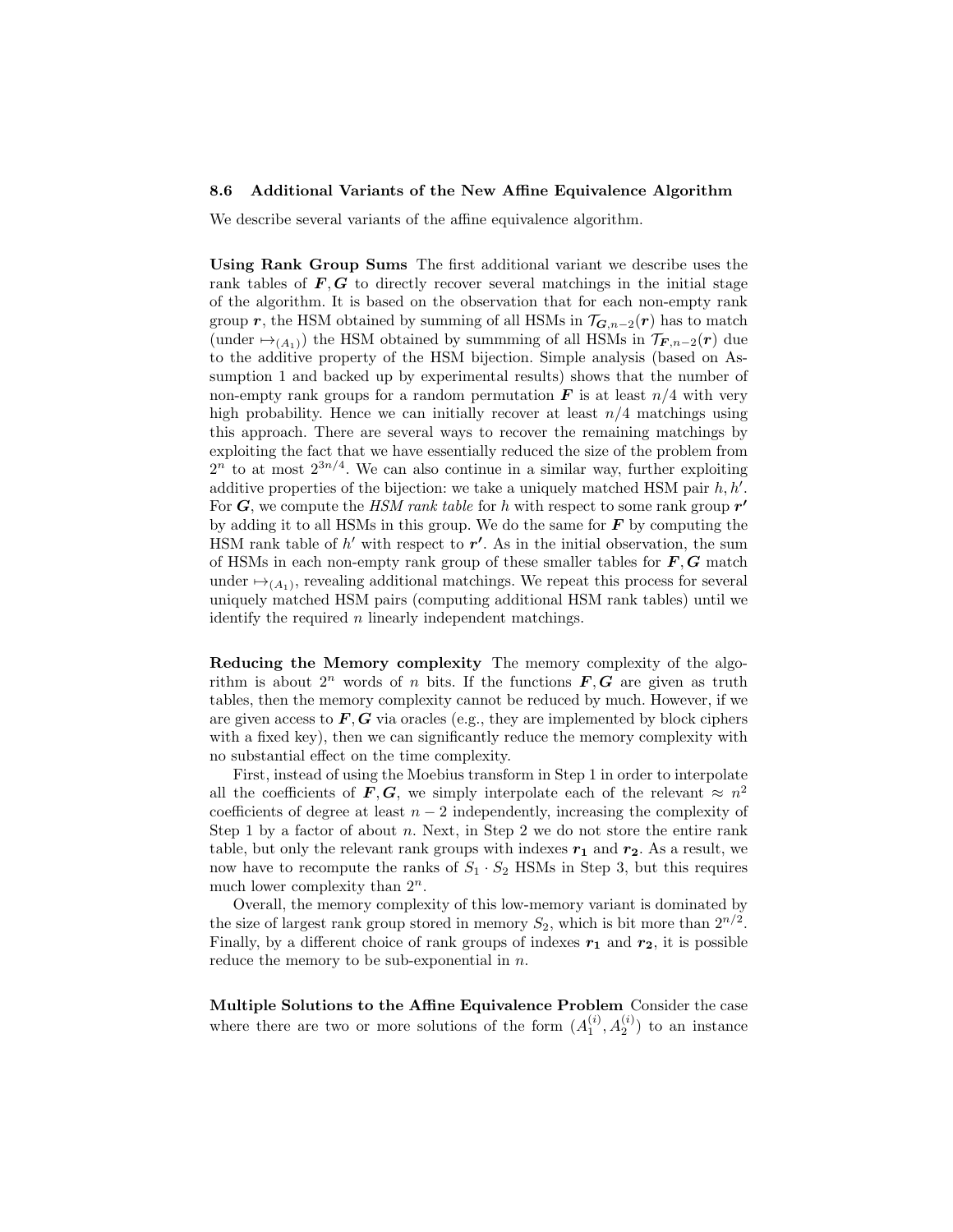of the affine equivalence problem  $F, G$ . This may occur (for example) if F is self-affine equivalent, namely, there exist  $(A_1, A_2)$  (that are not both identities) such that  $\mathbf{F} = A_2 \circ \mathbf{F} \circ A_1$ . We note that this case is extremely unlikely if  $\mathbf{F}$ is chosen uniformly at random for  $n \geq 8$ , but it may occur for specific choices (e.g., the AES Sbox is self-affine equivalent).

In case of multiple solutions, a straightforward application of the affine equivalence algorithm would fail, as a HSM  $h$  would most likely match a different  $h'^{(i)}$ for each solution  $A_1^{(i)}$ , namely  $h \mapsto_{A_1^{(i)}} h'^{(i)}$ . Consequently, we would not be able to find sufficiently many unique HSMs in Step 4. However, we can tweak the algorithm to deal with this case by working on each match  $h \mapsto_{A_1^{(i)}} h'^{(i)}$  separately. More specifically, according to Lemma 6 we know that  $\mathbf{F} \circ C_{|h^{(i)},c}^{A_1} \equiv \mathbf{G} \circ C_{|h,0}$ and we can apply the algorithm recursively on these functions.

Affine Equivalences Among a Set of Functions We consider a generalization of the affine equivalence problem that was described in  $[3]$ . Given a set of K functions  $\{F_i\}_{i=1}^K$ , our goal is to partition them into groups of affine equivalent functions. The naive approach is to run the affine equivalence algorithm on each pair of functions, which results in complexity of  $K^2 \cdot n^3 2^n$ .

We can improve this complexity by noticing that up to Step 4 of the affine equivalence algorithm the functions  $F, G$  are analyzed independently. In particular, we can compute the rank histogram  $\mathcal{H}_{F_i,n-2}$  for each function  $F_i$  independently (as done in Step 2) in time  $n^32^n$ , and then sort the functions and classify them according to their rank histograms.<sup>9</sup> This reduces the time complexity to about  $K \cdot n^3 2^n + \tilde{O}(K^2)$  (where  $\tilde{O}$  hides a small polynomial factor in *n*), improving upon the time complexity of  $K \cdot n^3 2^{2n} + \tilde{O}(K^2)$ , obtained in [3].

### 9 Applications

We describe applications of the affine equivalence algorithm and then focus on additional applications of the new objects and algorithms defined in this paper.

#### 9.1 Applications of the New Affine Equivalence Algorithm

Algorithms for the affine equivalence problem are useful in several contexts such as classification of Sboxes [6, 13], producing equivalent representations of block ciphers [3] and attacking white-box ciphers [14]. In all of these contexts, if the goal is to apply the algorithm a few times to functions with a small domain size  $n$ , then the main algorithm of Biryukov et al. [3] is already practical and there is little to be gained by using our algorithm.

On the other hand, our algorithm may provide an advantage if the goal is to solve the affine equivalence problem on functions with a larger domain

<sup>&</sup>lt;sup>9</sup> We can also attach more data to each function by computing HSM histogram multisets between groups  $\mathcal{HM}_{F_i,n-2,\boldsymbol{r},\boldsymbol{r'}}$ .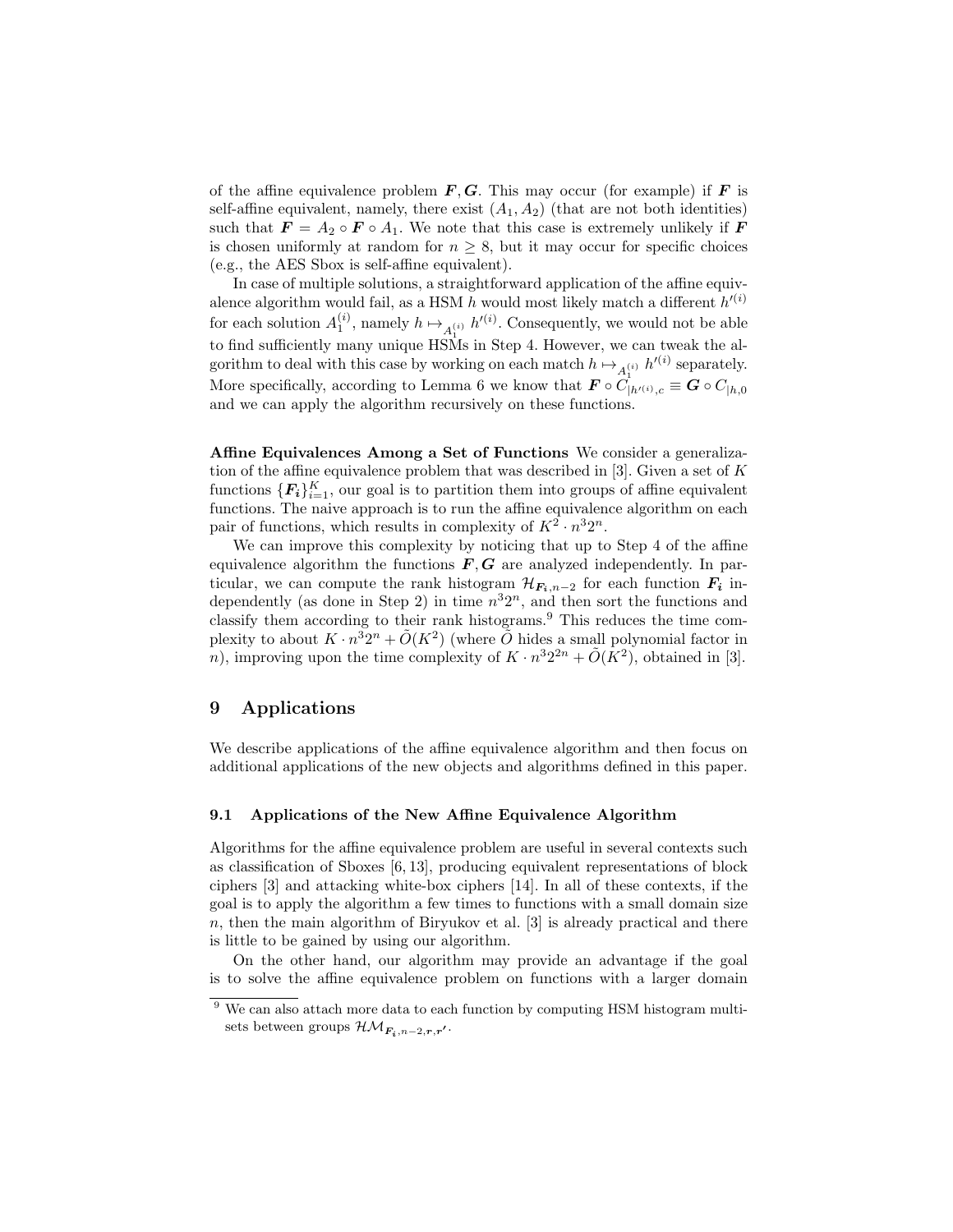sizes (e.g., the domain size of the CAST Sbox [1] is  $n = 32$ ). Furthermore, our algorithm may be beneficial if we need to solve the affine equivalence problem for many functions with domain size  $n \geq 8$ . For example, if we want to classify a large set of 8-bit Sboxes produced based on some design criteria, we can use the variant that searches for affine equivalences among a set of functions (described in Section 8.6).

An additional application (which is also described in [3]) is cryptanalysis of a generalization of the Even-Mansour scheme. The original scheme [10] builds a block cipher using a public permutation  $\mathbf{F}: \{0,1\}^n \to \{0,1\}^n$  and a pair of *n*-bit keys  $k_1, k_2$  by defining the encryption function on a plaintext  $p \in \{0, 1\}^n$  as  $\mathbf{E}(p) = \mathbf{F}(p+k_1)+k_2$ . Breaking the scheme may be considered as a special case of solving the affine equivalence problem where the linear matrices are identities. Thus, in the generalized scheme, arbitrary affine transformations  $A_1, A_2$  are used as the key and the encryption function is defined as  $E(p) = A_2 \circ F \circ$  $A_1(p)$ . Clearly, breaking the generalized Even-Mansour scheme reduces to solving the affine equivalence problem. The currently best know attack on this scheme (given in [3]) requires about  $2^{3n/2}$  time and memory. It uses a birthday paradox based approach that generalizes Daemen's attack on the original Even-Mansour cipher [8]. Hence, we improve the complexity of the best known attack on the generalized Even-Mansour cipher from about  $2^{3n/2}$  to  $2^n$ .

### 9.2 Additional Applications

We describe additional applications of the rank table and histogram objects defined in this paper, and the algorithm used to compute them.

Application to Decomposition of the ASASA Construction The ASASA construction is an SP-network that consists of three secret affine layers (A) interleaved with two secret Sbox layers (S). At ASIACRYPT 2014, Biryukov et al. [2] proposed several concrete ASASA block cipher designs as candidates for white-box cryptography, whose security was based on the alleged difficulty of recovering their internal components. These designs were subsequently broken in [15] and [9].

Of particular interest is the integral attack of [9]. While the full details of this attack are out of the scope of this paper, we focus on its heaviest computational step that consists of summing over about  $2<sup>n</sup>$  affine subspaces of dimension slightly less than n (where n is the block size of the scheme). This step was performed in [9] in complexity of about  $2^{3n/2}$ . We can improve the complexity of this step (and the complexity of the full attack) to about  $2<sup>n</sup>$  by using a symbolic algorithm which is similar to the one used for computing the rank table.

Application to Distinguishers on Sboxes and Block Ciphers In [4] Biryukov and Perrin considered the problem of reverse-engineering Sboxes and proposed techniques to check whether a given Sbox was selected at random or was designed according to some unknown criteria. These techniques are based on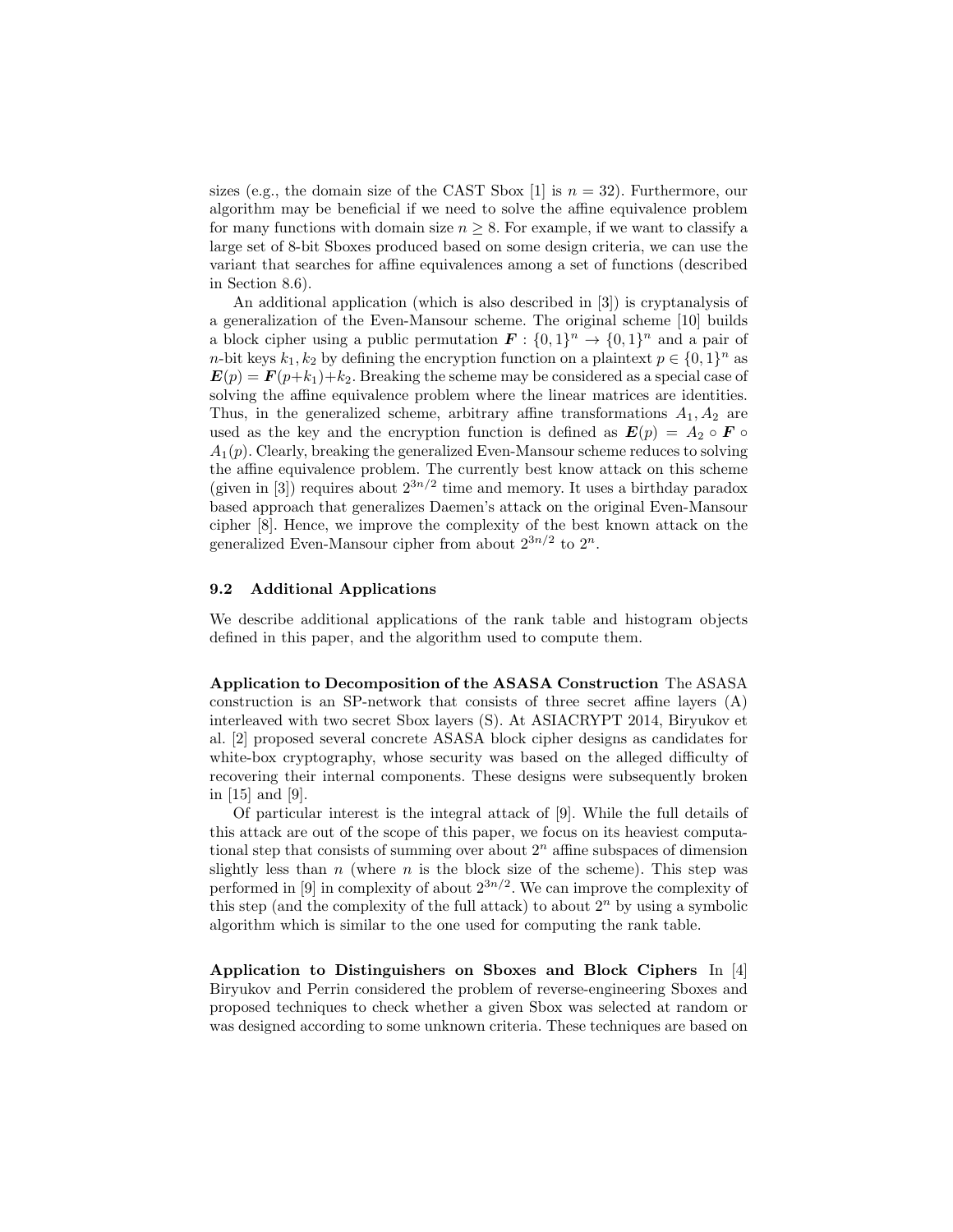the linear approximation table (LAT) and difference distribution table (DDT) of the Sbox. Here, we provide another method based on the distribution of entries in the rank histogram of the Sbox. More specifically, an Sbox would be considered suspicious if its rank histogram entry sizes differ significantly from their expected values according to the distribution derived in Section 7 (supported by the experimental results of Appendix B). An advantage of our proposal is that the LAT and DDT require about  $2^{2n}$  time and memory to compute and store, whereas the rank histogram can be computed in time of about  $2^n$ . Hence, our proposal can be used to analyze larger Sboxes. We can also use additional properties of HSM rank histogram multi-sets (such as the number of unique HSMs) as possible distinguishing techniques.

In a related application, the rank table (and additional structures defined in this paper) can be used to experimentally construct distinguishers on block ciphers with a small block size (e.g., 32 bits). This is done be selecting a few keys for the block cipher at random and detecting consistent deviations from random among the resultant permutations. In particular, if there is a linear combination of the output bits that is a low-degree function of some  $(n - 1)$ dimensional input subspace, then we can detect it in time complexity of about 2<sup>n</sup>. Since there are  $2^{n+1}$  possible  $(n-1)$ -dimensional affine subspaces and  $2^n$ linear combinations of output bits, we search over a space of  $2^{2n+1}$  possible distinguishers in about  $2^n$  time. This can be viewed as an improvement over known experimental methods [18] that search a much smaller space containing about  $n^2$  potential high-order differential distinguishers in similar complexity (these methods only consider the input and output bits, but not their linear combinations). Finally, the technique can also be used on block ciphers with larger block sizes by considering linear subspaces of the input domain and output range.

### 10 Conclusions and Open Problems

In this paper we described an improved algorithm for the affine equivalence problem, focusing on randomly chosen permutations. The main open problem is to further improve the algorithm's complexity and applicability. An additional future work item is to find more applications for the rank table and related structures defined in this paper.

### References

- 1. C. M. Adams. Constructing Symmetric Ciphers Using the CAST Design Procedure. Des. Codes Cryptography, 12(3):283–316, 1997.
- 2. A. Biryukov, C. Bouillaguet, and D. Khovratovich. Cryptographic Schemes Based on the ASASA Structure: Black-Box, White-Box, and Public-Key (Extended Abstract). In P. Sarkar and T. Iwata, editors, Advances in Cryptology - ASIACRYPT 2014 - 20th International Conference on the Theory and Application of Cryptology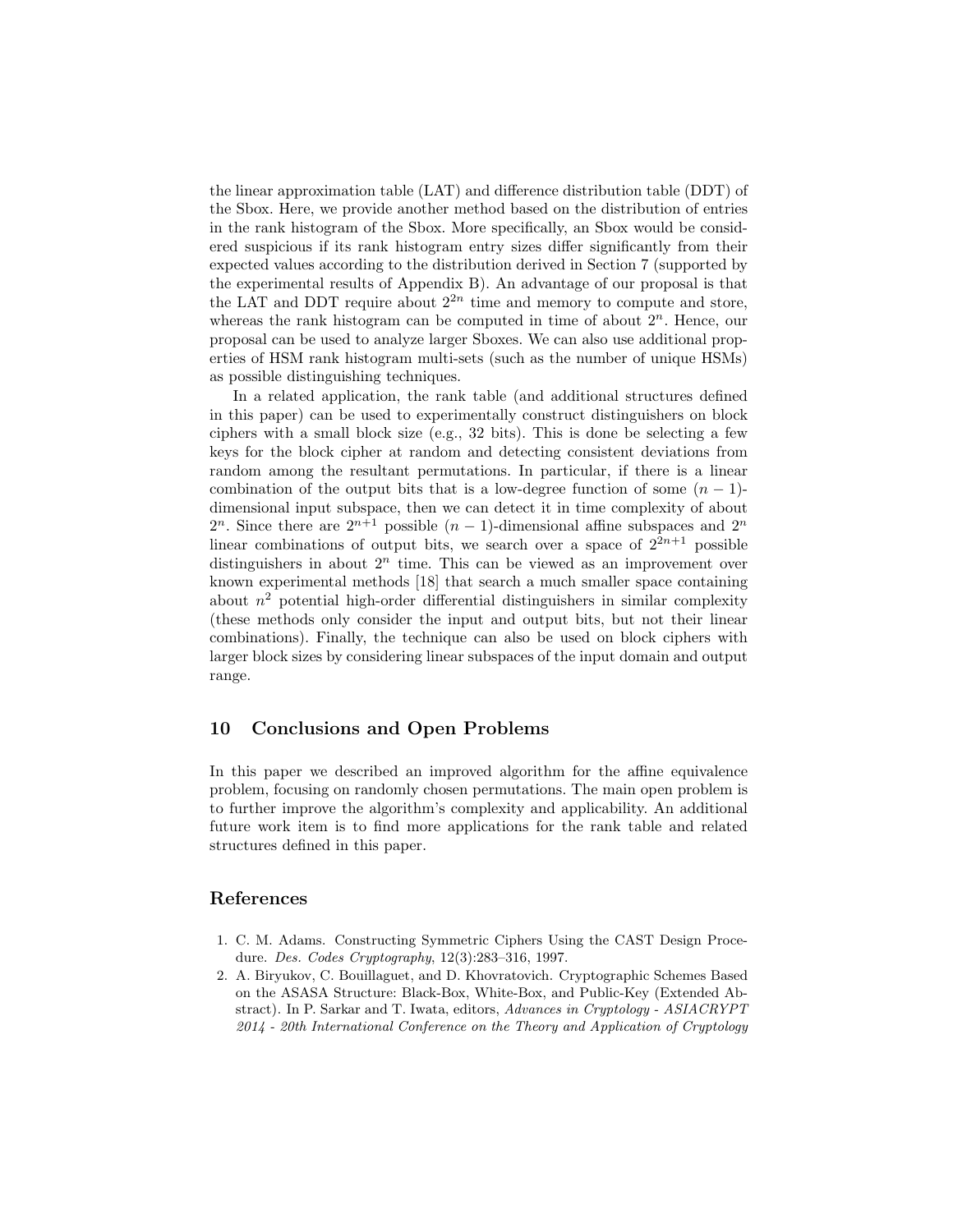and Information Security, Kaoshiung, Taiwan, R.O.C., December 7-11, 2014. Proceedings, Part I, volume 8873 of Lecture Notes in Computer Science, pages 63–84. Springer, 2014.

- 3. A. Biryukov, C. D. Cannière, A. Braeken, and B. Preneel. A Toolbox for Cryptanalysis: Linear and Affine Equivalence Algorithms. In E. Biham, editor, Advances in Cryptology - EUROCRYPT 2003, International Conference on the Theory and Applications of Cryptographic Techniques, Warsaw, Poland, May 4-8, 2003, Proceedings, volume 2656 of Lecture Notes in Computer Science, pages 33–50. Springer, 2003.
- 4. A. Biryukov and L. Perrin. On Reverse-Engineering S-Boxes with Hidden Design Criteria or Structure. In R. Gennaro and M. Robshaw, editors, Advances in Cryptology - CRYPTO 2015 - 35th Annual Cryptology Conference, Santa Barbara, CA, USA, August 16-20, 2015, Proceedings, Part I, volume 9215 of Lecture Notes in Computer Science, pages 116–140. Springer, 2015.
- 5. C. Bouillaguet, P. Fouque, and A. Véber. Graph-Theoretic Algorithms for the "Isomorphism of Polynomials" Problem. In T. Johansson and P. Q. Nguyen, editors, Advances in Cryptology - EUROCRYPT 2013, 32nd Annual International Conference on the Theory and Applications of Cryptographic Techniques, Athens, Greece, May 26-30, 2013. Proceedings, volume 7881 of Lecture Notes in Computer Science, pages 211–227. Springer, 2013.
- 6. M. Brinkmann and G. Leander. On the classification of APN functions up to dimension five. Des. Codes Cryptography, 49(1-3):273–288, 2008.
- 7. A. Canteaut and J. Roué. On the Behaviors of Affine Equivalent Sboxes Regarding Differential and Linear Attacks. In E. Oswald and M. Fischlin, editors, Advances in Cryptology - EUROCRYPT 2015 - 34th Annual International Conference on the Theory and Applications of Cryptographic Techniques, Sofia, Bulgaria, April 26- 30, 2015, Proceedings, Part I, volume 9056 of Lecture Notes in Computer Science, pages 45–74. Springer, 2015.
- 8. J. Daemen. Limitations of the Even-Mansour Construction. In H. Imai, R. L. Rivest, and T. Matsumoto, editors, Advances in Cryptology - ASIACRYPT '91, International Conference on the Theory and Applications of Cryptology, Fujiyoshida, Japan, November 11-14, 1991, Proceedings, volume 739 of Lecture Notes in Computer Science, pages 495–498. Springer, 1991.
- 9. I. Dinur, O. Dunkelman, T. Kranz, and G. Leander. Decomposing the ASASA Block Cipher Construction. IACR Cryptology ePrint Archive, 2015:507, 2015.
- 10. S. Even and Y. Mansour. A Construction of a Cipher from a Single Pseudorandom Permutation. J. Cryptology, 10(3):151–162, 1997.
- 11. A. Joux. Algorithmic Cryptanalysis. Chapman & Hall, 2009.
- 12. V. F. Kolchin. Random Graphs. Cambridge Univ. Press, 1999.
- 13. G. Leander and A. Poschmann. On the Classification of 4 Bit S-Boxes. In C. Carlet and B. Sunar, editors, Arithmetic of Finite Fields, First International Workshop, WAIFI 2007, Madrid, Spain, June 21-22, 2007, Proceedings, volume 4547 of Lecture Notes in Computer Science, pages 159–176. Springer, 2007.
- 14. W. Michiels, P. Gorissen, and H. D. L. Hollmann. Cryptanalysis of a Generic Class of White-Box Implementations. In R. M. Avanzi, L. Keliher, and F. Sica, editors, Selected Areas in Cryptography, 15th International Workshop, SAC 2008, Sackville, New Brunswick, Canada, August 14-15, Revised Selected Papers, volume 5381 of Lecture Notes in Computer Science, pages 414–428. Springer, 2008.
- 15. B. Minaud, P. Derbez, P. Fouque, and P. Karpman. Key-Recovery Attacks on ASASA. In T. Iwata and J. H. Cheon, editors, Advances in Cryptology - ASI-ACRYPT 2015 - 21st International Conference on the Theory and Application of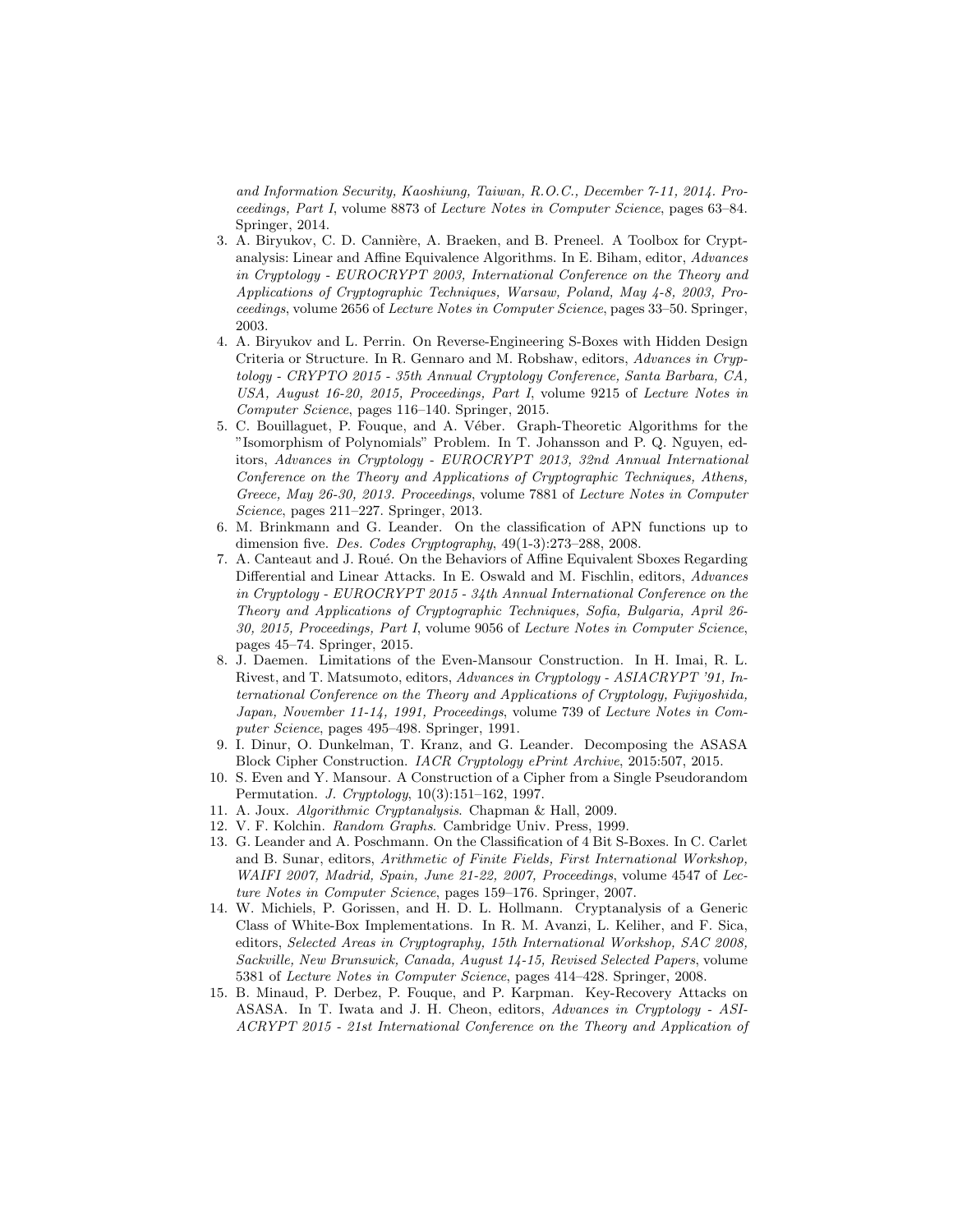Cryptology and Information Security, Auckland, New Zealand, November 29 - December 3, 2015, Proceedings, Part II, volume 9453 of Lecture Notes in Computer Science, pages 3–27. Springer, 2015.

- 16. J. Patarin. Hidden Fields Equations (HFE) and Isomorphisms of Polynomials (IP): Two New Families of Asymmetric Algorithms. In U. M. Maurer, editor, Advances in Cryptology - EUROCRYPT '96, International Conference on the Theory and Application of Cryptographic Techniques, Saragossa, Spain, May 12-16, 1996, Proceeding, volume 1070 of Lecture Notes in Computer Science, pages 33–48. Springer, 1996.
- 17. J. Patarin, L. Goubin, and N. Courtois. Improved Algorithms for Isomorphisms of Polynomials. In K. Nyberg, editor, Advances in Cryptology - EUROCRYPT '98, International Conference on the Theory and Application of Cryptographic Techniques, Espoo, Finland, May 31 - June 4, 1998, Proceeding, volume 1403 of Lecture Notes in Computer Science, pages 184–200. Springer, 1998.
- 18. Q. Wang, Z. Liu, K. Varici, Y. Sasaki, V. Rijmen, and Y. Todo. Cryptanalysis of Reduced-Round SIMON32 and SIMON48. In W. Meier and D. Mukhopadhyay, editors, Progress in Cryptology - INDOCRYPT 2014 - 15th International Conference on Cryptology in India, New Delhi, India, December 14-17, 2014, Proceedings, volume 8885 of Lecture Notes in Computer Science, pages 143–160. Springer, 2014.

### A Missing Proofs

*Proof (of Lemma 1).* We begin by proving the first part. For  $i \in \{1, 2, ..., m\}$ , we show that  $(P_{(>)}^{(i)}$  $(\sum_{i=1}^{(i)} \circ A_1)_{i \geq d} = (P^{(i)} \circ A_1)_{i \geq d}$  by examining these compositions. Denote the coefficient of the monomial  $M_u$  in  $P^{(i)}$  by  $\alpha_u$ , then

$$
(P^{(i)} \circ A_1)_{(\geq d)} = \sum_{u \in \{0,1\}^n} \alpha_u \cdot (M_u \circ A_1)_{(\geq d)},
$$

and

$$
(P_{(\geq d)}^{(i)} \circ A_1)_{(\geq d)} = \sum_{u \in \{0,1\}^n \wedge wt(u) \geq d} \alpha_u \cdot (M_u \circ A_1)_{(\geq d)}.
$$

To show that these two expressions are equal, it is sufficient to show that for each  $u \in \{0,1\}^n$  such that  $wt(u) < d$  (it is not included in the second sum),  $\alpha_u \cdot (M_u \circ A_1)_{(>d)} = 0$  (it contributes nothing to the first sum). This holds because  $A_1$  is affine and hence  $deg(M_u \circ A_1) \leq deg(M_u) < d$ . Thus,  $(M_u \circ A_1)_{(>d)} = 0$ when  $wt(u) < d$  which completes the proof of the first part.

To prove the second part of the lemma, let  $A_2^{(i)}(x[1], \ldots, x[n]) = \sum_{j=1}^n \beta_j x[j] +$  $\alpha$  denote the symbolic form of the *i*'th output bit of  $A_2$ . Then, the *i*<sup>'th</sup> polynomial of  $(A_2 \circ (P_{(\ge d)}))_{(\ge d)}$  and  $(A_2 \circ P)_{(\ge d)}$  are respectively computed by the expressions

$$
(\alpha + \sum_{j=1}^{n} \beta_j P_{(\geq d)}^{(j)})_{(\geq d)} = \sum_{j=1}^{n} \beta_j P_{(\geq d)}^{(j)},
$$
  

$$
(\alpha + \sum_{j=1}^{n} \beta_j P_{(\geq d)})_{(\geq d)} = (\sum_{j=1}^{n} \beta_j P_{(\geq d)}^{(j)})_{(\geq d)}.
$$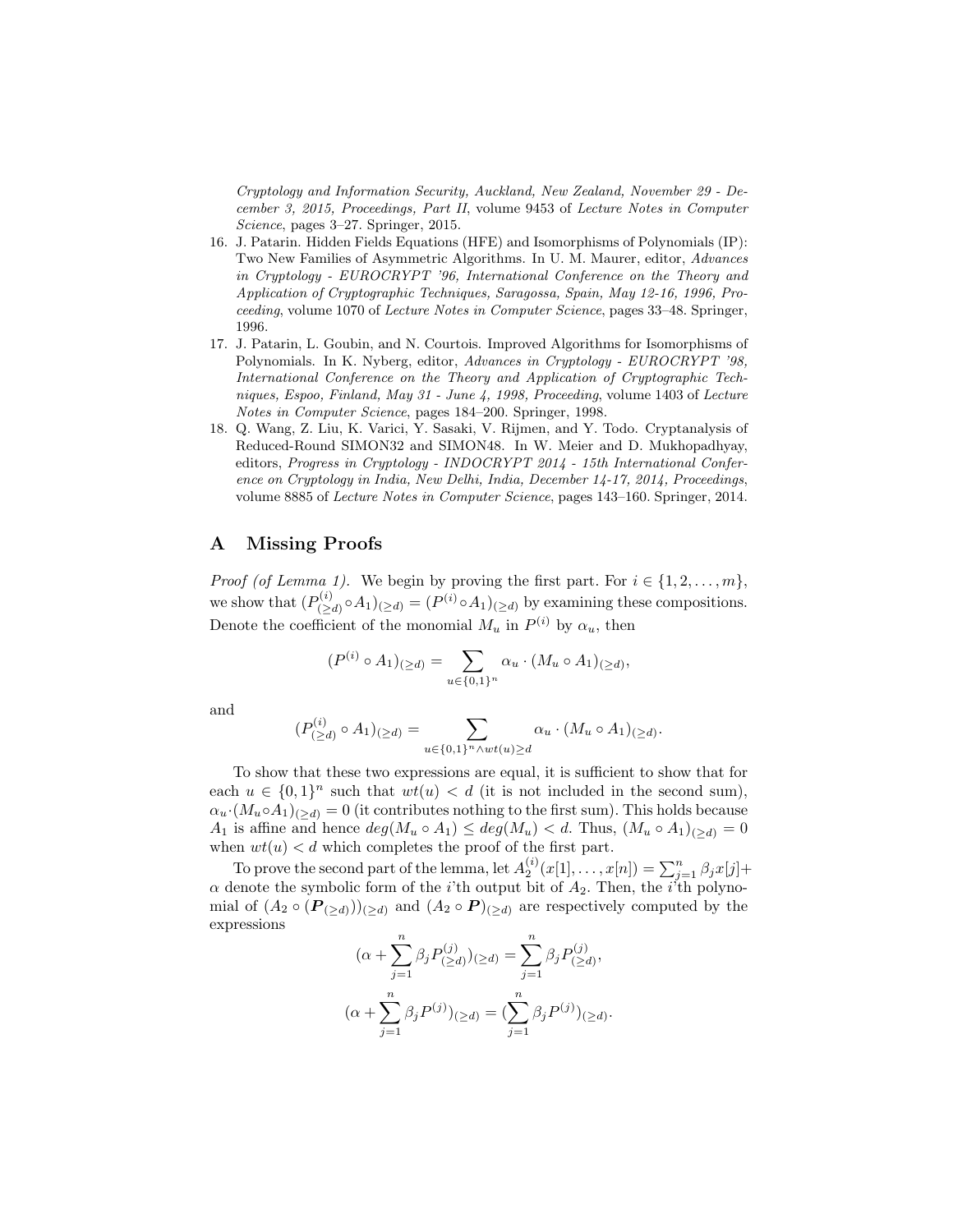These expressions are equal as monomials of degree less than  $d$  in each  $P^{(j)}$ (which are removed in the first expression) do not contribute to the final outcome in the second expression.

Finally, note that if  $A_2$  is linear then  $\alpha = 0$  and  $A_2 \circ (P_{(\ge d)}) = (A_2 \circ P)_{(\ge d)}$ . É

*Proof (of Lemma 4).* Let v be a vector in the affine range of  $A \circ C_{h_1+h_2,0}$ . We need to show that it is in the affine range of  $C_{|h'_1+h'_2,c}$  for  $c = c_1 + c_2$ , or equivalently, it satisfies the equation  $(h'_1 + h'_2)(v) = c$ .

Since v is in the affine range of  $A \circ C_{|h_1+h_2,0}$ , there exists  $x \in \{0,1\}^{n-1}$  such that  $A \circ C_{|h_1+h_2,0}(x) = v$ , namely,  $C_{|h_1+h_2,0}(x) = A^{-1}(v)$ . Hence  $A^{-1}(v)$  is in the affine range of  $C_{|h_1+h_2,0}$  and satisfies the equation  $(h_1 + h_2)(A^{-1}(v)) = 0$ .

Assume that v is in the affine range of  $A \circ C_{h_1,0}$ , then similarly,  $A^{-1}(v)$  is in the affine range of  $C_{h_1,0}$  and satisfies the equation  $h_1(A^{-1}(v)) = 0$ . By adding the equations above, we obtain  $h_2(A^{-1}(v)) = 0$ , namely,  $A^{-1}(v)$  is in the affine range of  $C_{h_2,0}$ . This implies that v is in the affine ranges of both  $A \circ C_{h_2,0}$  and  $A \circ C_{h_1,0}$ . Since  $h_1 \mapsto_{(A)} h'_1$ ,  $h_2 \mapsto_{(A)} h'_2$  with associated constants  $c_1, c_2$ , then v is in the affine ranges of  $C_{|h'_1,c_1}$  and  $C_{|h'_2,c_2}$ . Hence, v satisfies the equations  $h'_1(v) = c_1$  and  $h'_2(v) = c_2$ , which gives  $(h'_1 + h'_2)(v) = c_1 + c_2$  as required.

The proof for the case where v is not in the affine range of  $A \circ C_{h_1,0}$  is completely symmetric. By similar arguments we get that  $v$  is not in the affine ranges of  $C_{|h'_1,c_1}$  and  $C_{|h'_2,c_2}$ . Hence, it satisfies  $h'_1(v) = c_1 + 1$  and  $h'_2(v) = c_2 + 1$ , which gives the same equality  $(h'_1 + h'_2)(v) = c_1 + c_2$ .  $\blacksquare$ 

*Proof (of Lemma 5)*. Since  $h \mapsto_{(A)} h'$  with associated constant c then A transforms the  $(n-1)$ -dimensional affine range of  $C_{h,0}$  to the  $(n-1)$ -dimensional affine range specified by  $C_{\vert h',c}$ . The condition that A maps between affine subspaces can be broken down into a condition that  $L$  maps between the corresponding linear subspaces and a condition that A maps a vector from one affine subspace to the other. More specifically, first, the matrix  $L$  transforms the (linear) range of  $C_{h,0}$  to the linear range of  $C_{h',c}$  (whose canonical representative is  $C_{h',0}$ ). Since  $L$  is invertible, it must also transform each remaining vector (in the affine range of  $C_{h,1}$ ) to a vector in the affine range of  $C_{h',1}$  (otherwise, L would map two different inputs to the same output).

In short, the first condition is that for every  $c' \in \{0,1\}$ , L transforms the affine range of  $C_{h,c'}$  to the affine range of  $C_{h',c'}$ . The second condition is that A transforms the first unit vector  $e_1$  (or any other vector) into the affine range of  $C_{|h',c}$  if and only if  $e_1$  is in the affine range of  $C_{|h,0}$ .

We prove that the first constraint above holds by analyzing the first condition. Let  $e_i$  denote the *i*'th unit vector. Then, for some  $c' \in \{0,1\}$ ,  $e_i$  is in the affine range of  $C_{|h,c'}$  implying that  $h(e_i) = c'$ , namely  $h[i] = c'$ . Moreover, L transforms  $e_i$  into the affine range of  $C_{|h',c'}$ , giving  $h'(L(e_i)) = c'$ , or  $h'(L[i]) = c' = h[i]$  as claimed.

We now analyze the second condition. For some  $c' \in \{0,1\}$ ,  $e_1$  is in the affine range of  $C_{h,c'}$ . Then  $h(e_1) = c'$  or  $h[1] = c'$ . Moreover, it is transformed by A into the affine range of  $C_{|h',c+c'}$ , giving  $h'(L[1]+a) = c+c'$ , namely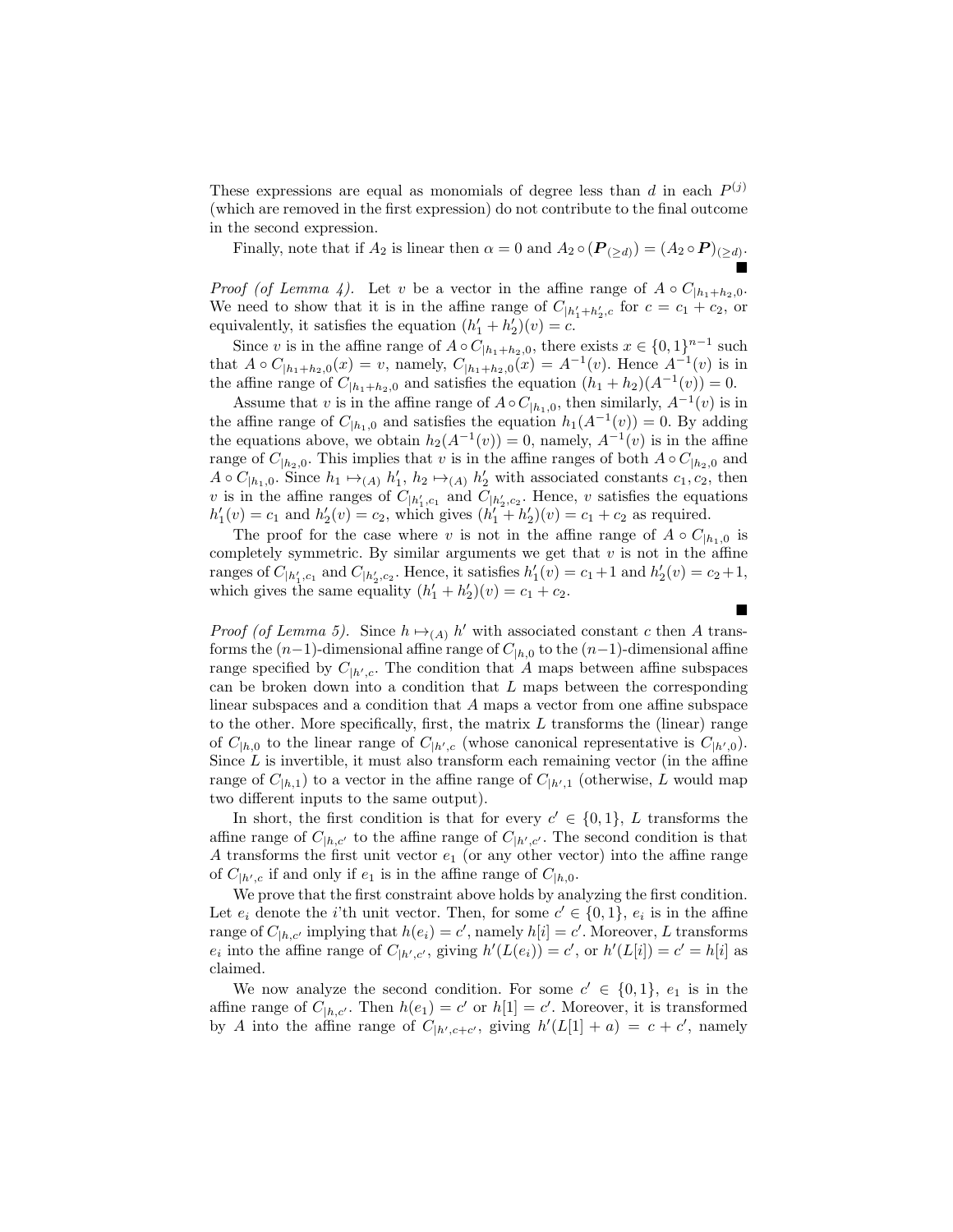$h'(a) = h'(L[1]) + c + c'$ . From the first constraint we have  $h'(L[1]) = h[1]$ , and as  $h[1] = c'$  we obtain  $h'(a) = c + c' + c' = c$  as required.

■

## B Experimental Results on Rank Histogram Entries for Random Permutations

In Section 7 we concluded based on Assumption 1 that for a random permutation F, each rank histogram entry  $\mathcal{H}_{F,n-2}(maxR, minR)$  is distributed binomially with parameters  $2^n$  and  $p \approx p_{maxR,minR}$  (given in (3)). In this section we experimentally estimate the expectation and standard deviation of  $\mathcal{H}_{F, n-2}(maxR, minR)$  for various choices of n and demonstrate that they indeed closely match those of a binomial random variable with parameters  $2<sup>n</sup>$  and  $p \approx p_{maxR,minR}$ .

More specifically, we give experimental evidence that the expectation of  $\mathcal{H}_{F,n-2}(maxR, minR)$  is about  $2^n \cdot p_{maxR,minR}$ , while its standard deviation is close to  $\sqrt{2^n \cdot p_{maxR,minR} \cdot (1 - p_{maxR,minR})}$ .

The tables below present our results for  $n \in \{8, 12, 16, 20, 24, 28\}$ , where 1000 trials were performed for each value of  $n < 28$  and 100 trials were performed for  $n = 28$ . In each trial, we selected a permutation  $\mathbf{F} : \{0,1\}^n \to \{0,1\}^n$ uniformly at random and calculated its rank histogram. We then calculated the expected value and standard deviation for each histogram entry  $(maxR, minR)$ and compared them to the analytic estimates above. Results are rounded down to nearest integer and given only for histogram entries whose expected values are at least 1.

In terms of expectation, the experimentally calculated values of the histogram entries are very close (generally within 1%) to the analytical calculation. In terms of standard deviation, the experimentally calculated histogram entries seem to deviate slightly more compared to binomial variables, as standard deviations are generally within 30% (and typically less) of the analytical calculation. This small increase in standard deviation has negligible effect on the algorithm's performance (both asymptotically and concretely).

Finally, we note that we also performed (somewhat less extensive) experiments on random functions and obtained similar results.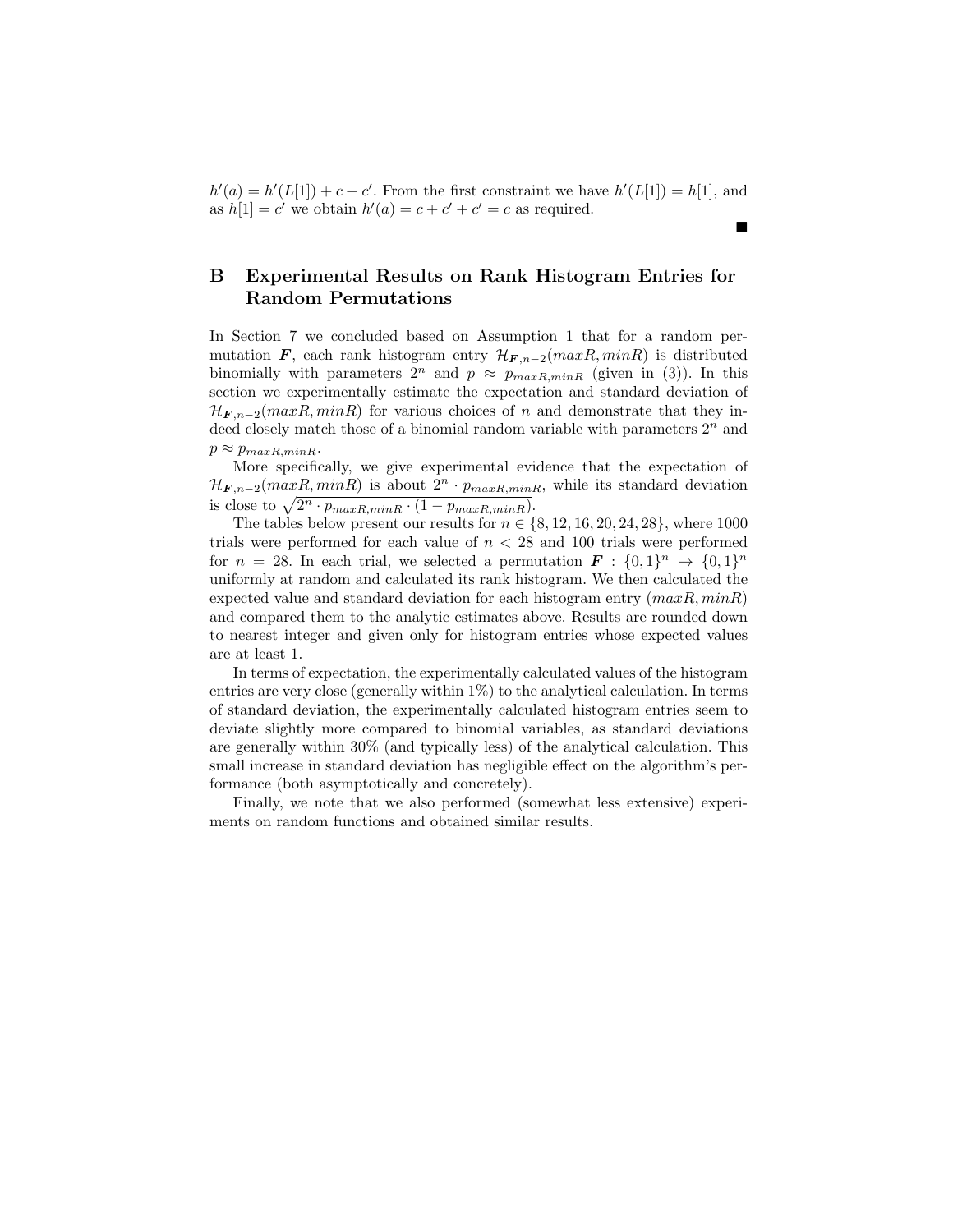Table 2. Rank Histogram Entry Statistics for  $n = 8$  (Obtained for 1000 Trials)

|        |         | Histogram Entry Computed Expected Value Computed Standard Deviation |
|--------|---------|---------------------------------------------------------------------|
|        |         | (Analytic Expected Value) (Analytic Standard Deviation)             |
| (7,5)  |         |                                                                     |
| (6,6)  | 4 (4)   | 2(2)                                                                |
| (8, 6) | 18(18)  | (4)                                                                 |
| (8,8)  | 21(21)  | 5(4)                                                                |
| (7,6)  | 37(37)  | (5)                                                                 |
| (7.7)  | 85 (85) | (7)                                                                 |
| (8,7)  | 85 (85) |                                                                     |

Table 3. Rank Histogram Entry Statistics for  $n = 12$  (Obtained for 1000 Trials)

|          |             | Histogram Entry Computed Expected Value Computed Standard Deviation |
|----------|-------------|---------------------------------------------------------------------|
|          |             | (Analytic Expected Value) (Analytic Standard Deviation)             |
| (10,9)   | 5(5)        | 2(2)                                                                |
| (12,9)   | 12(12)      | 3(3)                                                                |
| (11,9)   | 24(24)      | 5(4)                                                                |
| (10,10)  | 67(67)      | 8(8)                                                                |
| (12,10)  | 302 (303)   | 16(16)                                                              |
| (12,12)  | 342 (341)   | 20(17)                                                              |
| (11,10)  | 607 (607)   | 30(22)                                                              |
| (11, 11) | 1365 (1366) | 30(30)                                                              |
| (12,11)  | 1366 (1366) | 36(30)                                                              |

Table 4. Rank Histogram Entry Statistics for  $n = 16$  (Obtained for 1000 Trials)

|          |               | Histogram Entry Computed Expected Value Computed Standard Deviation |
|----------|---------------|---------------------------------------------------------------------|
|          |               | (Analytic Expected Value) (Analytic Standard Deviation)             |
| (13,13)  | 1(1)          | 1(1)                                                                |
| (16,12)  | 1(1)          | 1(1)                                                                |
| (15,12)  | 3(3)          | 1(1)                                                                |
| (14,13)  | 88 (88)       | 10(9)                                                               |
| (16,13)  | 198 (198)     | 14 (14)                                                             |
| (15,13)  | 396 (396)     | 21(19)                                                              |
| (14, 14) | 1078 (1079)   | 36(32)                                                              |
| (16, 14) | 4864 (4858)   | 68 (67)                                                             |
| (16,16)  | 5468 (5466)   | 81 (70)                                                             |
| (15, 14) | 9717 (9717)   | 115(90)                                                             |
| (15,15)  | 21857 (21864) | 122 (120)                                                           |
| (16,15)  | 21858 (21864) | 145 (120)                                                           |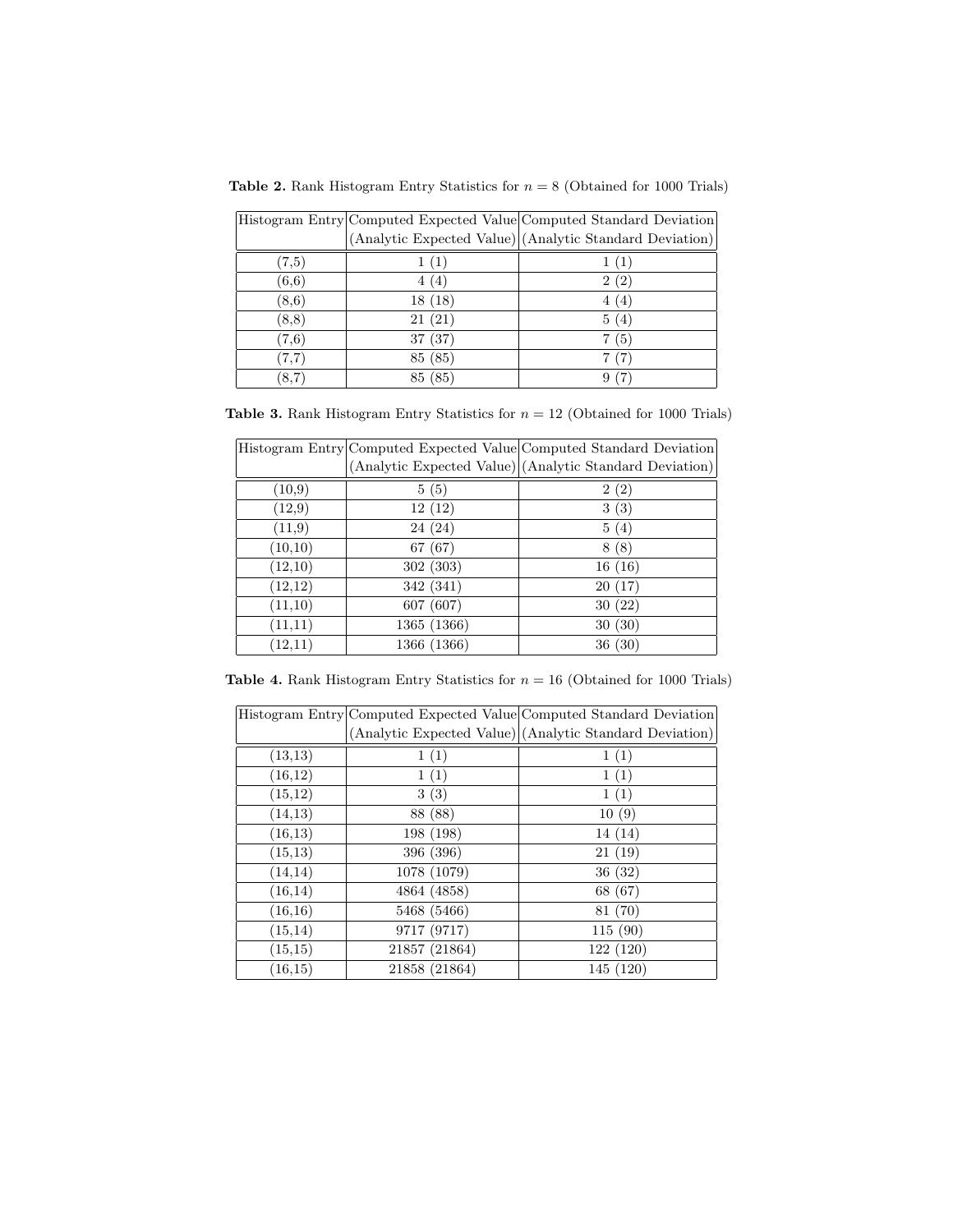Table 5. Rank Histogram Entry Statistics for  $n = 20$  (Obtained for 1000 Trials)

|         |                 | Histogram Entry Computed Expected Value Computed Standard Deviation |
|---------|-----------------|---------------------------------------------------------------------|
|         |                 | (Analytic Expected Value) (Analytic Standard Deviation)             |
| (18,16) | 12(12)          | 3(3)                                                                |
| (17,17) | 28(28)          | 5(5)                                                                |
| (20,16) | 28(28)          | 5(5)                                                                |
| (19,16) | 56 (56)         | 7(7)                                                                |
| (18,17) | 1409 (1410)     | 38 (37)                                                             |
| (20,17) | 3175 (3173)     | 58 (56)                                                             |
| (19,17) | 6345 (6346)     | 85 (79)                                                             |
| (18,18) | 17275 (17275)   | 148 (130)                                                           |
| (20,18) | 77732 (77739)   | 275 (268)                                                           |
| (20,20) | 87431 (87456)   | 316 (283)                                                           |
| (19,18) | 155460 (155479) | 471 (363)                                                           |
| (19,19) | 349798 (349827) | 484 (482)                                                           |
| (20,19) | 349818 (349827) | 586 (482)                                                           |

Table 6. Rank Histogram Entry Statistics for  $n = 24$  (Obtained for 1000 Trials)

|          |                   | Histogram Entry Computed Expected Value Computed Standard Deviation |
|----------|-------------------|---------------------------------------------------------------------|
|          |                   | (Analytic Expected Value) (Analytic Standard Deviation)             |
| (23,19)  | 1(1)              | 1(1)                                                                |
| (21,20)  | 8(8)              | 2(2)                                                                |
| (22,20)  | 201(200)          | 13(14)                                                              |
| (24,20)  | 450 (451)         | 21(21)                                                              |
| (21,21)  | 460 (460)         | 22(21)                                                              |
| (23,20)  | 901 (902)         | 28(30)                                                              |
| (22, 21) | 22566 (22563)     | 155 (150)                                                           |
| (24,21)  | 50760 (50768)     | 236 (224)                                                           |
| (23, 21) | 101542 (101537)   | 343 (317)                                                           |
| (22,22)  | 276408 (276407)   | 575 (521)                                                           |
| (24,22)  | 1243735 (1243832) | 1147 (1073)                                                         |
| (24, 24) | 1399243 (1399311) | 1277 (1132)                                                         |
| (23, 22) | 2487495 (2487664) | 1897 (1455)                                                         |
| (23, 23) | 5596692 (5597244) | 1932 (1931)                                                         |
| (24, 23) | 5596745 (5597244) | 2492 (1931)                                                         |

# C Asymptotic Analysis of the Unique HSM Algorithm

In this appendix we revisit the unique HSM algorithm of Section 8.2. We lower bound the expected number of unique HSMs in  $\mathcal{HM}_{F,n-2,r,r'}$  asymptotically (ignoring constant factors) based on Assumption 1, given that  $\bm{F}$  is a random permutation. Denote  $S = \mathcal{H}_{F,n-2}(r)$ , and  $S' = \mathcal{H}_{F,n-2}(r')$ .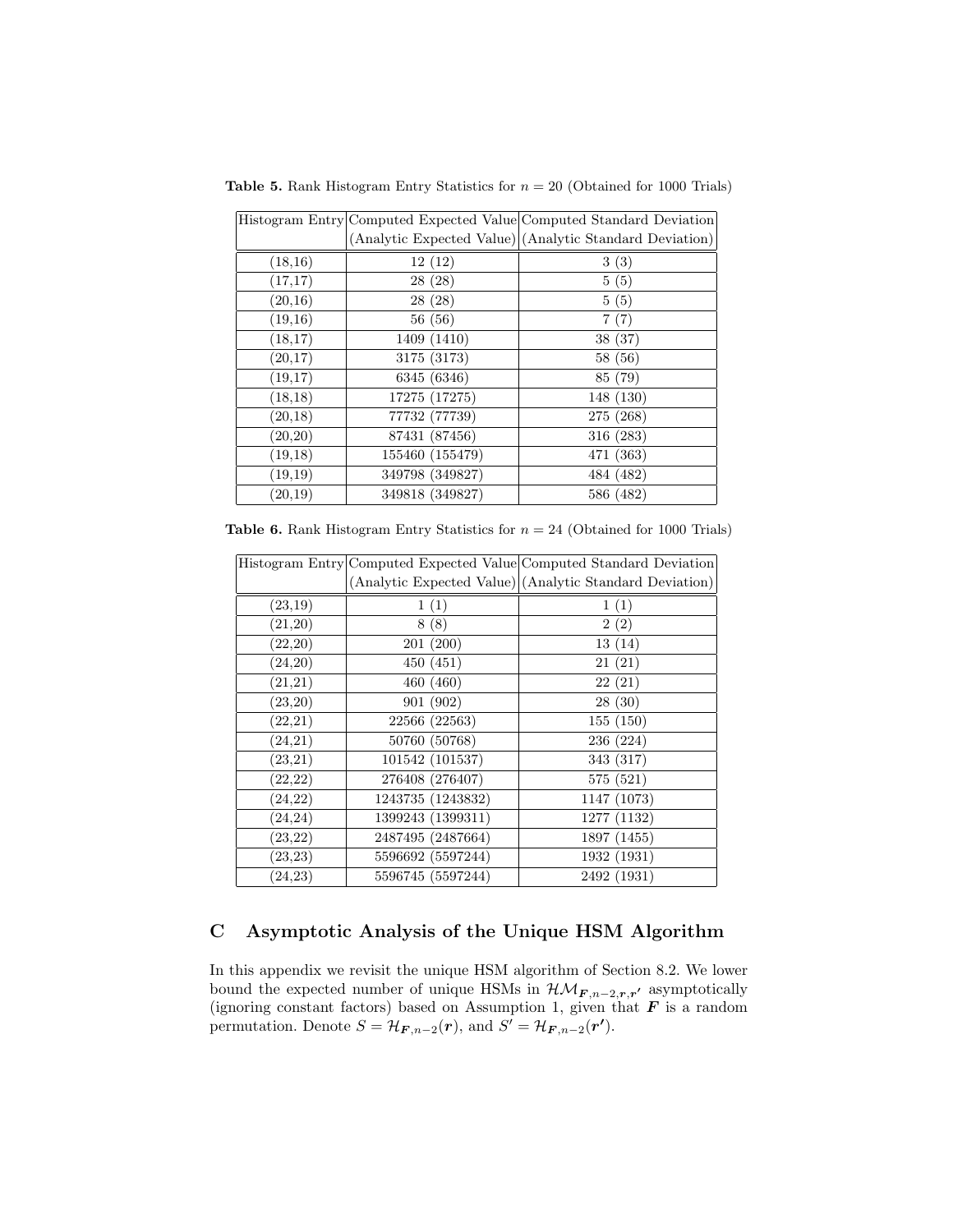|          |                     | Histogram Entry Computed Expected Value Computed Standard Deviation |
|----------|---------------------|---------------------------------------------------------------------|
|          |                     | (Analytic Expected Value) (Analytic Standard Deviation)             |
| (26, 23) | 6(6)                | 2(2)                                                                |
| (28, 23) | 14(15)              | 4(3)                                                                |
| (27, 23) | 30(30)              | 5(5)                                                                |
| (25, 24) | 133(130)            | 12(11)                                                              |
| (26, 24) | 3205 (3209)         | 60(56)                                                              |
| (28, 24) | 7209 (7220)         | 91 (84)                                                             |
| (25, 25) | 7368 (7367)         | 83 (85)                                                             |
| (27, 24) | 14430 (14440)       | 118 (120)                                                           |
| (26, 25) | 361131 (361021)     | 722 (600)                                                           |
| (28,25)  | 812111 (812298)     | 892 (899)                                                           |
| (27, 25) | 1624526 (1624596)   | 1338 (1270)                                                         |
| (26, 26) | 4421944 (4422514)   | 2018 (2085)                                                         |
| (28, 26) | 19899724 (19901313) | 4403 (4292)                                                         |
| (28, 28) | 22387702 (22388977) | 5826 (4530)                                                         |
| (27,26)  | 39798878 (39802626) | 6892 (5822)                                                         |
| (27, 27) | 89548460 (89555909) | 9332 (7725)                                                         |
| (28, 27) | 89548573 (89555909) | 9209 (7725)                                                         |

**Table 7.** Rank Histogram Entry Statistics for  $n = 28$  (Obtained for 100 Trials)

Let  $p_{col}$  denote the HSM histogram collision probability  $p_{col} = Pr[\mathcal{HG}_{F,n-2,h_1,r'}=$  $\mathcal{HG}_{\mathbf{F},n-2,h_2,\mathbf{r'}}$  for  $h_1,h_2 \in \mathcal{T}_{\mathbf{F},n-2}(\mathbf{r})$ . By the union bound, the probability that  $h \in \mathcal{T}_{F,n-2}(r)$  is unique in  $\mathcal{HM}_{F,n-2,r,r'}$  is at least  $1-p_{col} \cdot S$  and the expected number of unique HSMs is lower bounded by

$$
S - p_{col} \cdot S^2. \tag{5}
$$

We now upper bound  $p_{col}$ . Essentially, we have two HSM rank histograms, each with a sum of entries equal to  $S'$ , and our goal is to upper bound the probability that all of their entries are equal. According to Assumption 1, the HSMs in  $\mathcal{T}_{F,n-2}(r)$  and  $\mathcal{T}_{F,n-2}(r')$  are uniformly distributed. Similarly to the analysis of Section 7, this implies that for each  $h \in \mathcal{T}_{F,n-2}(r)$ , the entries of  $\mathcal{HG}_{F,n-2,h,r'}$  are distributed multinomially with parameter S' and probabilities given by  $p_{maxR,minR}$  (specified in (3)).<sup>10</sup>

Since each possible outcome of a multinomial distribution is distributed binomially, to upper bound  $p_{col}$  we can focus on the single entry  $(maxR, minR) =$  $(n, n)$  and upper bound the collision probability of two independent binomial random variables, each with parameters S' and  $p_{n,n}$ . By (2),  $p_{n,n} \approx \alpha^2 \approx 0.083$ is constant.

<sup>&</sup>lt;sup>10</sup> Note that  $\mathcal{HG}_{F,n-2,h,r'}$  for  $h \in \mathcal{T}_{F,n-2}(r)$  are essentially independent assuming  $S \ll 2^n$  and  $S' \ll 2^n$ , since the fraction of collisions in the multi-set  $\{h + h' \mid h \in$  $\mathcal{T}_{\mathbf{F},n-2}(\mathbf{r}) \wedge h' \in \mathcal{T}_{\mathbf{F},n-2}(\mathbf{r'})\}$  is negligible.